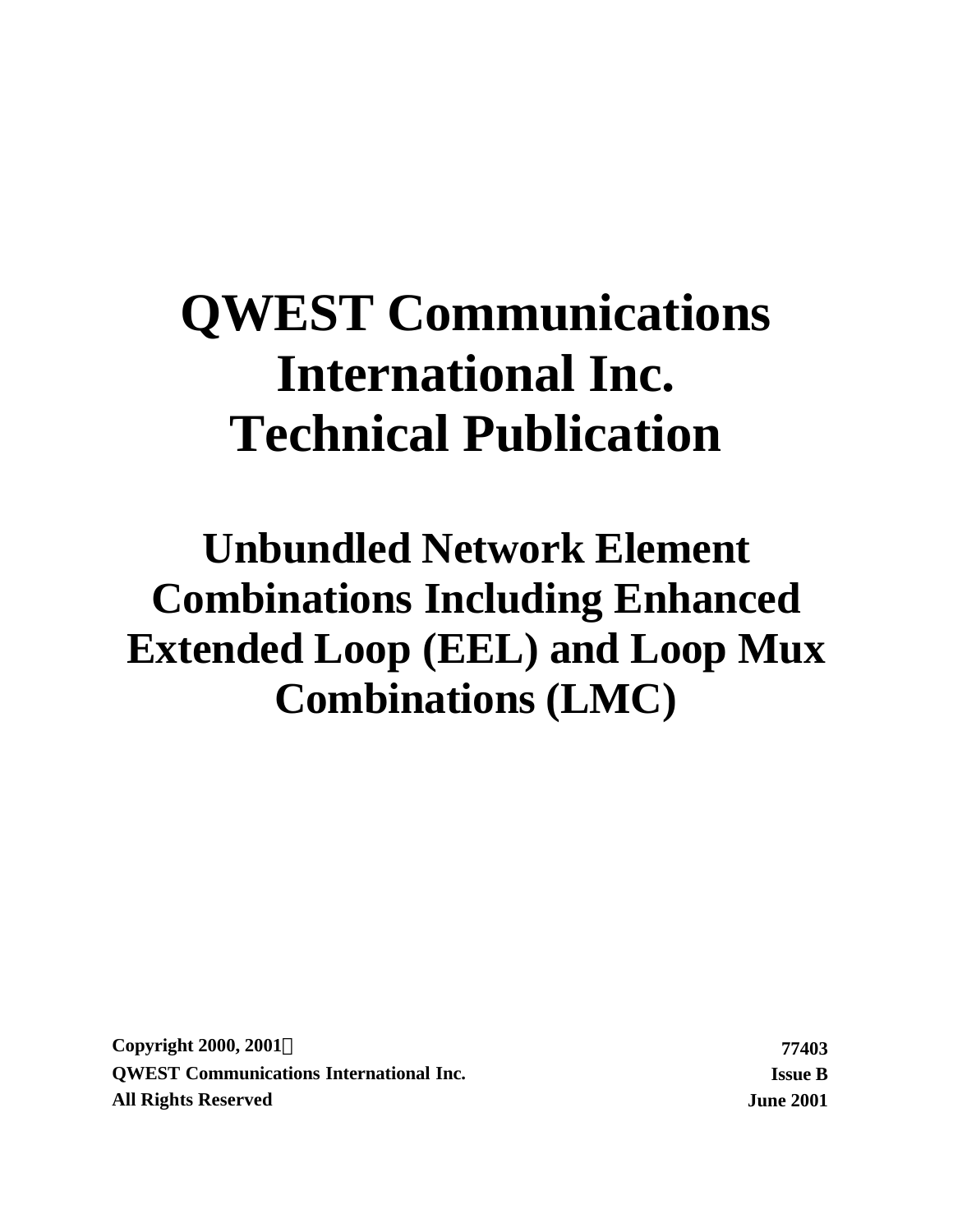#### **NOTICE**

This publication describes the Qwest service *Unbundled Network Element Combinations including Enhanced Extended Loop (EEL) and Loop Mux Combinations (LMC).* These are available to Competitive Local Exchange Carriers to be used in providing service to their customers.

Qwest Communications International Inc. reserves the right to revise this document for any reason, including but not limited to, conformity with standards promulgated by various governmental or regulatory agencies; utilization of advances in the state of the technical arts; or to reflect changes in the design of equipment, techniques, or procedures described or referred to herein.

Liability to anyone arising out of use or reliance upon any information set forth herein is expressly disclaimed, and no representation or warranties, expressed or implied, are made with respect to the accuracy or utility of any information set forth herein.

This document is not to be construed as a suggestion to any manufacturer to modify or change any of its products, nor does this publication represent any commitment by Qwest Communications International Inc. to purchase any specific products. Further, conformance to this publication does not constitute a guarantee of a given supplier's equipment and/or its associated documentation.

Ordering information for Qwest Publications can be obtained from the Reference Section of this document.

If further information is required, please contact:

Qwest Communications International Inc. Manager – New Services Planning 700 W. Mineral Ave. MN-F15.15 Littleton, CO 80120 (303) 707-7107 (303) 707-9497 Fax # E-mail: jhsmit2@qwest.com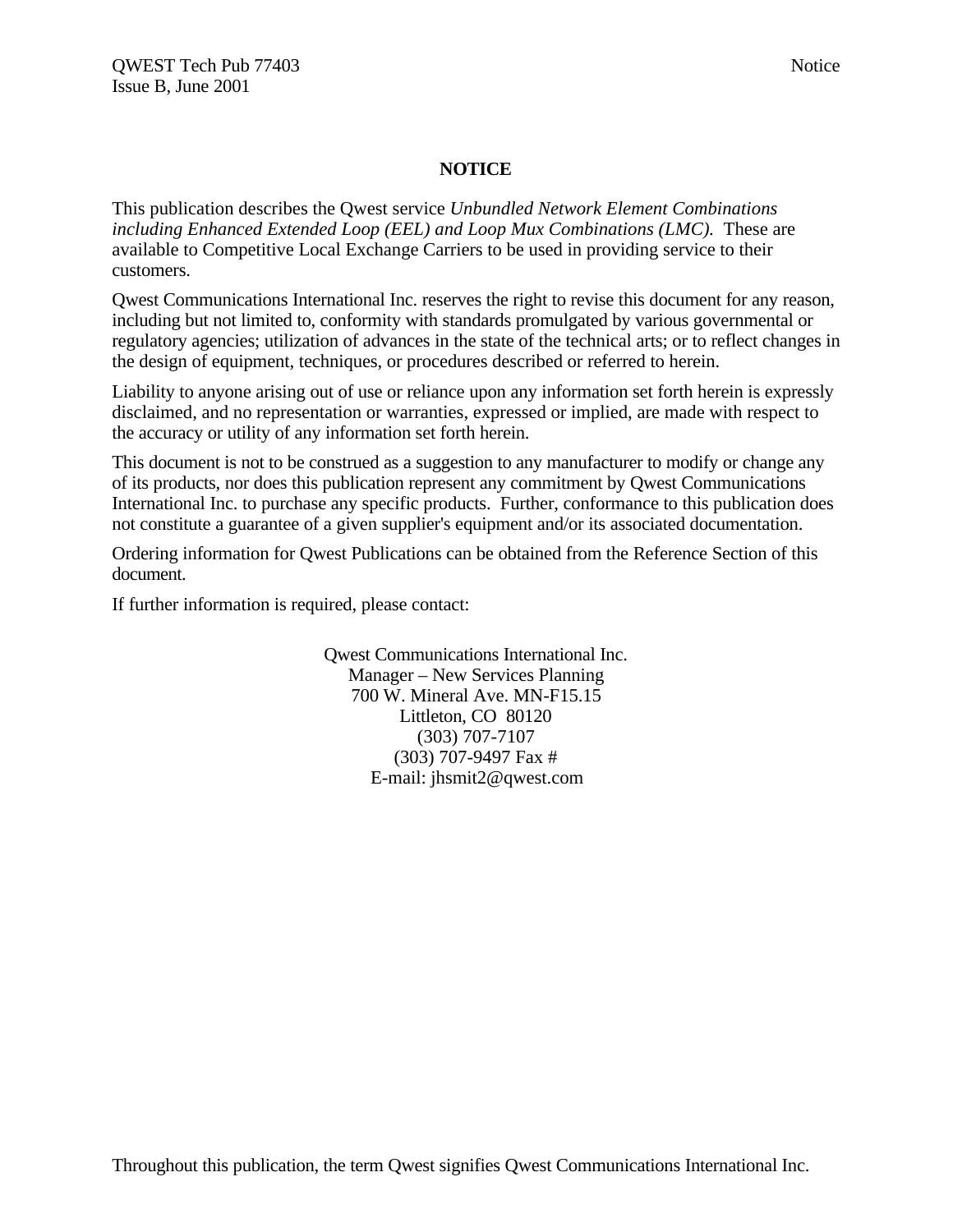#### **COMMENTS on PUB 77403**

#### PLEASE TEAR OUT AND SEND YOUR COMMENTS/SUGGESTIONS TO:

QWEST Corporation Manager – New Services Planning 700 W. Mineral Ave. MN-F15.15 Littleton, CO 80120 (303) 707-7107 (303) 707-9497 Fax # E-mail: jhsmit2@qwest.com

Information from you helps us to improve our Publications. Please take a few moments to answer the following questions and return to the above address.

| Was this Publication valuable to you in understanding  |      |      |
|--------------------------------------------------------|------|------|
| the technical parameters of our service?               | YES  | NO.  |
| Was the information accurate and up-to-date?           | YES. | NO.  |
| Was the information easily understood?                 | YES. | NO.  |
| Were the contents logically sequenced?                 | YES  | NO - |
| Were the tables and figures understandable and helpful | YES. | NO.  |
| Were the pages legible?                                | YES  | NO.  |

If you answered NO to any of the questions and/or if you have any other comments or suggestions, please explain:

\_\_\_\_\_\_\_\_\_\_\_\_\_\_\_\_\_\_\_\_\_\_\_\_\_\_\_\_\_\_\_\_\_\_\_\_\_\_\_\_\_\_\_\_\_\_\_\_\_\_\_\_\_\_\_\_\_\_\_\_\_\_\_\_\_\_\_\_\_\_\_\_\_\_\_\_\_

| (Attach additional sheet, if necessary) |
|-----------------------------------------|
| Date                                    |
|                                         |
|                                         |
|                                         |
|                                         |
|                                         |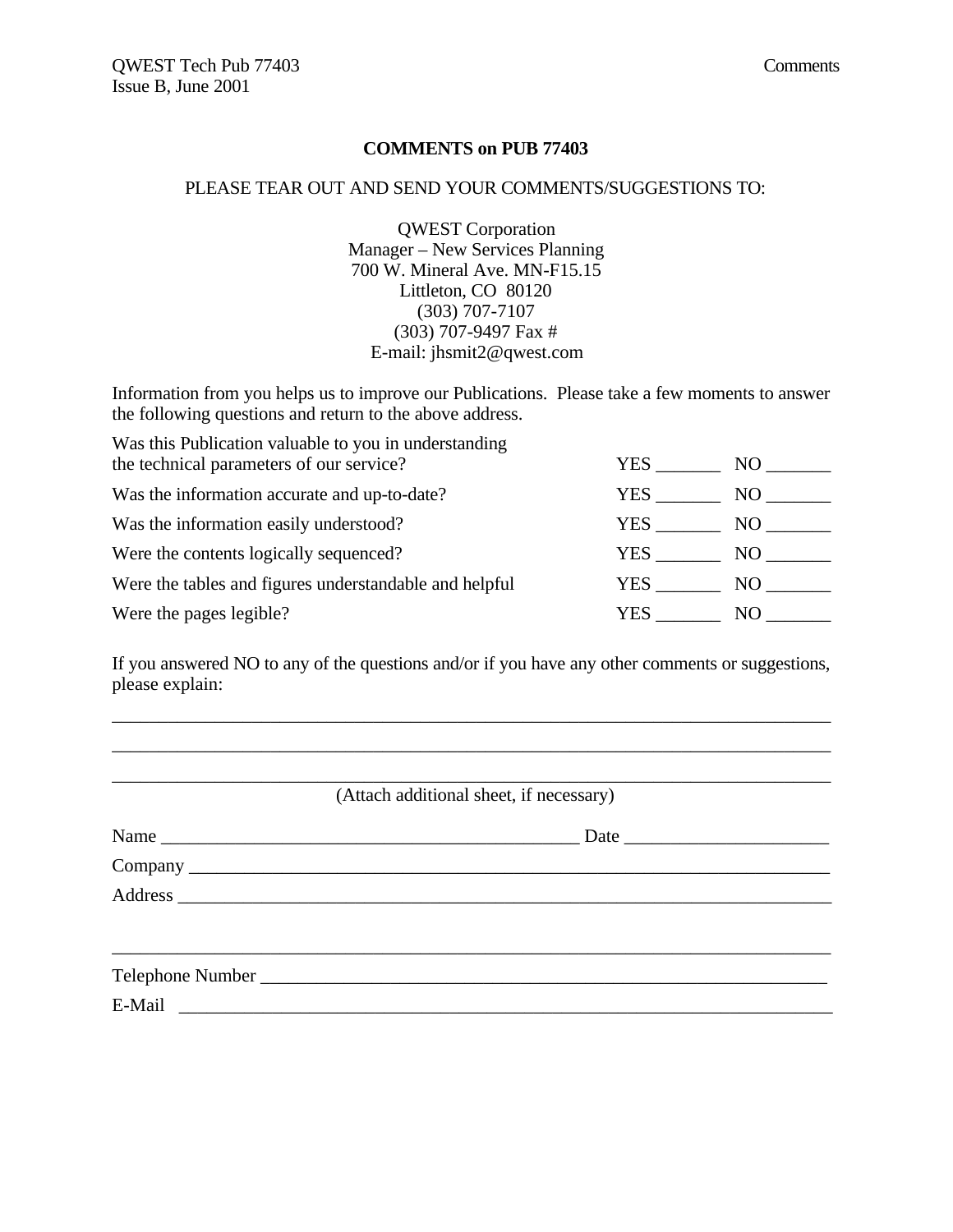# **CONTENTS**

# **Chapter and Section**

# Page

| 1. |     |                                                                   |
|----|-----|-------------------------------------------------------------------|
|    | 1.1 |                                                                   |
|    | 1.2 |                                                                   |
|    | 1.3 |                                                                   |
|    | 1.4 |                                                                   |
| 2. |     |                                                                   |
|    | 2.1 | Enhanced Extended Loop (EEL) General Description2-1               |
|    |     | 2.1.1                                                             |
|    |     | 2.1.2                                                             |
|    |     | 2.1.3                                                             |
|    | 2.2 |                                                                   |
|    | 2.3 |                                                                   |
|    | 2.4 |                                                                   |
| 3. |     |                                                                   |
|    | 3.1 |                                                                   |
|    |     | 3.1.1                                                             |
|    |     | 3.1.2                                                             |
|    |     | 3.1.3                                                             |
|    | 3.2 |                                                                   |
|    |     | 3.2.1                                                             |
|    |     | 3.2.2                                                             |
|    |     | Available Network Channel Interface Codes3-8<br>3.2.3             |
|    | 3.3 | Valid Network Channel/Network Channel Interface Combinations 3-10 |
| 4. |     |                                                                   |
|    | 4.1 |                                                                   |
|    | 4.2 |                                                                   |
|    |     | 4.2.1                                                             |
|    |     | 4.2.2                                                             |
|    |     |                                                                   |
|    |     | 4.2.4                                                             |
|    | 4.3 |                                                                   |
|    | 4.4 |                                                                   |
|    | 4.5 |                                                                   |
|    | 4.6 |                                                                   |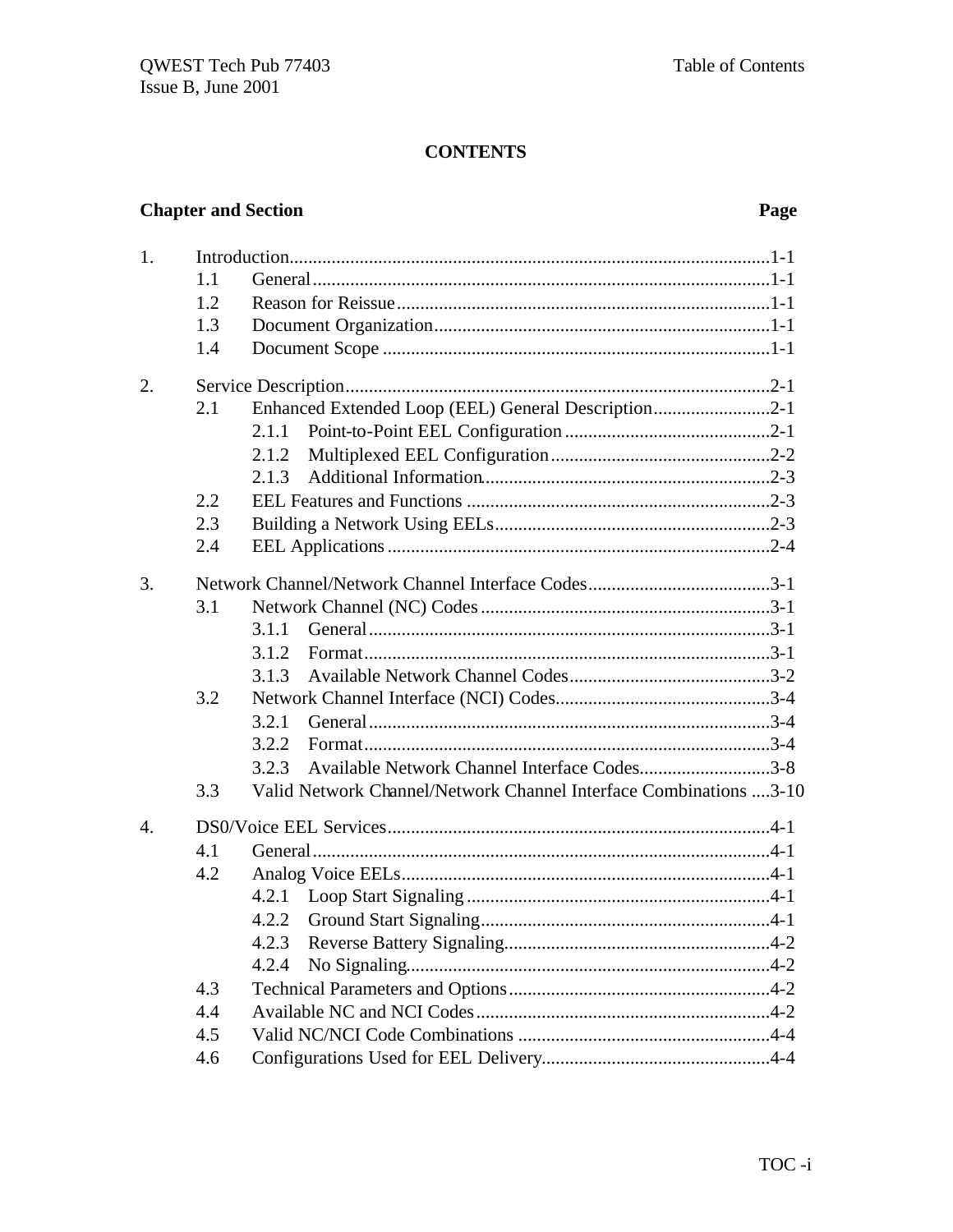# **CONTENTS (Continued)**

# **Chapter and Section**

# Page

| 5. |            |       |
|----|------------|-------|
|    | 5.1        |       |
|    | 5.2        |       |
|    |            | 5.2.1 |
|    |            | 5.2.2 |
|    | 5.3        |       |
|    |            |       |
|    |            | 5.3.2 |
|    | 5.4        |       |
|    | 5.5        |       |
| 6. |            |       |
|    | 6.1        |       |
|    | 6.2        |       |
|    |            |       |
|    |            | 6.2.2 |
|    |            | 6.2.3 |
|    | 6.3        |       |
|    |            | 6.3.1 |
|    |            |       |
|    |            | 6.3.3 |
|    | 6.4        |       |
| 7. |            |       |
|    | 7.1        |       |
|    | 7.2        |       |
| 8. |            |       |
|    | 8.1        |       |
|    | 8.2        |       |
| 9  | References | 9-1   |
|    | 9.1        |       |
|    | 9.2        |       |
|    | 9.3        |       |
|    | 9.4        |       |
|    | 9.5        |       |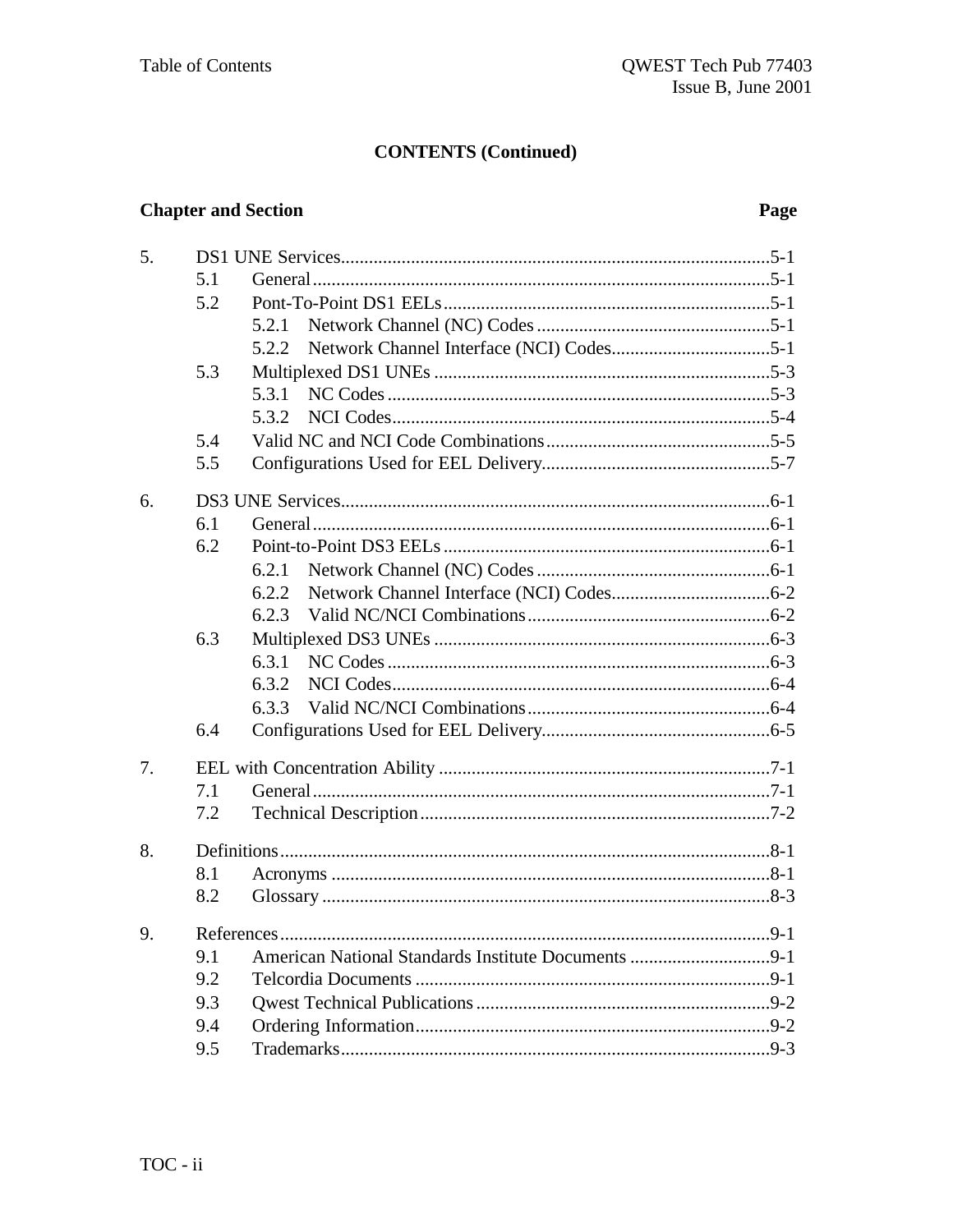# **CONTENTS (Continued)**

#### **Figures Page**

| Point-to-Point EEL Concept, without Qwest Interoffice Links 2-2<br>Illustration of NC and NCI Code Usage - Non-Multiplexed DS0 EEL4-5<br>Illustration of NC and NCI Code Usage - Multiplexed DS0 EEL4-6<br>Illustration of NC and NCI Code Usage - DS1 on Multiplexed DS3 UNE5-8 |
|----------------------------------------------------------------------------------------------------------------------------------------------------------------------------------------------------------------------------------------------------------------------------------|

# **Tables**

| $3-1$   | Available DS0/Voice Network Channel Codes - Summary3-2   |  |
|---------|----------------------------------------------------------|--|
| $3 - 2$ | Available DS1 and DS3 Network Channel Codes - Summary3-3 |  |
| $3 - 3$ |                                                          |  |
| $3-4$   |                                                          |  |
| $3 - 5$ |                                                          |  |
| $3-6$   |                                                          |  |
| $3 - 7$ |                                                          |  |
| $4 - 1$ |                                                          |  |
| $4 - 2$ |                                                          |  |
| $4 - 3$ |                                                          |  |
| $5 - 1$ |                                                          |  |
| $5 - 2$ |                                                          |  |
| $5 - 3$ |                                                          |  |
| $5 - 4$ |                                                          |  |
| $5 - 5$ |                                                          |  |
| $5 - 6$ |                                                          |  |
| $6-1$   |                                                          |  |
| $6 - 2$ |                                                          |  |
| $6 - 3$ |                                                          |  |
| $6 - 4$ |                                                          |  |
| $6 - 5$ |                                                          |  |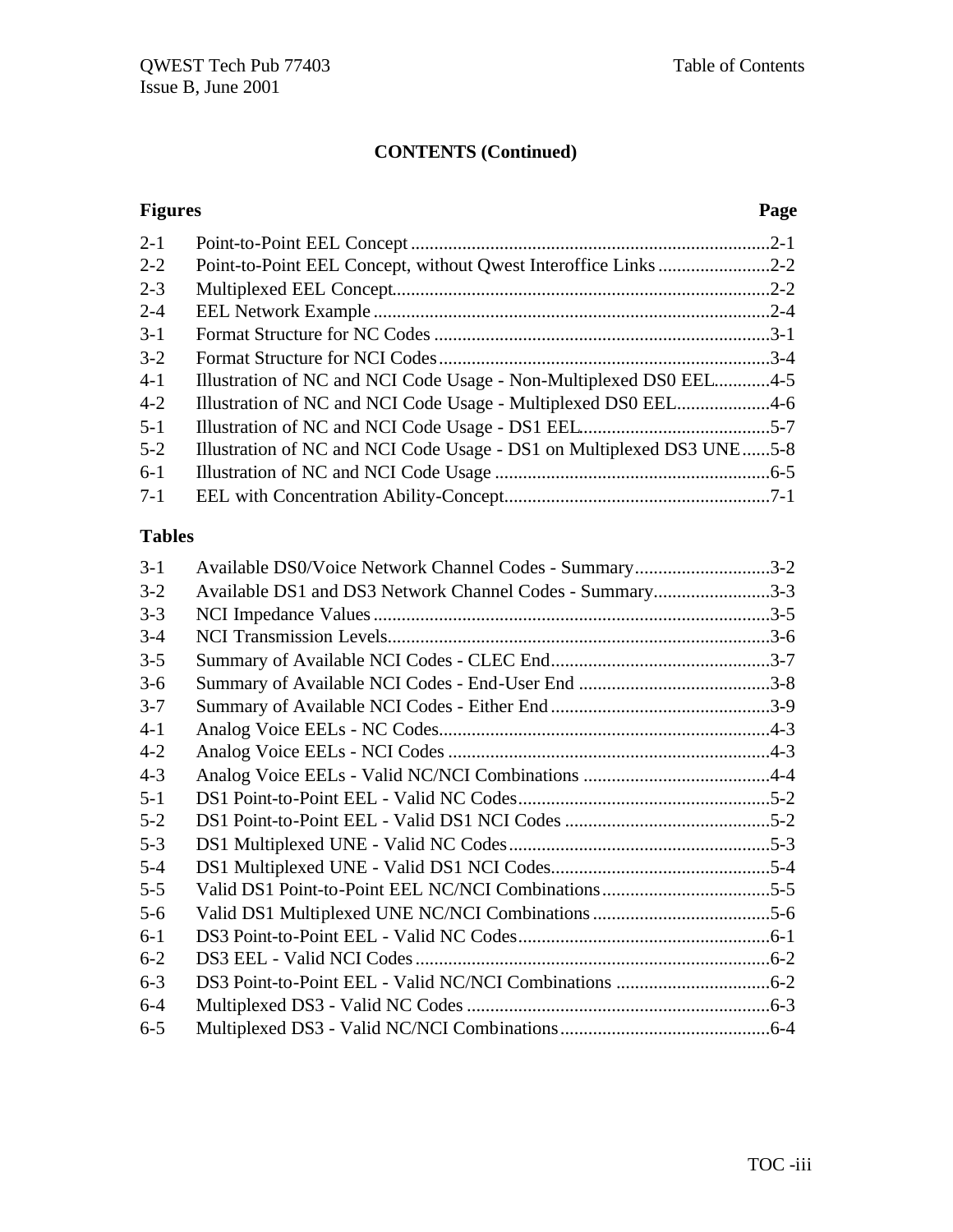# **CONTENTS**

# **Chapter and Section**

1.

# Page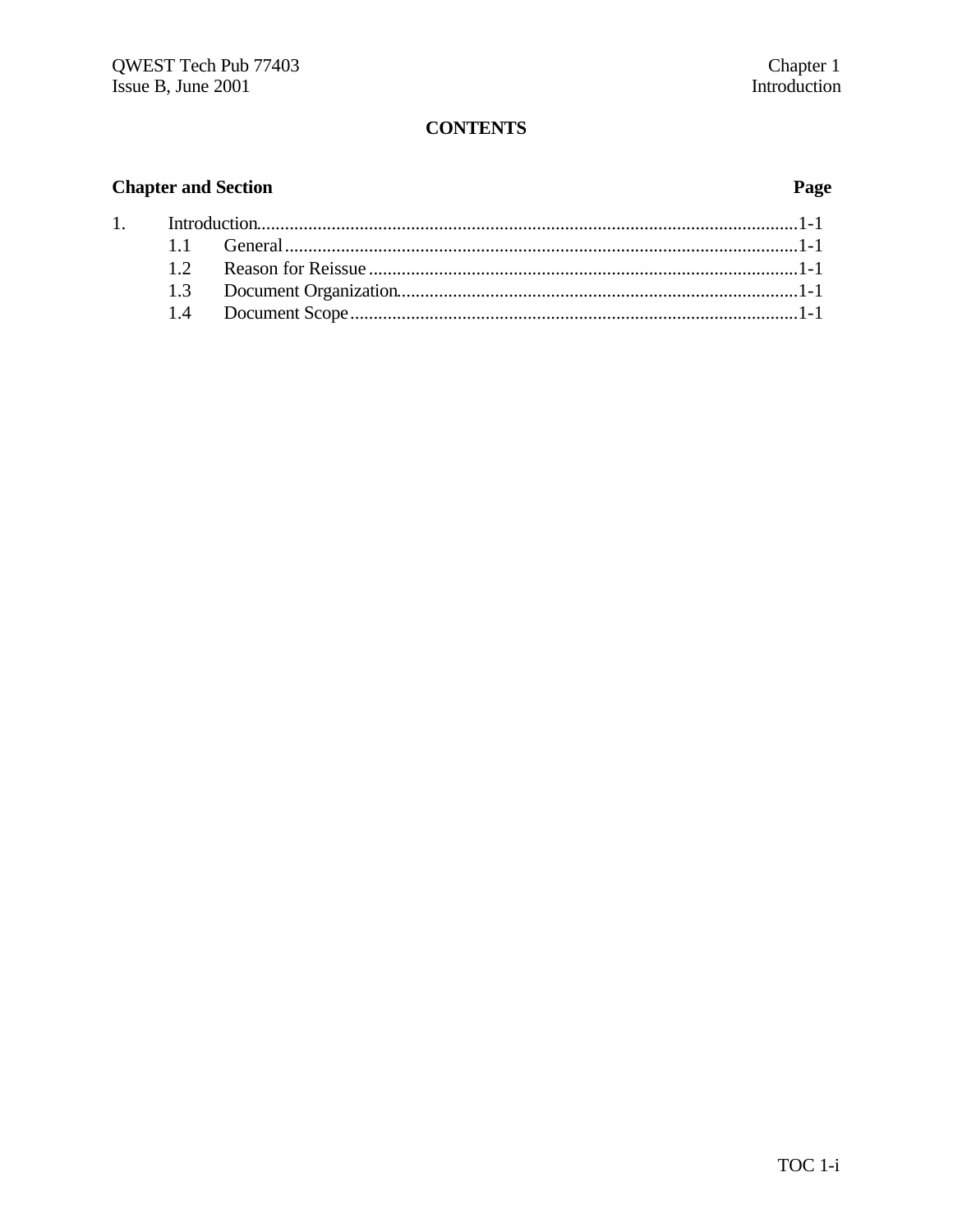#### **1. Introduction**

#### **1.1 General**

This publication describes the Qwest service Unbundled Network Element Combinations including Enhanced Extended Loop (EEL) and Loop Mux Combinations (LMC).These are available to Competitive Local Exchange Carriers to be used in providing service to their customers. The publication includes technical information about EEL and LMC as well as the Network Channel and Network Channel Interface Codes used in ordering these services.

#### **1.2 Reason for Reissue**

This is reissued to reflect various product changes as agreed in evolutionary Workshop Sessions.

#### **1.3 Document Organization**

This document is organized as follows:

#### **Chapter Contents**

- 1 Introduction: General information about the document's contents.
- 2 Service Overview: Description of UNE Combinations.
- 3 Network Channel/Network Channel Interface Codes: General information about the codes and a summary of codes used in the publication.
- 4 DS0/Voice UNE Services: Description of DS0 and Voice level UNE services.
- 5 DS1 EEL Services: Description of DS1 level UNE services.
- 6 DS3 EEL Services: Description of DS3 level UNE services.
- 7 EEL with Concentration Ability.
- 8 Definitions: Acronyms and glossary.
- 9 References: List of publications mentioned in this document with ordering instructions. Also contains a list of Trademark information.

#### **1.4 Document Scope**

This document provides an overview of the EEL service including a technical description of the service and its options. References are included to other Qwest Technical Publications that give additional technical parameters of the various types of EEL channels and interfaces. Lists of Network Channel and Network Channel Interface codes are included. These codes are to be used to order EELs.

Full ordering information and other administrative information is beyond the scope of this publication. Appropriate contracts should be consulted for availability and other non-technical information.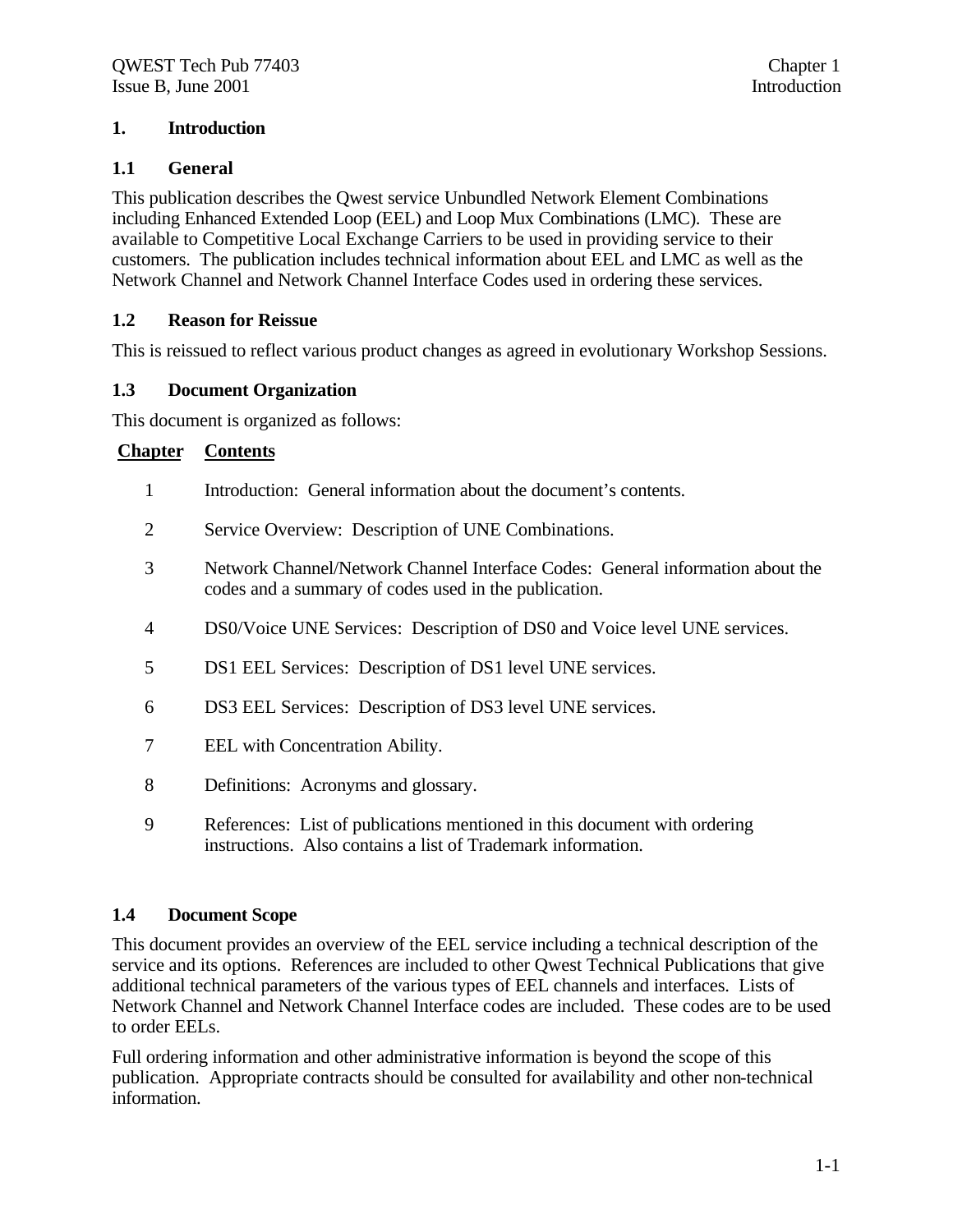# **CONTENTS**

# **Chapter and Section Page**

| 2. |     |  |
|----|-----|--|
|    |     |  |
|    |     |  |
|    |     |  |
|    |     |  |
|    | 2.2 |  |
|    | 2.3 |  |
|    |     |  |
|    |     |  |

# **Figures**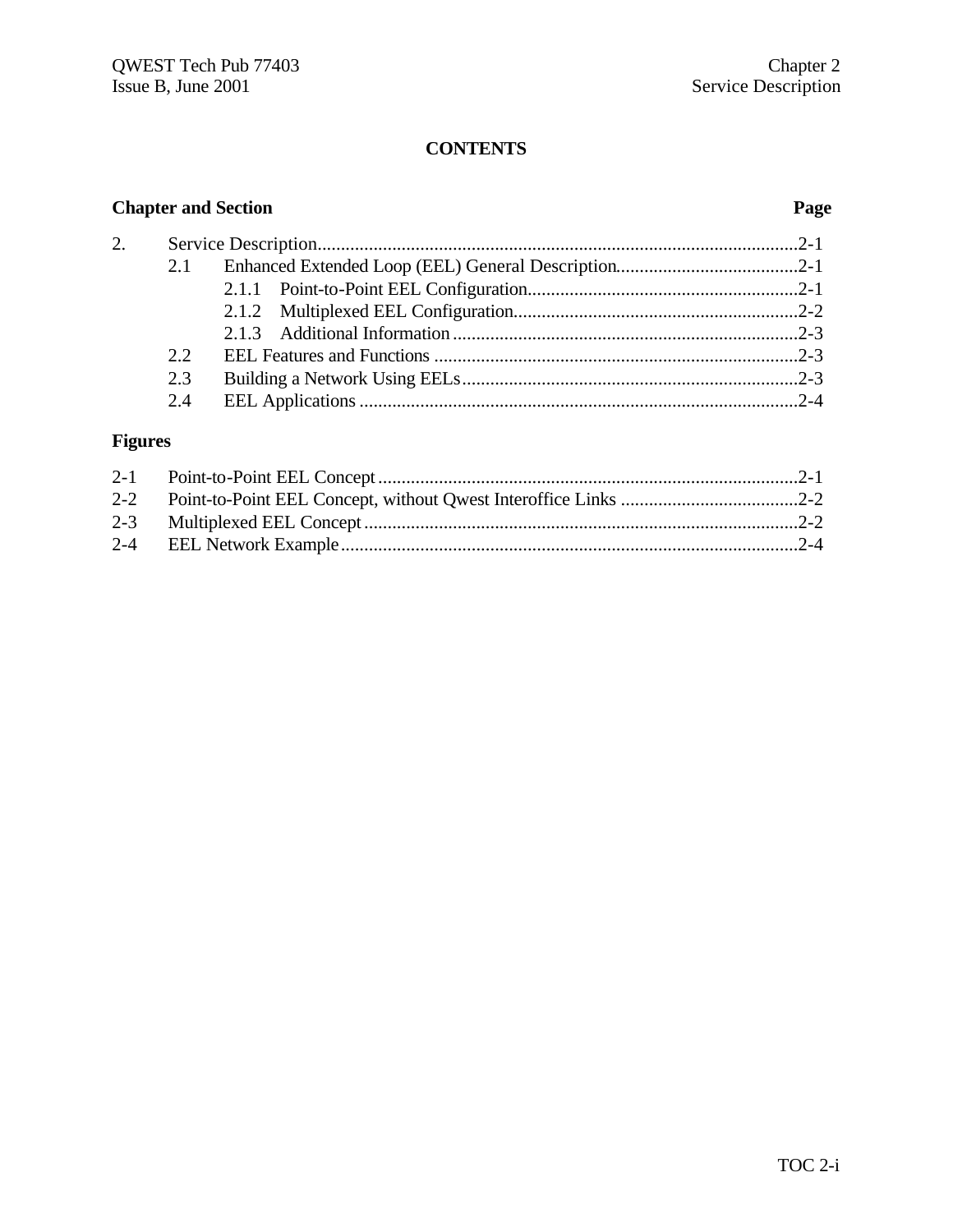#### **2. Service Description**

#### **2.1 Enhanced Extended Loop (EEL) General Description**

The Enhanced Extended Loop (EEL) is a private line transport service available to Competitive Local Exchange Carriers (CLECs). EELs are delivered to the CLEC in the Qwest wire center where the CLEC's equipment is collocated or to the CLEC's Point of Presence. In this document, the CLEC's Point of Presence is identified as the CLEC's Wire Center.

EELs are available only where permitted by contract or regulatory order.

The EEL is available in two configurations: the Point-to-Point EEL and the Multiplexed EEL. Both are described as follows.

#### **2.1.1 Point-to-Point EEL Configuration**

Figure 2-1 illustrates the basic concept of a Point-to-Point EEL of any level.



# **Enha nced Extended Loop (EEL)**

#### **Figure 2-1** Point-to-Point EEL Concept

The Point-to-Point EEL consists of a loop segment connected to an interoffice transport segment. The loop goes from a Network Interface (NI) at an End-User premises to the Serving Wire Center. There it is cross-connected to an interoffice transport channel going to another wire center. The latter wire center is the location where a CLEC has collocated transmission equipment called Interconnector Dedicated Equipment (IDE). The EEL may go through one or more intermediate wire centers.

In those cases where the CLEC Wire Center is located within the geographical Serving Area of the Qwest Wire Center, an EEL may connect the CLEC to an End-User without a segment that goes through other Qwest Wire Centers. Figure 2-2 illustrates that situation.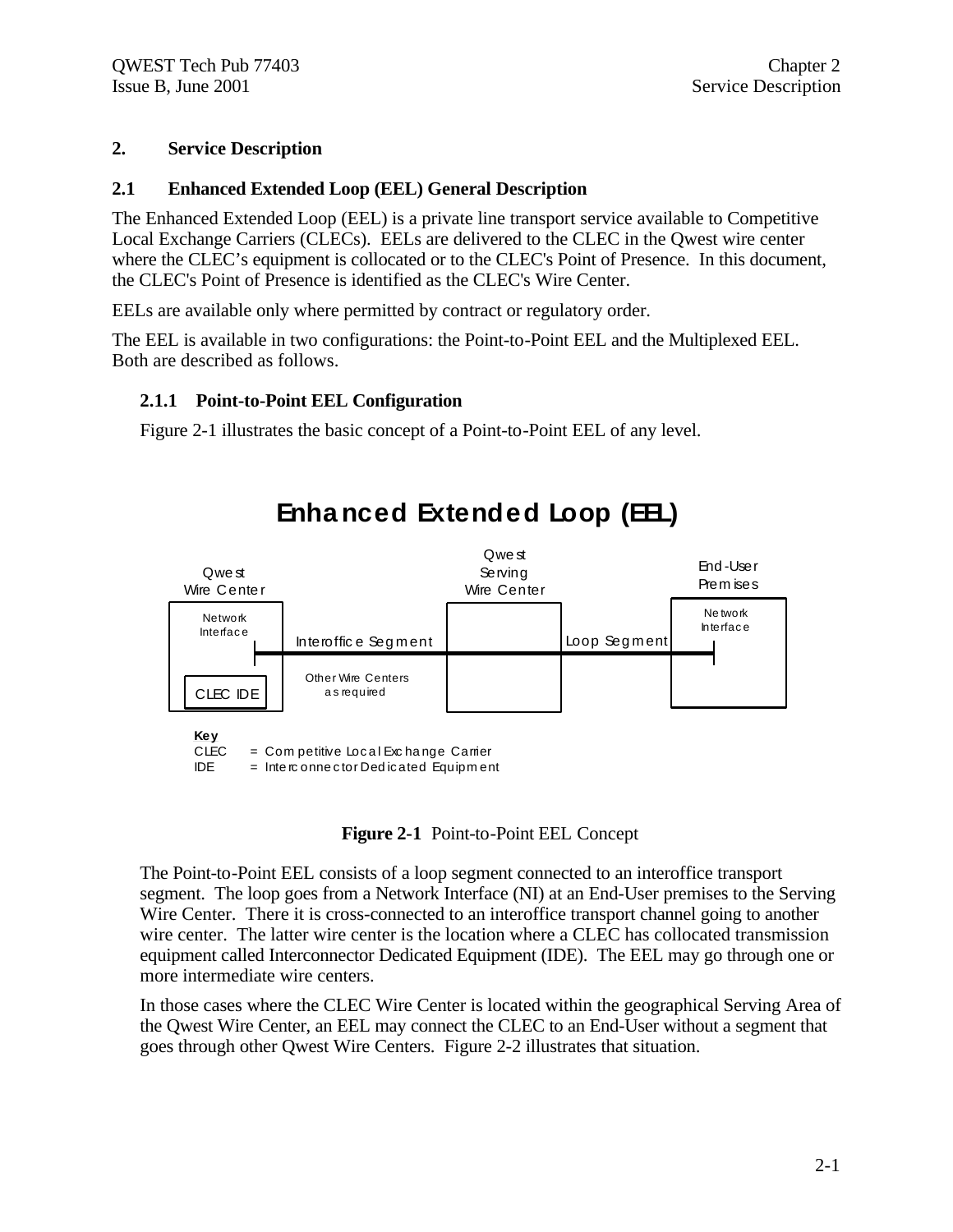

# **Enha nced Extended Loop (EEL)**

CLEC = Com petitive Local Exchange Camier

**Figure 2-2** Point-to-Point EEL Concept, without Qwest Interoffice Links

Network Interfaces are available at voiceband, DS1 or DS3 signal levels. SONET EEL channels are available through a special request process. Information regarding Qwest point-to-point SONET services is in Technical Publication 77346, *Synchronous Service Transport*.

#### **2.1.2 Multiplexed EEL Configuration**

The Multiplexed EEL is generally an interoffice segment with an attached multiplexer in the Qwest Serving Wire Center. Figure 2-3 illustrates the concept. The Multiplexed EEL has no loop segment. As illustrated in Figure 2-2, it is possible to have a Multiplexed EEL without going through intermediate, Qwest Wire Centers.



**Enha nced Extended Loop (EEL)**

**Figure 2-3** Multiplexed EEL Concept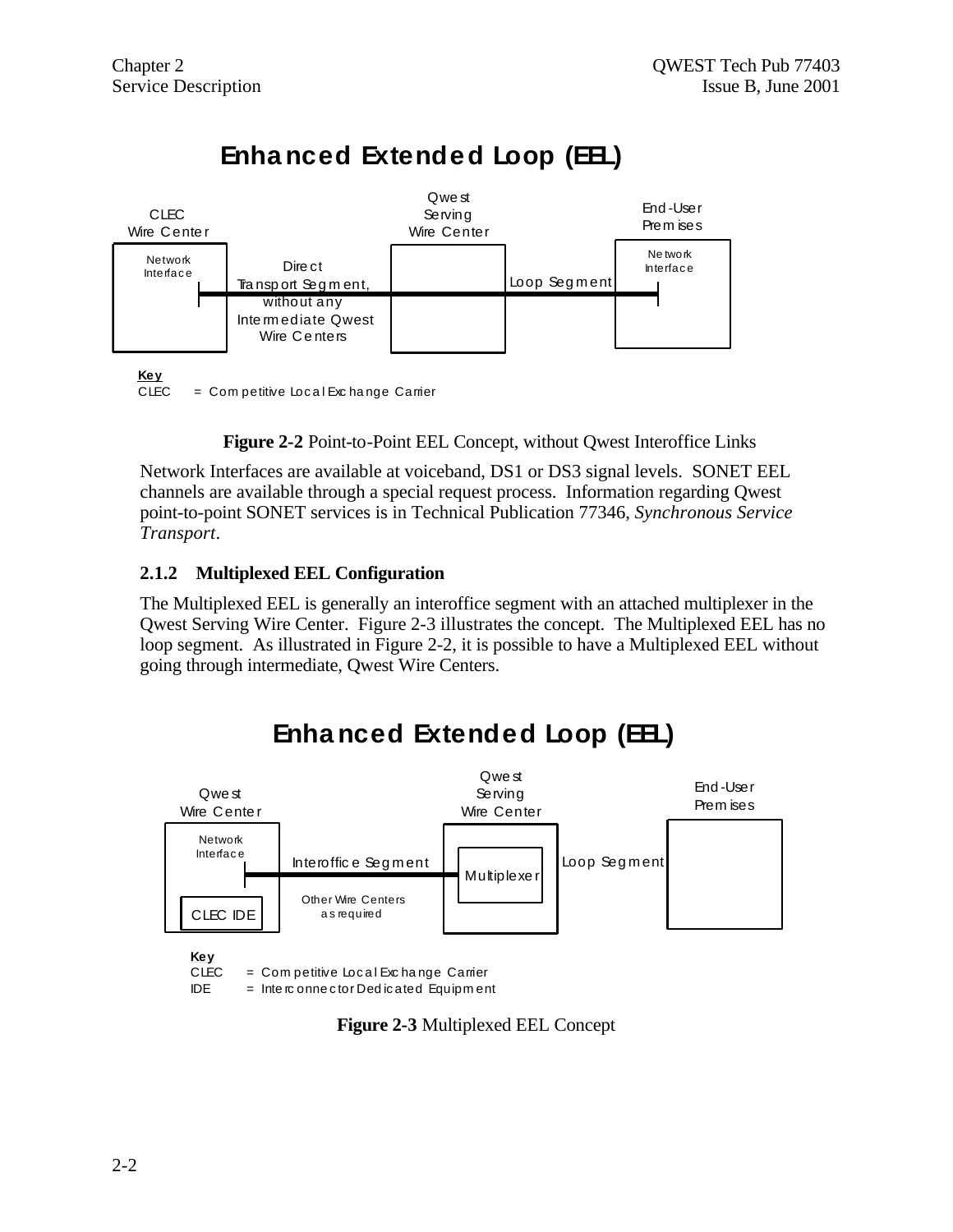Lower level Point-to-Point EELs may be ordered and transported on the higher level EEL between the multiplexer location and the wire center where the CLEC is collocated. The order must include Carrier Facility Arrangement (CFA) information to assign the lower level Pointto-Point EELs to the proper channel on the higher level Multiplexed EEL.

When no Interoffice transport segments are needed, the Loop Mux option provides Coproviders with the ability to access end users and aggregate DS1 or DS0 loops to a higher bandwidth via a DS1 or DS3 multiplexer all in the same Wire Center. There is no loop or interoffice transport between the multiplexer and the collocation, Central Office NI with Loop Mux combinations.

#### **2.1.3 Additional Information**

Further information about IDE, ICDFs and collocation may be found in PUB 77386, *Interconnection and Collocation for Transport and Switched Unbundled Network Elements and Finished Services.*

Additional information about EELs may be found in the contract between the CLEC and Qwest.

#### **2.2 EEL Features and Functions**

EELs are available at three levels or bandwidths: DS3 (44.736 Mbit/s), DS1 (1.544 Mbit/s) and DS0/voice (64 kbit/s channel unit with a voiceband interface).

EELs and their features and functions are described in detail later in this publication. Chapter 4 describes DS0/voice EELs. Chapters 5 and 6 describe the DS1 and DS3 EELs respectively.

#### **2.3 Building a Network Using EELs**

The CLEC may order DS0/voice, DS1 or DS3 EELs as point-to-point circuits from each End-User location to the collocation wire center to meet their demand.

Alternatively, the CLEC may order DS3 and/or DS1 Multiplexed EELs to collect (multiplex) lower level channels for transport back to their IDE or physical location. Then the lower-level channels may be ordered. These lower-level channel orders must include instructions (i.e., the CFA) as to which channel of the higher level system should be used to transport the lower level channel.

Figure 2-4 illustrates a situation where three DS1 Point-to-Point EELS from three different End-User premises are multiplexed together in the Serving Wire Center onto a previously ordered, Multiplexed DS3 EEL. The DS3 then transports the three DS1s to the wire center with the CLEC presence.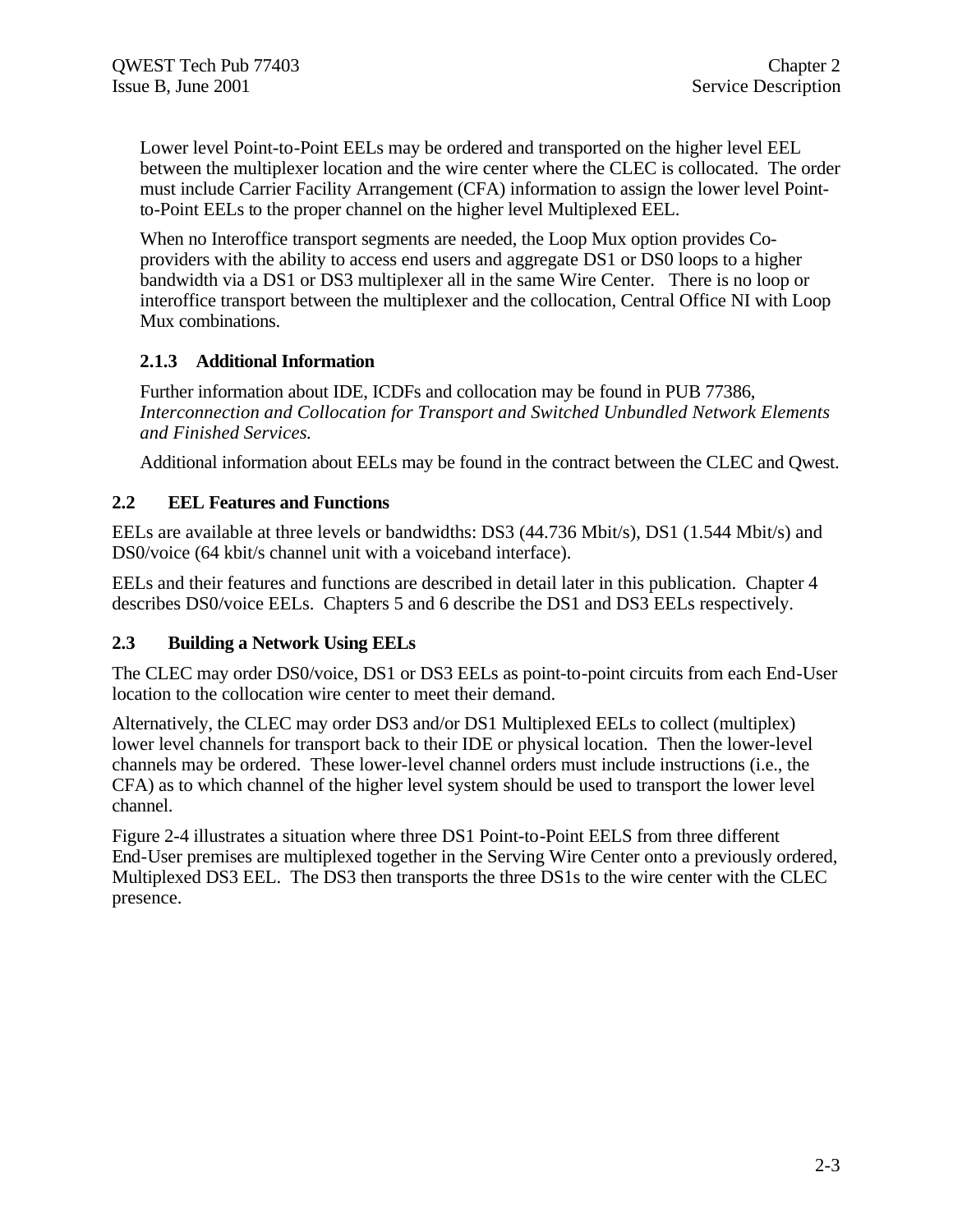#### $2.4$ **EEL Applications**

While EELs may be used for many applications, the primary application will permit a CLEC to serve customers out of several wire centers without establishing collocation in all of the wire centers. The CLEC could, for example, establish collocation in one (or more) Qwest wire centers within a metropolitan area and then feed distant customers from this central location.



**IDE** = Interconnector Dedicated Equipment

Figure 2-4 EEL Network Example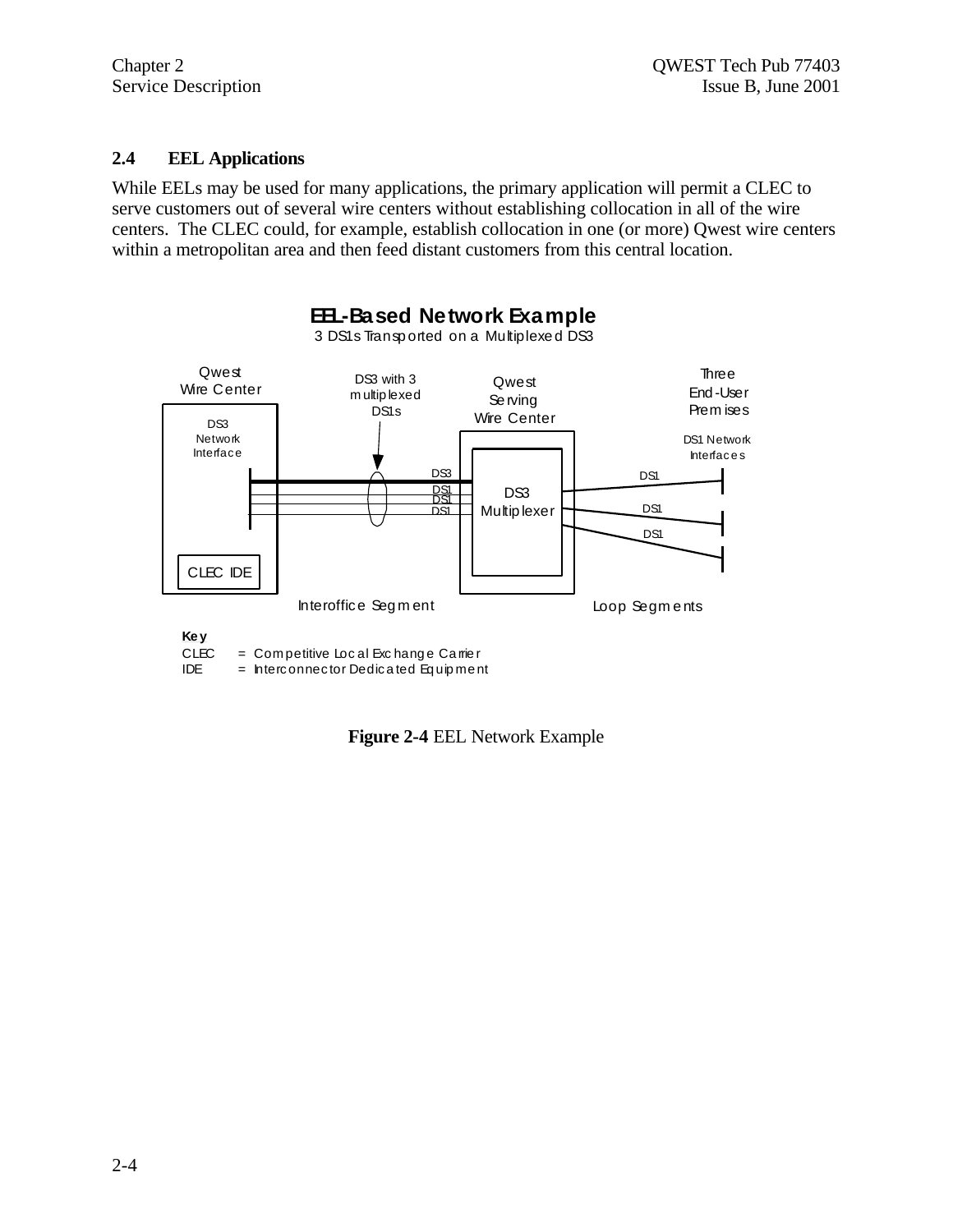# **CONTENTS**

|    | <b>Chapter and Section</b> |     |                                                                 | Page |
|----|----------------------------|-----|-----------------------------------------------------------------|------|
| 3. |                            |     |                                                                 |      |
|    |                            |     |                                                                 |      |
|    |                            |     |                                                                 |      |
|    |                            | 312 |                                                                 |      |
|    |                            |     |                                                                 |      |
|    | 3.2                        |     |                                                                 |      |
|    |                            |     |                                                                 |      |
|    |                            | 322 |                                                                 |      |
|    |                            |     |                                                                 |      |
|    | 3.3                        |     | Valid Network Channel/Network Channel Interface Combinations3-9 |      |
|    |                            |     |                                                                 |      |

# **Figures**

# **Tables**

| $3 - 2$ |  |
|---------|--|
| $3 - 3$ |  |
|         |  |
| $3 - 5$ |  |
| $3-6$   |  |
|         |  |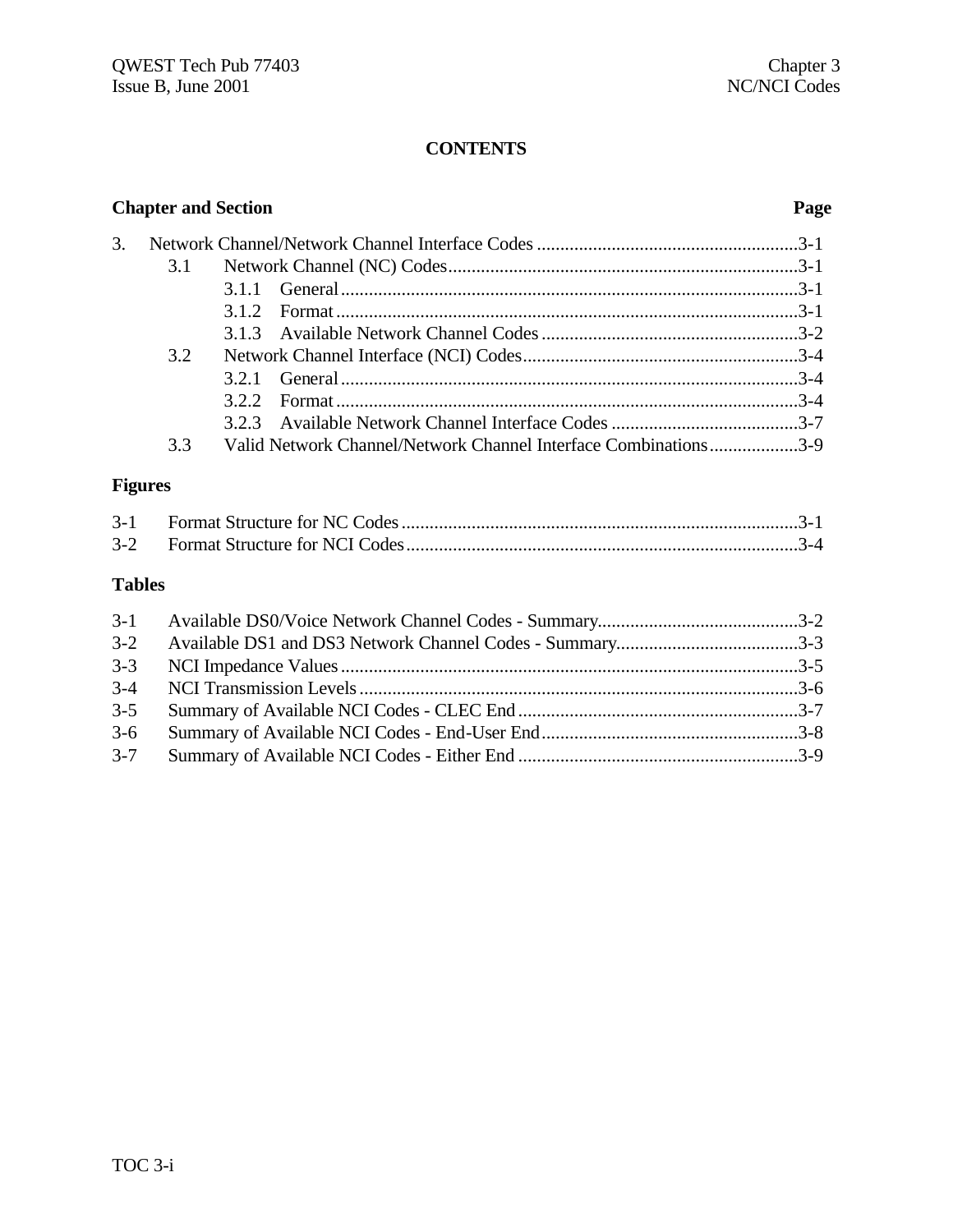#### **3. Network Channel/Network Channel Interface Codes**

#### **3.1 Network Channel (NC) Codes**

#### **3.1.1 General**

Network Channel (NC) codes are a part of the Telcordia COMMON LANGUAGE<sup>®</sup> code set. The NC code is used to identify a channel used with the service. This section identifies the available channels and their NC codes.

#### **3.1.2 Format**

An NC code is a four-character code with two data elements:

Channel Code Optional Feature Code

The format is illustrated in Figure 3-1.

| Data Element              | Channel Code |  |            | Optional Feature Code |
|---------------------------|--------------|--|------------|-----------------------|
| <b>Character Position</b> |              |  |            |                       |
| Character Key             |              |  | $X$ or $-$ | X or -                |

**Network Channel Code**

 $X =$  Alphanumeric

 $-$  = Hyphen

| <b>Figure 3-1</b> Format Structure for NC Codes |  |  |  |
|-------------------------------------------------|--|--|--|
|-------------------------------------------------|--|--|--|

The **Channel Code** (character positions 1 and 2) is a two-character alpha or alphanumeric code that describes the channel service in an abbreviated form. The channel code will frequently, but not always, be specified as the service code of the special service circuits or the transmission grade of the message trunk circuit. The NC channel code field is always filled.

The **Optional Feature Code** (character positions 3 and 4) is a two-character alpha or alphanumeric or hyphen code that represents the option codes available for each channel code. Varying combinations of this code will allow the customer to enhance the technical performance of the requested channel, or to further identify the type of service. It is also used to specify options such as conditioning, effective 4-wire, multiplexing, etc. The NC optional code field is always filled.

Further information about NC Codes may be found in ANSI T1.223-1997, *Information Interchange — Structure and Representation of Network Channel (NC) and Network Channel Interface (NCI) Codes for the North American Telecommunications System.*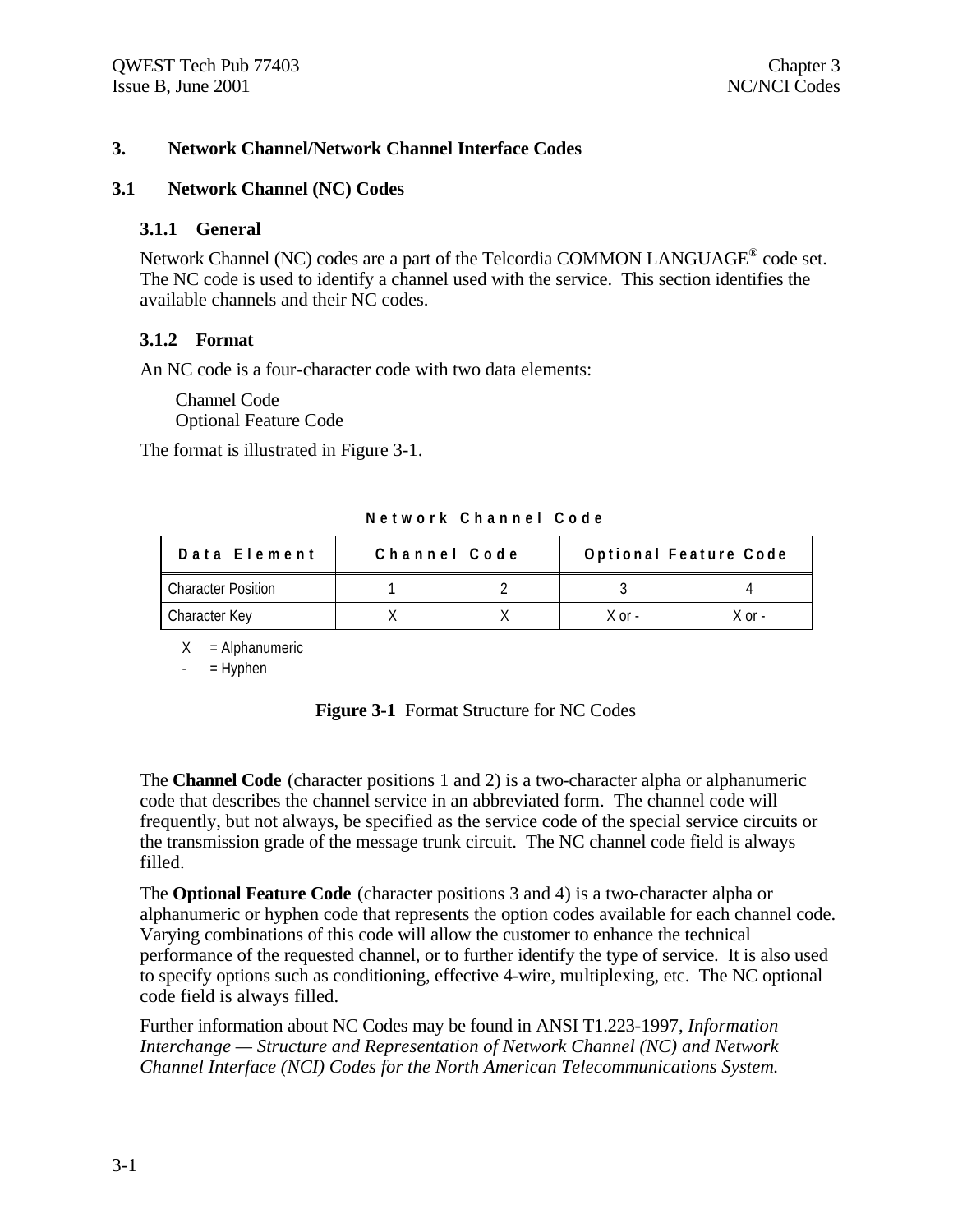#### **3.1.3 Available Network Channel Codes**

Table 3-1 lists the available Network Channel (NC) codes for Enhanced Extended Loop (EEL) at the DS0/voice level. Table 3-2 lists the codes for DS1 and DS3 EELs.

| <b>NC Code</b><br>Point-to-Point | <b>Channel Description</b>      | <b>Description</b><br>In Chapter |
|----------------------------------|---------------------------------|----------------------------------|
| $LC -$                           | Voice, Loop Start (VG 2)        |                                  |
| $LD -$                           | Voice, Ground Start (VG 3)      |                                  |
| $LD -$                           | Voice, Reverse Battery (VG 3)   |                                  |
| _H - -                           | Voice, Transmission Only (VG 7) |                                  |

# **Table 3-1** Available DS0/Voice Network Channel Codes - Summary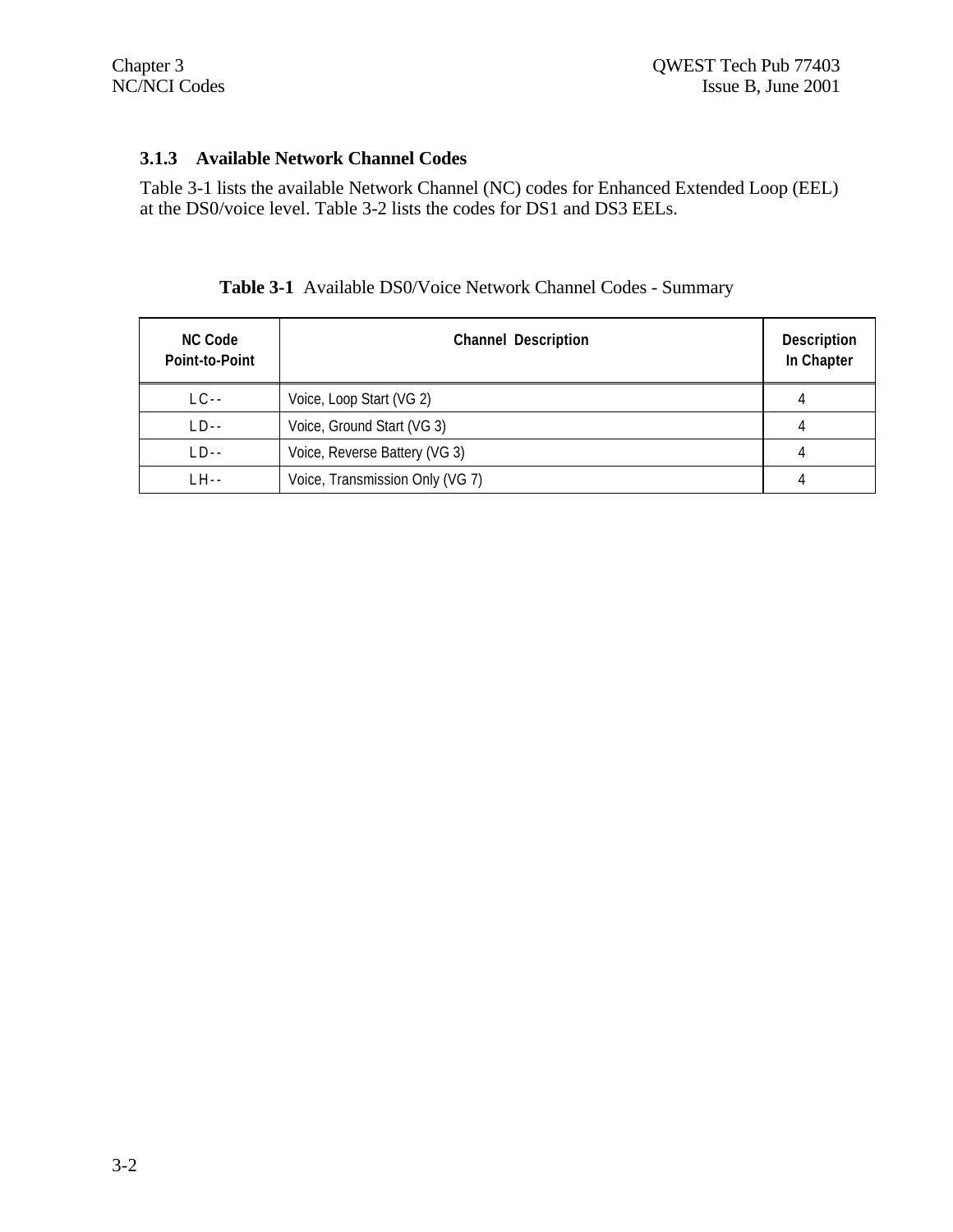| <b>Network Channel Code</b> |                             | Channel                                                                                                                             | Description          |
|-----------------------------|-----------------------------|-------------------------------------------------------------------------------------------------------------------------------------|----------------------|
| Point-to-<br>Point          | <b>With</b><br>Multiplexing | Description                                                                                                                         | in<br><b>Section</b> |
|                             |                             | DS1                                                                                                                                 |                      |
| $HC -$                      | $HC - G$                    | SF and AMI                                                                                                                          | 5.2, 5.3             |
| $HCD-$                      | HCDG                        | ANSI ESF and AMI                                                                                                                    | 5.2, 5.3             |
| HCE-                        | HCEG                        | ANSI ESF and B8ZS                                                                                                                   | 5.2, 5.3             |
| HCF-                        | HCFG                        | Non-ANSI ESF and AMI                                                                                                                | 5.2, 5.3             |
| $HCG -$                     | HCGG                        | Non-ANSI ESF and B8ZS                                                                                                               | 5.2, 5.3             |
| HCJ-                        | N.A.                        | Free Framing and B8ZS                                                                                                               | 5.2, 5.3             |
| $HCZ -$                     | HCZG                        | SF and B8ZS                                                                                                                         | 5.2, 5.3             |
|                             |                             | DS3                                                                                                                                 |                      |
| $HF-$                       |                             | M2/3 Multiplex Format                                                                                                               | 6.2                  |
|                             | $HF-1$                      | M2/3 Multiplex Format, Multiplexer can be optioned for one (1) DS1 Clear<br>Channel at a time using B8ZS Line Code                  | 6.3                  |
|                             | $HF-4$                      | M2/3 Multiplex Format, Multiplexer can be optioned for four (4) DS1 Clear<br>Channels at a time using B8ZS Line Code                | 6.3                  |
|                             | $HF-7$                      | M2/3 Multiplex Format, Multiplexer can be optioned for seven (7) DS1 Clear<br>Channels at a time using B8ZS Line Code               | 6.3                  |
|                             | $HF-M$                      | M2/3 Multiplex Format (DS1 Clear Channel Capability optioning capability not<br>specified)                                          | 6.3                  |
| HFC-                        |                             | M2/3 Multiplex Format, C-Bit Parity                                                                                                 | 6.2                  |
|                             | HFC1                        | M2/3 Multiplex Format, C-Bit Parity, Multiplexer can be optioned for one (1)<br>DS1 Clear Channel at a time using B8ZS Line Code    | 6.3                  |
|                             | HFC4                        | M2/3 Multiplex Format, C-Bit Parity, Multiplexer can be optioned for four (4)<br>DS1 Clear Channels at a time using B8ZS Line Code  | 6.3                  |
|                             | HFC7                        | M2/3 Multiplex Format, C-Bit Parity, Multiplexer can be optioned for seven (7)<br>DS1 Clear Channels at a time using B8ZS Line Code | 6.3                  |
|                             | HFCM                        | M2/3 Multiplex Format, C-Bit Parity (DS1 Clear Channel Capability optioning<br>capability not specified)                            | 6.3                  |

# **Table 3-2** Available DS1 and DS3 Network Channel Codes - Summary

Key: AMI = Alternate Mark Inversion

ANSI =American National Standards Institute

B8ZS = Bipolar 8 Zero Substitution<br>ESF = Extended Superframe

 $=$  Extended Superframe

N.A. = Not Applicable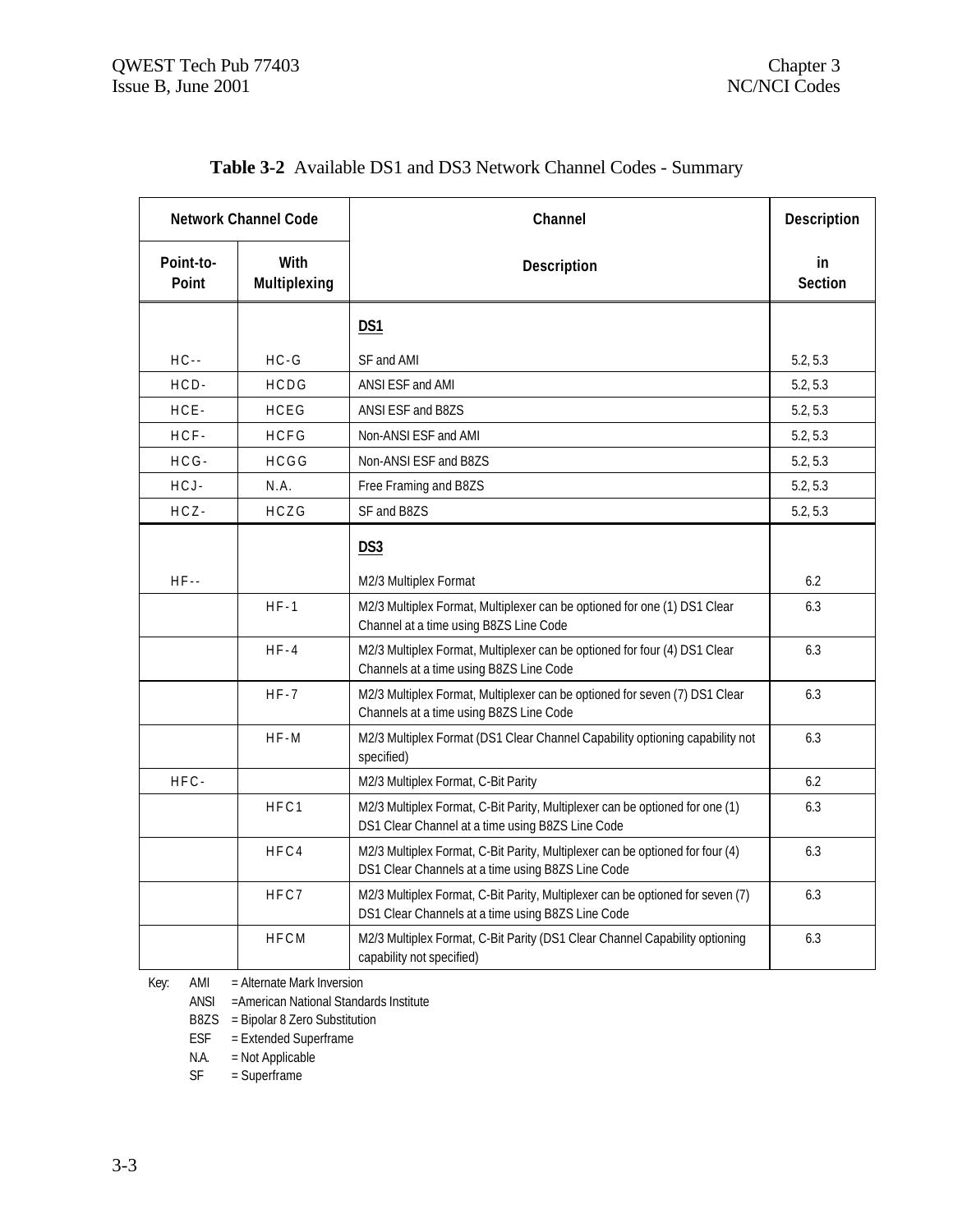#### **3.2 Network Channel Interface (NCI) Codes**

#### **3.2.1 General**

Network Channel Interface (NCI) codes are a part of the COMMON LANGUAGE<sup>®</sup> code set. The NCI code is used to identify a network interface of a service in our mechanized systems.

#### **3.2.2 Format**

An NCI code is a maximum twelve-character code that consists of five (5) data elements:

```
Total Conductors
Protocol
Impedance
Protocol Options
Transmission Level Point(s) (TLP)
```
The first three fields are required The last two are optional. The format is illustrated in Figure 3-2.

|   | Total<br><b>Conductors</b> |   | Protocol |   | D         |   | <b>Protocol Options</b> |   | D         | <b>TLP Level</b> |            |
|---|----------------------------|---|----------|---|-----------|---|-------------------------|---|-----------|------------------|------------|
|   |                            |   |          | m | e         |   |                         |   | e         |                  | R          |
|   |                            |   |          | p |           |   |                         |   |           |                  | e          |
|   |                            |   |          | e |           |   |                         |   |           | a                | C          |
|   |                            |   |          | d | m         |   |                         |   | m         | n                | e          |
|   |                            |   |          | a | e         |   |                         |   |           | S                |            |
|   |                            |   |          | n |           |   |                         |   |           | m                | v          |
|   |                            |   |          | C | e         |   |                         |   | e         |                  | e          |
|   |                            |   |          | e |           |   |                         |   |           |                  |            |
|   | $\overline{2}$             | 3 | 4        | 5 | 6         | 7 | 8                       | 9 | 10        | 11               | $12 \,$    |
| N | Ν                          | Α | Α        | Χ | $\bullet$ | Χ | Χ                       | Χ | $\bullet$ | $X$ or $-$       | $X$ or $-$ |

**Network Channel Interface Code**

 $A = Alpha$ 

 $N =$  Numeric

 $X =$ Alphanumeric

• = Delimiter (normally a period)

 $=$  Hyphen

#### **Figure 3-2** Format Structure for NCI Codes

**Total Conductors** (character positions 1 and 2) is a two-character numeric code that represents the total number of physical conductors (e.g., wires or fibers) required at the interface.

**Protocol** (character position 3 and 4) is a two-character alpha code that defines requirements for the interface regarding signaling/transmission.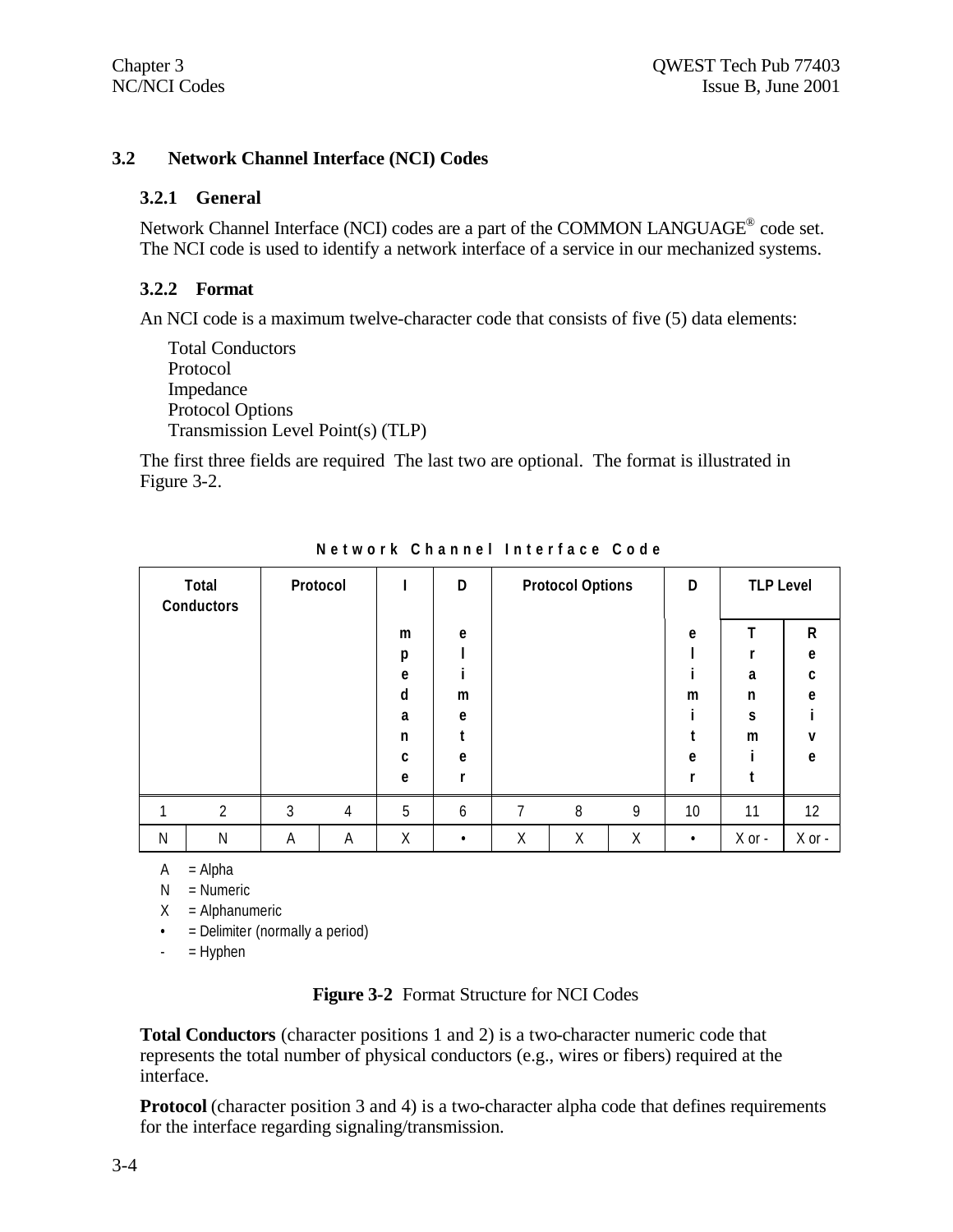**Impedance** (character position 5) is a one-character alpha or numeric code representing the nominal reference impedance that will terminate the channel for the purpose of evaluating transmission performance. Values are listed in Table 3-3

| Impedance in Ohms<br>(Character Position 5) |      |            |      |  |  |
|---------------------------------------------|------|------------|------|--|--|
| Data Value                                  | Code | Data Value | Code |  |  |
| 110                                         | 0    | 124        |      |  |  |
| 150                                         |      | Variable   | 8    |  |  |
| 600                                         | 2    | 100        | 9    |  |  |
| 900                                         | $3*$ | Fiber      | F    |  |  |
| 1200                                        | 4    | Radio      | 7    |  |  |
| 135                                         | 5    | 50 Coaxial | C    |  |  |
| 75                                          | 6    | Multiple   | M    |  |  |

**Table 3-3** NCI Impedance Values

\* Except for interface code 04DD3, the impedance character 3, when used with a 4-wire voice-frequency path at the POT, denotes a historical customer (IC) provided transmission termination rather than a 900 ohm impedance. Such terminations were provided by customers in accordance with FCC Docket No. 20099 settlement Agreement and by Automatic Transmission Test and Control Circuit used in the previous provisioning process.

**Protocol Options** (character positions 7, 8, and 9) is a one to three-character alpha, numeric, or alphanumeric code that describes additional features (e.g., bit rate or bandwidth) on the Protocol to be used. It is an optional field that is always left justified.

**Transmission Level Point(s)** (character positions 8 through 12) is assigned one or two-character alpha code corresponding to a value for Transmission Level Point(s) (TLPs) from either the Exchange Carrier/service provider or customer end. Values are listed in Table 3-4.

The convention for TLP Levels is as follows:

- Transmitting TLP Level signifies the TLP transmit signal level at the Qwest interface when transmitting to the customer.
- Receiving TLP Level signifies the TLP transmit signal level at the Qwest interface when receiving from the customer.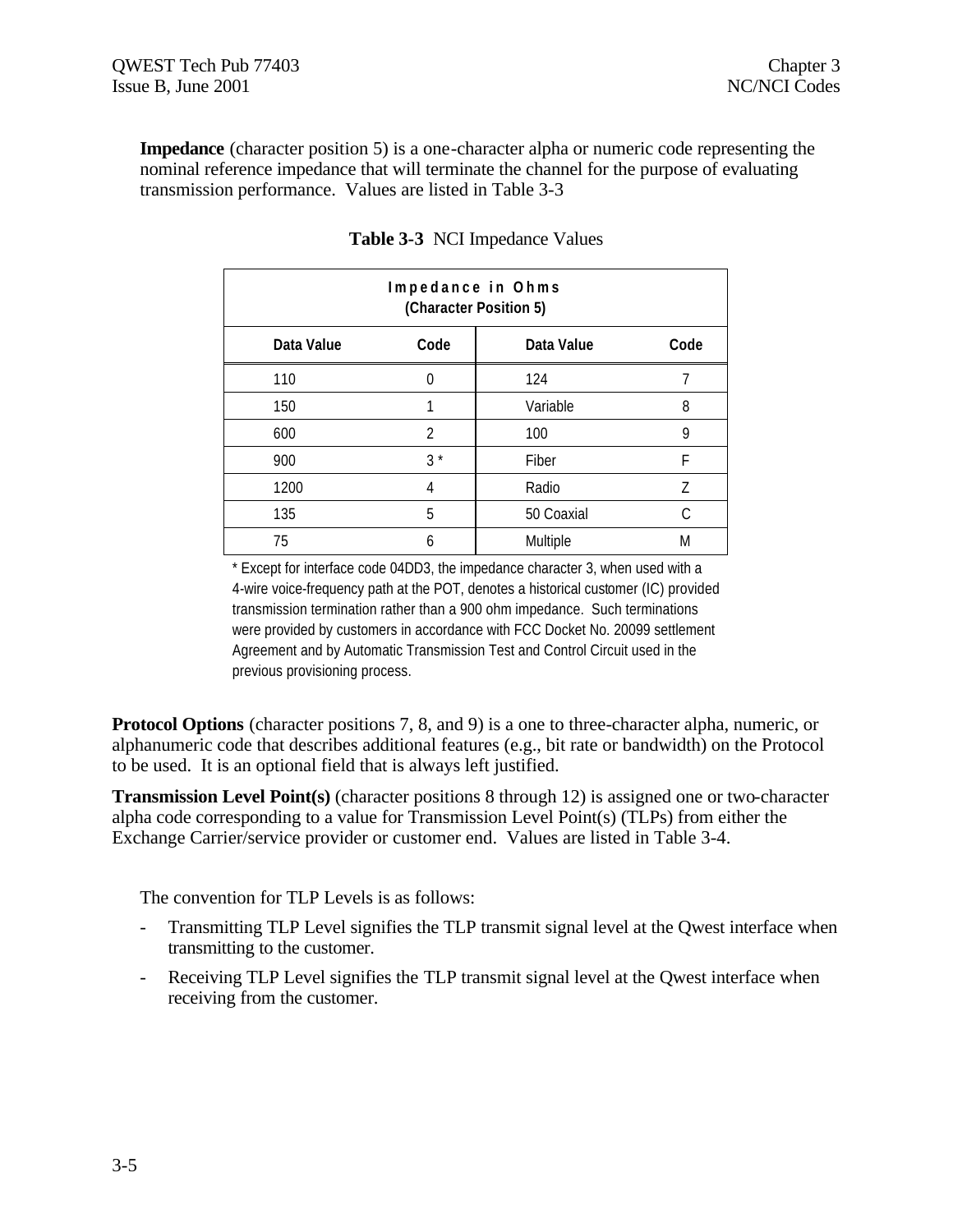| Transmission Level Point Code<br>(Character Positions 11 and 12) |                           |  |  |  |
|------------------------------------------------------------------|---------------------------|--|--|--|
| Data Value                                                       | Code                      |  |  |  |
| $-16.0$                                                          | A                         |  |  |  |
| $-15.0$                                                          | $\sf B$                   |  |  |  |
| $-14.0$                                                          | $\mathsf C$               |  |  |  |
| $-13.0$                                                          | $\mathsf D$               |  |  |  |
| $-12.0$                                                          | $\mathsf E$               |  |  |  |
| $-11.0$                                                          | $\mathsf F$               |  |  |  |
| $-10.0$                                                          | G                         |  |  |  |
| $-9.0$                                                           | $\boldsymbol{\mathsf{H}}$ |  |  |  |
| Fractional TLPs                                                  | $\overline{\phantom{a}}$  |  |  |  |
| $-8.0$                                                           | $\bigcup$                 |  |  |  |
| $-7.0$                                                           | К                         |  |  |  |
| $-6.0$                                                           | L                         |  |  |  |
| $-5.0$                                                           | M                         |  |  |  |
| $-4.0$                                                           | $\mathsf{N}$              |  |  |  |
| None This Direction (One-way Service)                            | $\overline{O}$            |  |  |  |
| $-3.0$                                                           | $\mathsf{P}$              |  |  |  |
| $-2.0$                                                           | $\mathsf O$               |  |  |  |
| $-1.0$                                                           | ${\sf R}$                 |  |  |  |
| 0.0                                                              | $\mathsf S$               |  |  |  |
| $+1.0$                                                           | $\top$                    |  |  |  |
| $+2.0$                                                           | $\sf U$                   |  |  |  |
| $+3.0$                                                           | V                         |  |  |  |
| $+4.0$                                                           | W                         |  |  |  |
| $+5.0$                                                           | $\mathsf X$               |  |  |  |
| $+6.0$                                                           | Υ                         |  |  |  |
| $+7.0$                                                           | $\ensuremath{\mathsf{Z}}$ |  |  |  |
| <b>Qwest Specified</b>                                           | $\overline{a}$            |  |  |  |
| Recommended                                                      | (Blank)                   |  |  |  |

# Table 3-4 NCI Transmission Levels

Further information about NCI Codes may be found in ANSI T1.223-1997.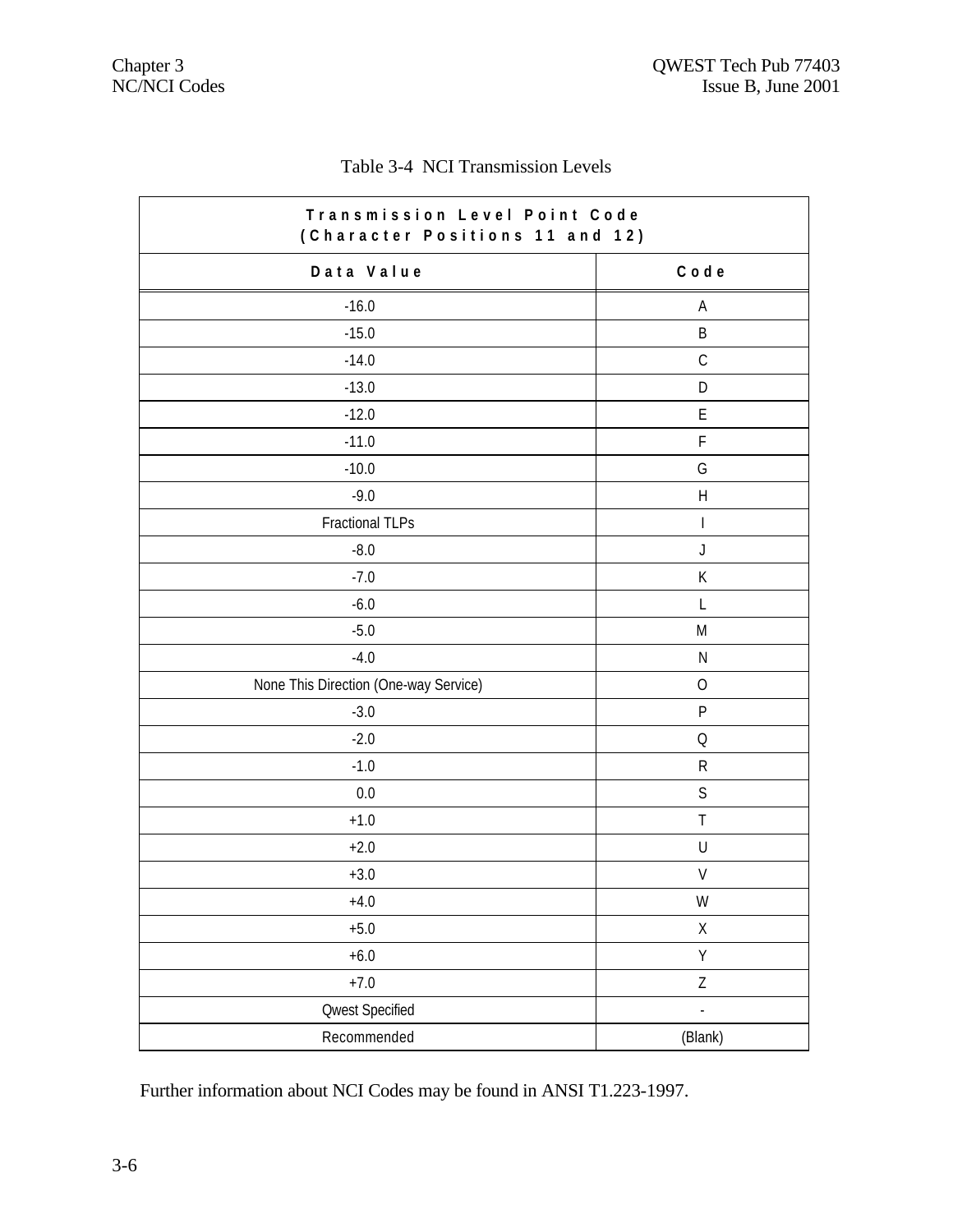#### **3.2.3 Available Network Channel Interface Codes**

Tables 3-5 through 3-7 list a summary of NCI codes (positions 3 and 4) and options (positions 7, 8 and 9) valid for EELs at different locations. The full NCI codes and further information are listed in the appropriate chapter later in this publication. See the listed Qwest Technical Publication listed in the last column for further information about the Network Interface (NI).

| Protocol       |            |                                                                                                                   | See              |
|----------------|------------|-------------------------------------------------------------------------------------------------------------------|------------------|
| Code           | Option     | Definition                                                                                                        | <b>Qwest</b>     |
| 3 <sub>4</sub> | 789        |                                                                                                                   | PUB <sup>*</sup> |
| <b>DS</b>      |            | Digital Hierarchical Interface                                                                                    |                  |
|                | 15         | 1.544 Mbit/s (DS1) Superframe (SF) Format and Alternate Mark Inversion<br>(AMI) per GR-342-CORE                   | 77375            |
|                | 15B        | 1.544 Mbit/s (DS1) SF Format and B8ZS Clear Channel Capability (CCC) per<br><b>GR-342-CORE</b>                    | 77375            |
|                | 15J        | 1.544 Mbit/s (DS1) Freeframing Format                                                                             | 77375            |
|                | 15K        | 1.544 Mbit/s (DS1) Non-ANSI Extended Superframe (ESF) Format and AMI<br>per GR-342-CORE                           | 77375            |
|                | <b>15S</b> | 1.544 Mbit/s (DS1) Non-ANSI Extended Superframe (ESF) Format and B8ZS<br>CCC per GR-342-CORE                      | 77375            |
|                | 1K         | 1.544 Mbit/s (DS1) ANSI ESF and AMI per GR-342-CORE                                                               | 77375            |
|                | 1S         | 1.544 Mbit/s (DS1) ANSI ESF and B8ZS per GR-342-CORE                                                              | 77375            |
| GO             |            | Ground Start Signaling Open-End (Switch) Function Presented by IC/CLEC at<br>Interface to Owest Access Service    | 77310            |
| L <sub>O</sub> |            | Loop Start Signaling Open-End (Switch) Function Presented by the customer at<br>Interface to Owest Access Service | 77310            |
| <b>QB</b>      |            | Manual Cross-Connect Termination with no Subrating Capability                                                     |                  |
|                | 11         | DS1 to DS1. This code may or may not meet DS1 signal levels as specified by<br>GR-342-CORE.                       | 77386            |
|                | 33         | DS3 to DS3. This code may or may not meet DS1 signal levels as specified by<br>GR-342-CORE.                       | 77386            |

**Table 3-5** Summary of Available NCI Codes- CLEC End

\* PUB titles may be found in Chapter 9.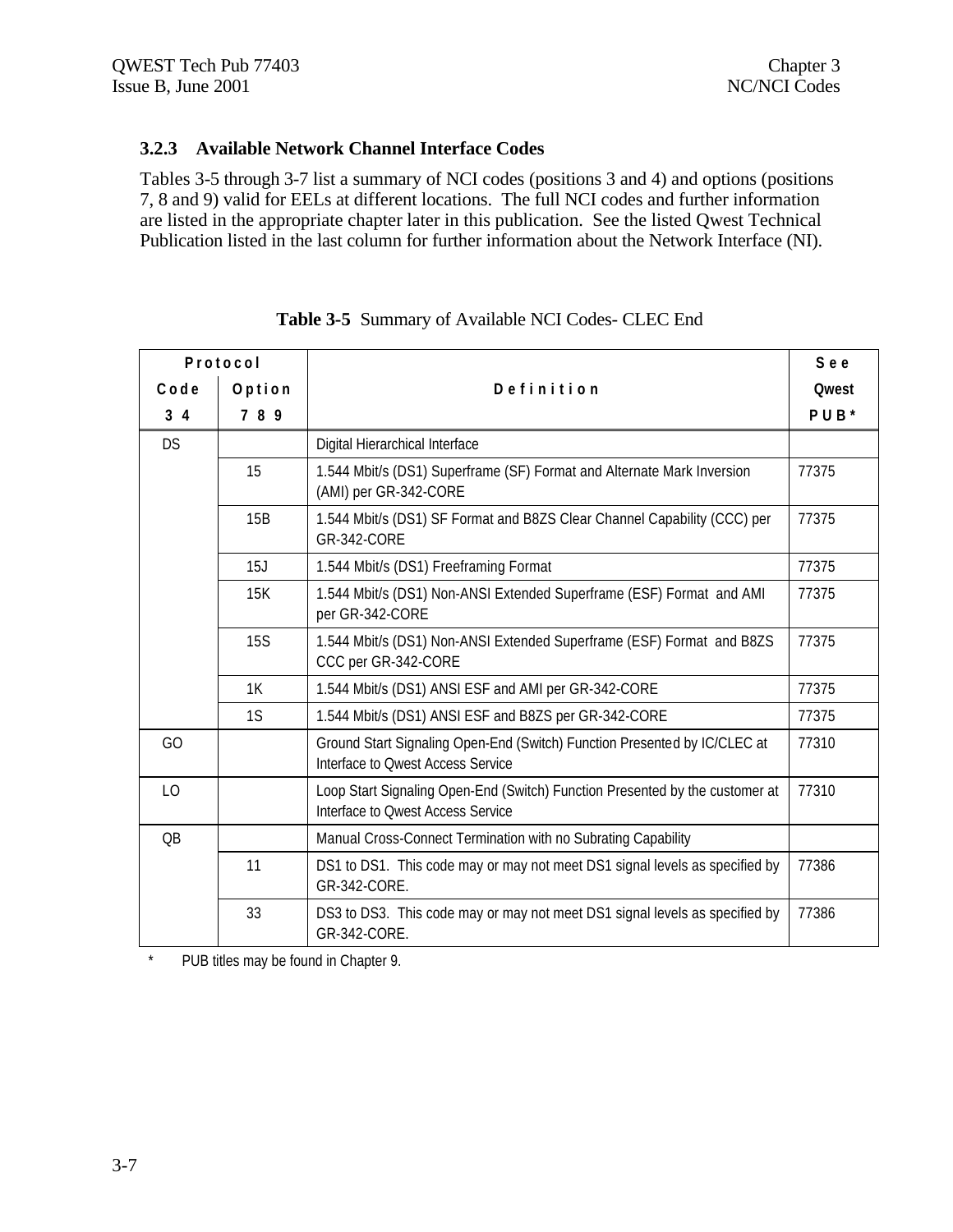| Protocol       |              |                                                                                                                                            | See          |
|----------------|--------------|--------------------------------------------------------------------------------------------------------------------------------------------|--------------|
| Code           | Option       | Definition                                                                                                                                 | <b>Qwest</b> |
| 3 <sub>4</sub> | 789          |                                                                                                                                            | PUB*         |
|                |              | <b>End-User Locations</b>                                                                                                                  |              |
| <b>DU</b>      |              | Digital Access Interface (at End-User location)                                                                                            |              |
|                | 1KN          | DS1, ANSI ESF, AMI, without Line Power                                                                                                     | 77375        |
|                | 1KX          | DS1, ANSI ESF, AMI, without Line Power, DSX-1 Interface                                                                                    | 77375        |
|                | 1SN          | DS1, ANSI ESF, B8ZS, without Line Power                                                                                                    | 77375        |
|                | 1SX          | DS1, ANSI ESF, B8ZS, without Line Power, DSX-1 Interface                                                                                   | 77375        |
|                | AN           | DS1, Freeframing Format per PUB 41451                                                                                                      | 77375        |
|                | <b>AX</b>    | DS1, Freeframing Format per PUB 41451, DSX-1 Interface                                                                                     | 77375        |
|                | <b>BN</b>    | DS1, SF Format and AMI, , without Line Power                                                                                               | 77375        |
|                | BX           | DS1, SF Format and AMI, , without Line Power, DSX-1 Interface                                                                              | 77375        |
|                | CN           | DS1, Non-ANSI ESF, AMI, without Line Power                                                                                                 | 77375        |
|                | <b>CX</b>    | DS1, Non-ANSI ESF, AMI, without Line Power, DSX-1 Interface                                                                                | 77375        |
|                | DN           | DS1, SF with B8ZS, without Line Power                                                                                                      | 77375        |
|                | DX           | DS1, SF with B8ZS, without Line Power, DSX-1 Interface                                                                                     | 77375        |
|                | SN           | DS1, Non-ANSI ESF Format with B8ZS, without Line Power                                                                                     | 77375        |
|                | <b>SX</b>    | DS1, Non-ANSI ESF Format with B8ZS, DSX-1 Interface                                                                                        | 77375        |
| GS             |              | Ground Start Signaling Closed-End (Station) Function Presented by IC/CLEC or<br>End-User at Network Interface (NI) to Qwest Access Service | 77310        |
| LS             |              | Loop Start Signaling Closed-End (Station) Function Presented by the Customer<br>at NI to Qwest Access Service                              | 77310        |
| <b>RV</b>      |              | Reverse Battery (Trunk Signaling) at NI                                                                                                    |              |
|                | $\mathsf{T}$ | Loop Closure provided by Qwest to End-User; Battery Provided by End-User to<br><b>Qwest</b>                                                | 77310        |

|  |  | <b>Table 3-6</b> Summary of Available NCI Codes - End-User End |  |  |  |
|--|--|----------------------------------------------------------------|--|--|--|
|--|--|----------------------------------------------------------------|--|--|--|

\* PUB titles may be found in Chapter 9.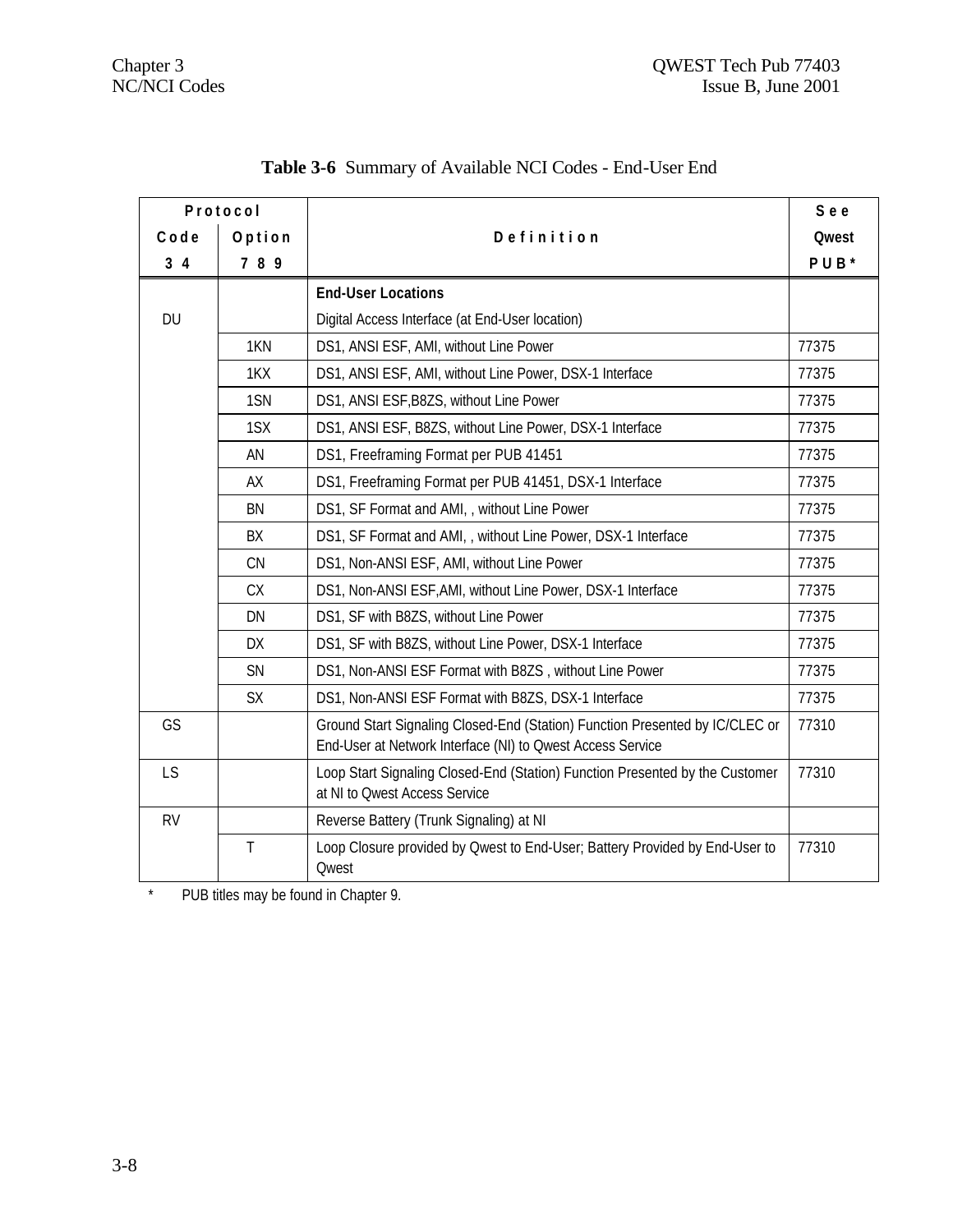| Protocol   |        |                                                                                                                                   | See              |
|------------|--------|-----------------------------------------------------------------------------------------------------------------------------------|------------------|
| Code       | Option | Definition                                                                                                                        | <b>Qwest</b>     |
| $3\quad 4$ | 789    |                                                                                                                                   | PUB <sup>*</sup> |
|            |        | <b>Central Office or End-User Locations</b>                                                                                       |                  |
| <b>DS</b>  |        | Digital Hierarchical Interface.                                                                                                   |                  |
|            | 44     | 44.736 Mbit/s (DS3), M2/3 Format, 28 DS1 Channels.                                                                                | 77324            |
|            | 44A    | 44.736 Mbit/s (DS3), unchannelized application and C-Bit Parity. Supports a<br>user payload of 44.210 Mbit/s per ANSI T1.107-1995 | 77324            |
|            | 441    | 44.736 Mbit/s (DS3), M2/3 Format and C-Bit Parity,<br>28 DS1 Channels.                                                            | 77324            |
|            | 44R    | 44.736 Mbit/s (DS3), unchannelized application. Supports a user payload of<br>44.210 Mbit/s per ANSI T1.107-1995.                 | 77324            |
| NO.        |        | Connects Customer to an channel for Voice Band Transmission with No<br>Signaling Provided by Qwest.                               | 77310            |

**Table 3-7** Summary of Available NCI Codes - Either End

\* PUB titles may be found in Chapter 9.

#### **3.3 Valid Network Channel/Network Channel Interface Combinations**

Valid combinations of NC and NCI codes are included in the appropriate chapter.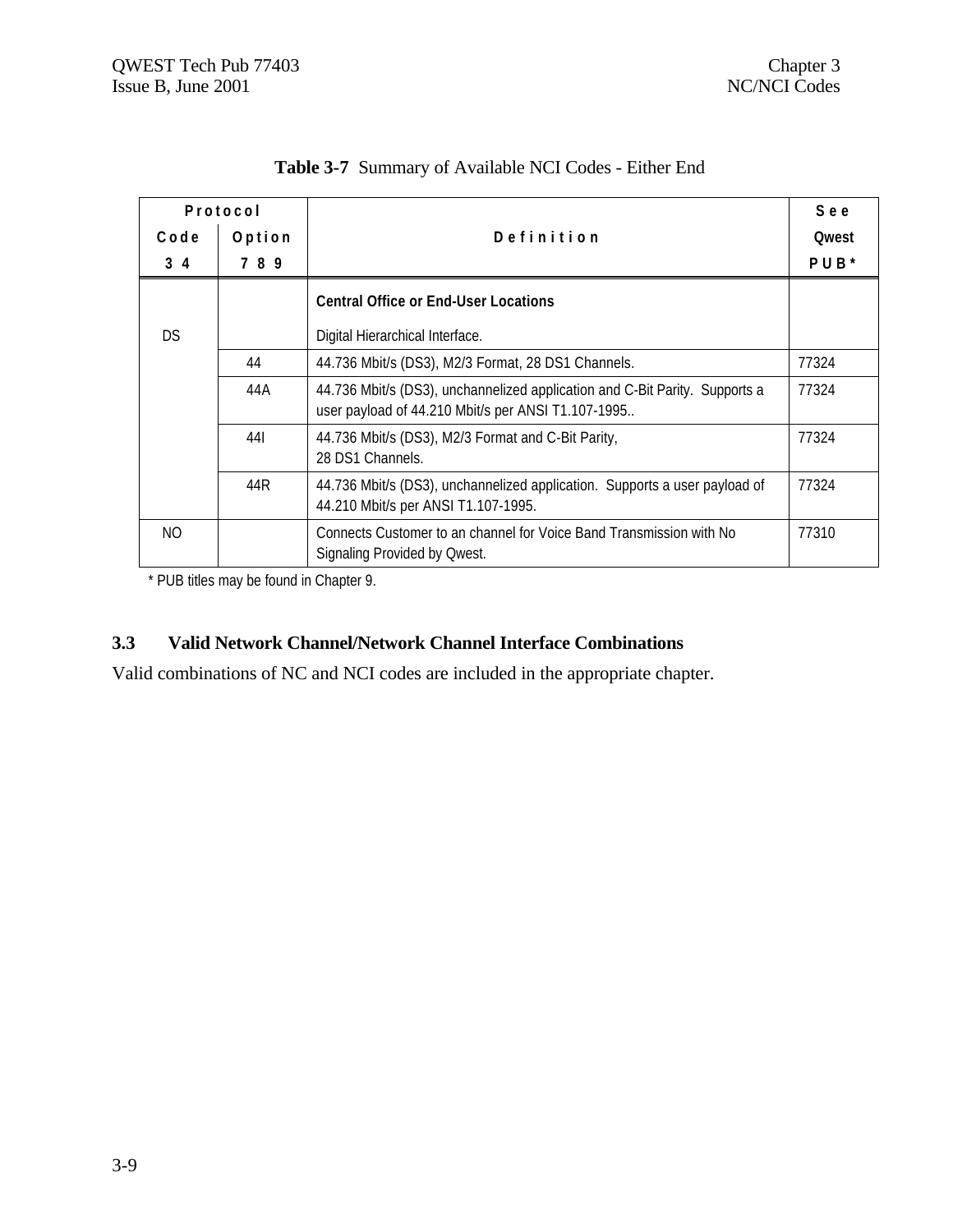# **CONTENTS**

# **Chapter and Section Page**

| $\overline{4}$ . |     |  |
|------------------|-----|--|
|                  | 4.1 |  |
|                  | 4.2 |  |
|                  |     |  |
|                  |     |  |
|                  |     |  |
|                  |     |  |
|                  | 4.3 |  |
|                  | 4.4 |  |
|                  | 4.5 |  |
|                  | 4.6 |  |

# **Figures**

|  | 4-1 Illustration of NC and NCI Code Usage - Non-Multiplexed DS0 EEL4-5 |
|--|------------------------------------------------------------------------|
|  |                                                                        |

# **Tables**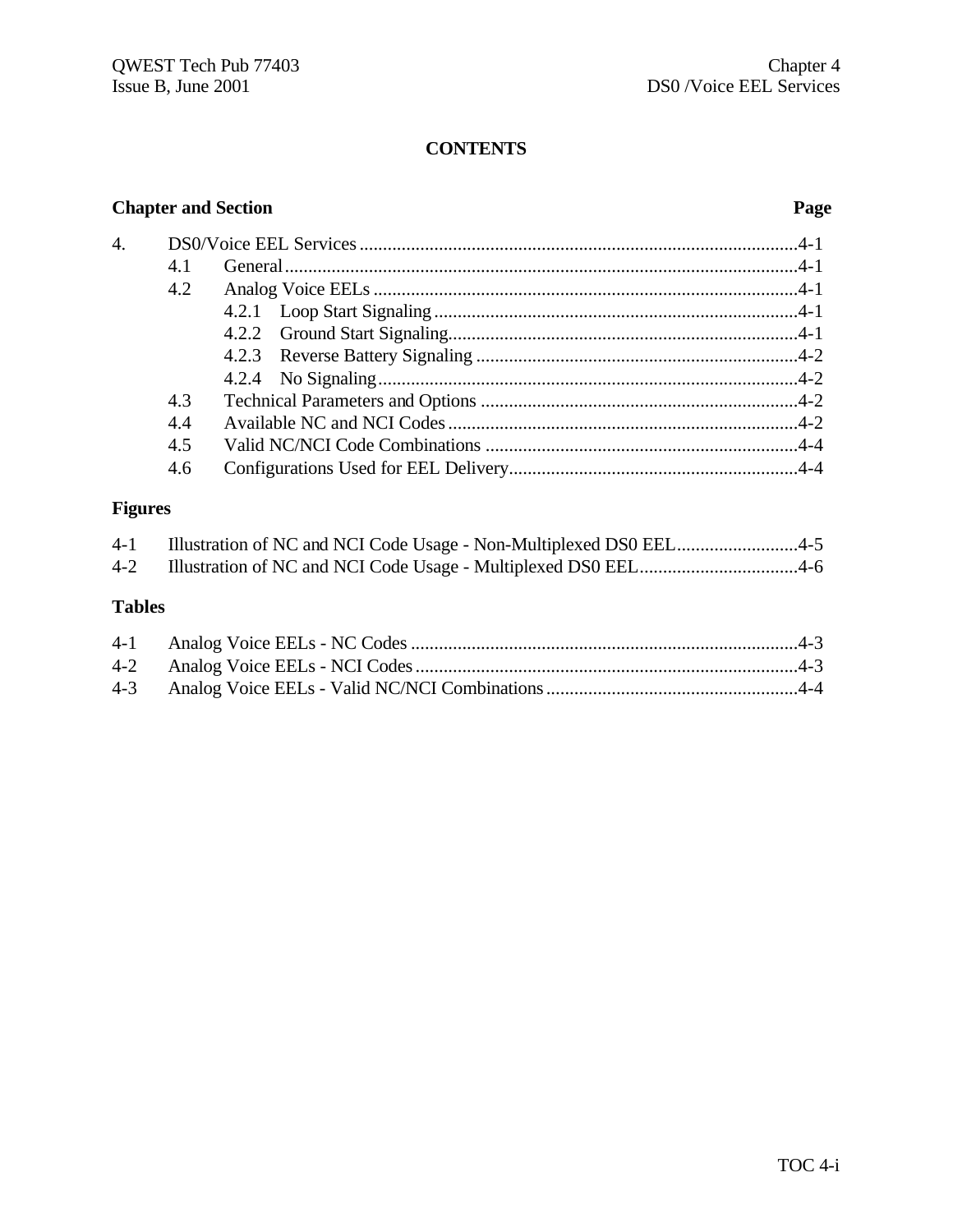#### **4. DS0/Voice EEL Services**

#### **4.1 General**

The Enhanced Extended Loop (EEL) services at the DS0 or voice level include both analog and digital channels. This chapter includes descriptive information about these EELs including valid Network Channel (NC) and Network Channel Interface (NCI) Codes and their valid combinations. References to other publications are included to further describe these services.

The DS0 and voice EELs are available in point-to-point configurations only. No DS0 multiplexed configuration is available.

#### **4.2 Analog Voice EELs**

The analog voice EELs are voiceband analog channels similar to the voice grade services described in PUB 77310, *Private Line Voice Grade Analog Channels for Access Service.* Only options listed in this document are available with EEL.

CLECs desiring other options listed in PUB 77310 should order the appropriate Voice Grade Access Service from the appropriate tariff.

Usable frequencies are nominally 300 to 3000 Hz. Four signaling options are available. They include Loop Start, Ground Start, Reverse Battery, and No Signaling.

#### **4.2.1 Loop Start Signaling**

EELs with Loop Start Signaling are based on the Voice Grade 2 (VG2) in PUB 77310. This EEL is suitable for the access segment of voice line-type switched special service circuits such as Plain Old Telephone Service (POTS) circuits. The service is suitable for the station or closed-end at the End-User.

The valid NC code is LC--. The valid NCI code at the End-User Network Interface (NI) is 02LS2. Several NCI codes are valid at the CLEC NI including DS0/voice, DS1 and DS3 level interfaces. These codes, and their valid combinations, are summarized the Tables 4-1 through 4-3.

#### **4.2.2 Ground Start Signaling**

EELs with Ground Start Signaling are based on the Voice Grade 3 (VG3) in PUB 77310. This EEL is suitable for the access segment of voice, Private Branch Exchange (PBX) trunk-type circuits. The service is suitable for the closed-end at the End-User.

The valid NC code is LD--. The valid NCI code at the End-User Network Interface (NI) is 02GS2. Several NCI codes are valid at the CLEC NI including DS0/voice, DS1 and DS3 level interfaces. These codes, and their valid combinations, are summarized the Tables 4-1 through 4-3.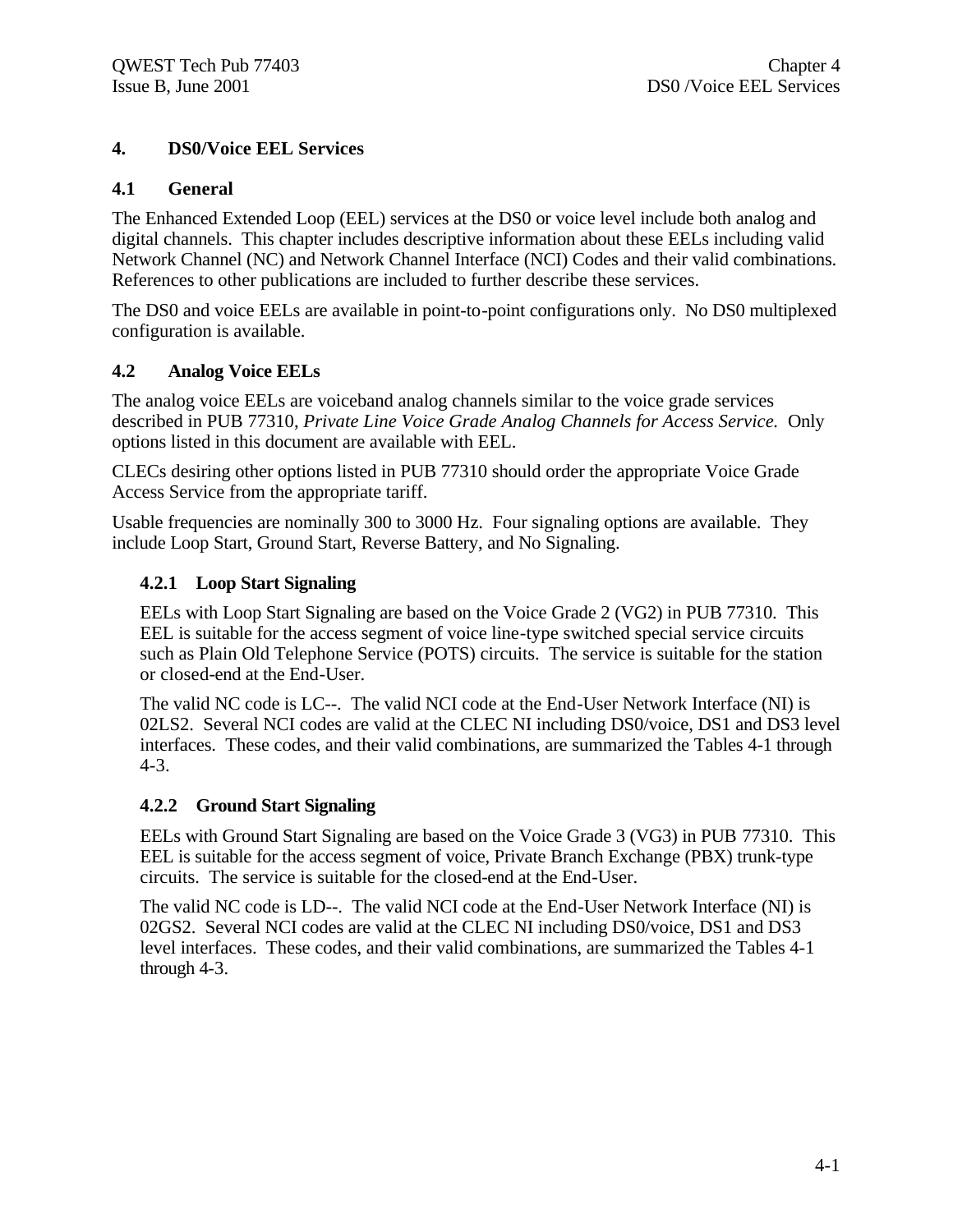### **4.2.3 Reverse Battery Signaling**

EELs with Reverse Battery Signaling are based on the Voice Grade 3 (VG3) in PUB 77310. This EEL is suitable for the access segment of voice trunk-type circuits.

The valid NC code is LD--. The valid NCI code at the End-User Network Interface (NI) is 02RV2.T. Several NCI codes are valid at the CLEC NI including DS1 and DS3 level interfaces. These codes, and their valid combinations, are summarized the Tables 4-1 through 4-3.

#### **4.2.4 No Signaling**

EELs with no signaling are based on the Voice Grade 7 (VG7) in PUB 77310. This EEL is suitable for the access segment of many types of voiceband and voiceband data private line services.

The valid NC code is LH--. The valid NCI code at the End-User Network Interface (NI) are 02NO2 and 04NO2. Several NCI codes are valid at the CLEC NI including DS0/voice, DS1 and DS3 level interfaces. These codes, and their valid combinations, are summarized the Tables 4-1 through 4-3.

#### **4.3 Technical Parameters and Options**

The technical parameters of these EELs are the same as those of the identified Voice Grade services (i.e., VG2, VG3 or VG7). The options available are those identified by the NC and NCI code combinations of Table 4-3.

Detailed Technical Parameters are in TR-NWT-000335, *Voice Grade Special Access Service - Transmission Parameter Limits and Interface Combinations*.

### **4.4 Available NC and NCI Codes**

Tables 4-1 and 4-2 identify the available NC and NCI Codes respectively. The access customer in the tables is the CLEC. The access provider is Qwest.

| NC Code   | Description                                                                                                                                                                                                                                                                                                 |
|-----------|-------------------------------------------------------------------------------------------------------------------------------------------------------------------------------------------------------------------------------------------------------------------------------------------------------------|
| $IC -$    | Channel Code of LC (VG-2) is suitable for the EEL portion of voice 2-point private line and switched<br>special service circuits. Usable frequencies are nominally 300 to 3000 Hz. This service extends<br>from a CLEC's NI to an End-User's location. The dashes denote that there are no further options. |
| $1 \nD -$ | Channel Code of LD (VG-3) is suitable for the EEL portion of voice trunk type circuit. Usable<br>frequencies are nominally 300 to 3000 Hz. This service extends from a CLEC's NI to an End User's<br>location. The dashes denote that there are no further options.                                         |
| $H -$     | Channel Code of LH (VG-7) is suitable for the EEL portion of voiceband services. Usable<br>frequencies are nominally 300 to 3000 Hz. This service extends from a CLEC's NI to an End User's<br>location. The dashes denote that there are no further options.                                               |

| Table 4-1 Analog Voice EELs - NC Codes |  |  |  |  |  |  |
|----------------------------------------|--|--|--|--|--|--|
|----------------------------------------|--|--|--|--|--|--|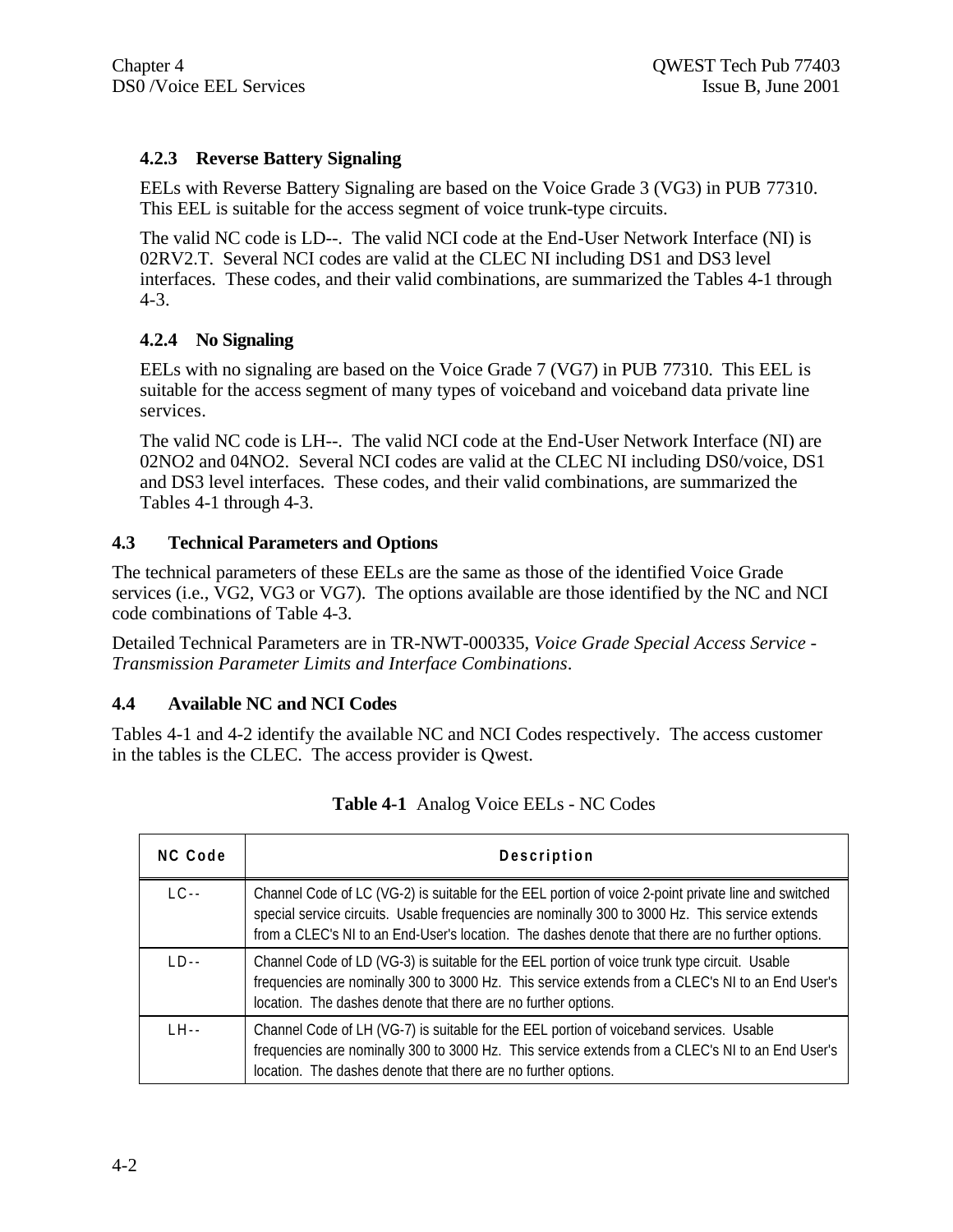| NCI Code <sup>*</sup>            | Description                                                                                                                                   |
|----------------------------------|-----------------------------------------------------------------------------------------------------------------------------------------------|
| 02LO2 **<br>$04$ GO <sub>2</sub> | Ground start Signaling Open-End (switch) function presented by CLEC at interface to Owest facilities                                          |
| 02GS2                            | Ground start Signaling Closed-End (station) function presented by End-User at interface to Qwest<br><b>facilities</b>                         |
| $02GO2$ **<br>04LO2              | Loop-Start Signaling-Open-End (switch) function presented by the customer at the interface to<br>Owest facilities                             |
| 021S2                            | Loop-Start Signaling-Closed-End (station) function presented by the customer at the interface to<br>Owest facilities                          |
| 02NO2 **<br>04NO2                | Connects customer to an access service suitable for voice transmission with no signaling provided<br>by Qwest                                 |
| $02$ RV $2$ .T                   | Reverse Battery (trunk signaling) at interface. Loop closure provided by Qwest to the customer;<br>battery provided by the customer to Qwest. |

**Table 4-2** Analog Voice EELs - NCI Codes

\* Transmission Level Points (TLPs) will default to Qwest specified values.

\*\* Two-wire Interfaces at the CLEC end should be avoided. The additional 4-to-2 and 2-to-4 wire conversions may degrade the signal.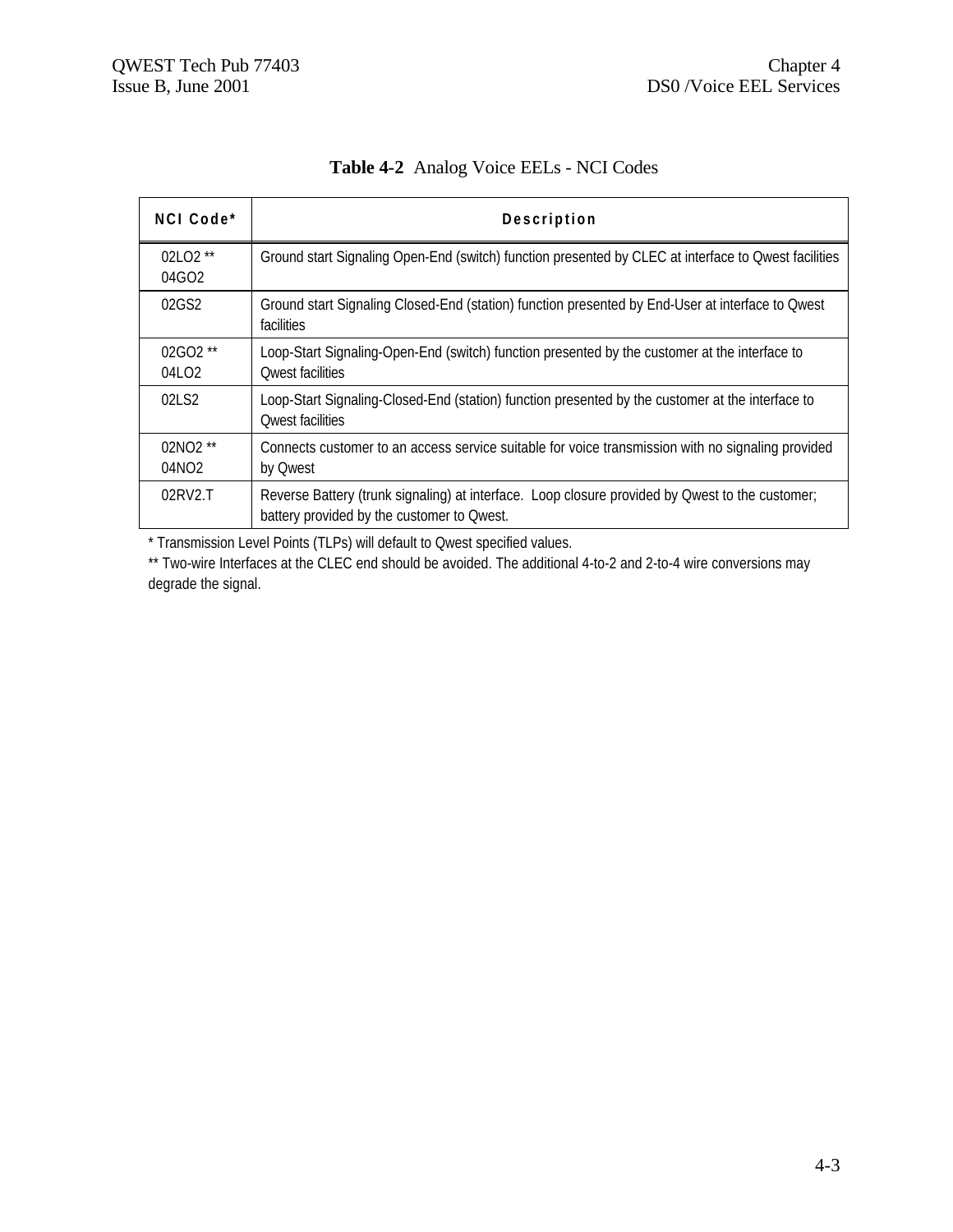#### **4.5 Valid NC/NCI Code Combinations**

Table 4-3 lists valid NC and NCI code combinations. Combinations of NC and NCI codes in the same rows are compatible. For example, for the NC code LC--, the NCI code 02LS2 at the End-User NI is compatible with 04LO2, any DS1 code, or any compatible digital signal. The DS1 and DS3 codes are identified in Chapters 5 and 6, respectively.

| <b>NC</b> | <b>CLEC Network Interface</b> |                  | End-User        |  |
|-----------|-------------------------------|------------------|-----------------|--|
| Code      | Level                         | <b>NCI Code</b>  | <b>NCI Code</b> |  |
| $LC -$    | DS0/voice                     | 04LO2<br>02LO2 * | 02LS2           |  |
|           | DS1                           | Any DS1          |                 |  |
|           | DS <sub>3</sub>               | Any DS3          |                 |  |
| $LD -$    | DS0/voice                     | 04GO2<br>02GO2 * | 02GS2           |  |
|           | DS1                           | Any DS1          |                 |  |
|           | DS <sub>3</sub>               | Any DS3          |                 |  |
|           | DS1                           | Any DS1          | 02RV2.T         |  |
|           | DS3                           | Any DS3          |                 |  |
| $LH -$    | DS0/voice                     | 04NO2            | 02NO2           |  |
|           | DS1                           | Any DS1          | 04NO2           |  |
|           | DS3                           | Any DS3          |                 |  |

#### **Table 4-3** Analog Voice EELs - Valid NC/NCI Combinations

\* Two-wire Interfaces at the CLEC end should be avoided if the CLEC intends to transport the DS0 EEL on a derived channel. The additional 4-to-2 and 2-to-4 wire conversions may degrade the signal.

#### **4.6 Configurations Used for EEL Delivery**

These DS0 EELs are delivered to the CLEC at the DS1 or DS3 level. The level is identified by the NCI code at the CLEC end of the EEL.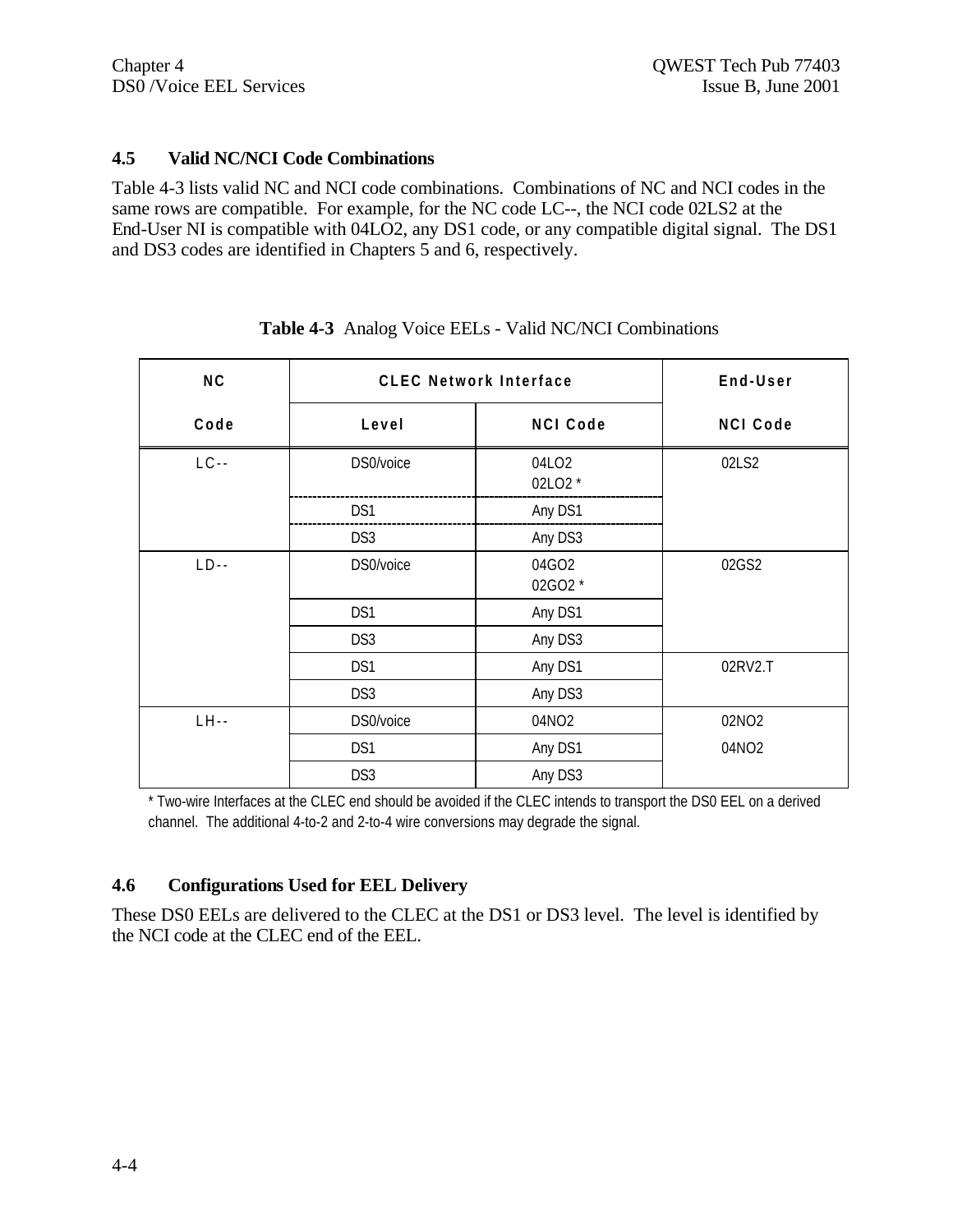NCI codes above the DS0 level encountered with DS0 level EELs mean that the CLEC has ordered higher level EELs with multiplexing to transport the DS0 level point-to-point EELs. For example, if DS0 EELs are ordered with DS1 NCI codes, the CLEC must have already ordered a DS1 EEL with multiplexing as described in Chapter 5. The CLEC must provide a Carrier Facility Assignment (CFA) when ordering the DS0 EEL, to tell Qwest which channel on the multiplexed DS1 to place the DS0 EEL.

Similarly, if the NCI code at the CLEC end is a DS3 level code, the CLEC must also have ordered a DS3 EEL with Central Office multiplexing (described in Chapter 6). A CFA must also be provided to assign the DS1 to a channel on the DS3 multiplexed system.

Figure 4-1 illustrates the arrangements meeting at the DS0/voice level. The NC and NCI codes are the ones that would be used to order an analog voice grade EEL with Loop Start signaling (Section 4.2.1).



**Figure 4-1** Illustration of NC and NCI Code Usage - Non-Multiplexed DS0 EEL

Figure 4-2 illustrates both DS1 and DS3 arrangements (with proper NC/NCI codes) used to order an analog voice grade EEL with Loop Start signaling (Section 4.2.1). The top drawing shows a DS1 EEL with Central Office Multiplexing carrying the DS0 VG2 EEL. The bottom drawing shows the same thing, but in turn, transported on a DS3 with multiplexing EEL.

The higher level multiplexed EELs must be ordered prior to ordering the lower level EELs.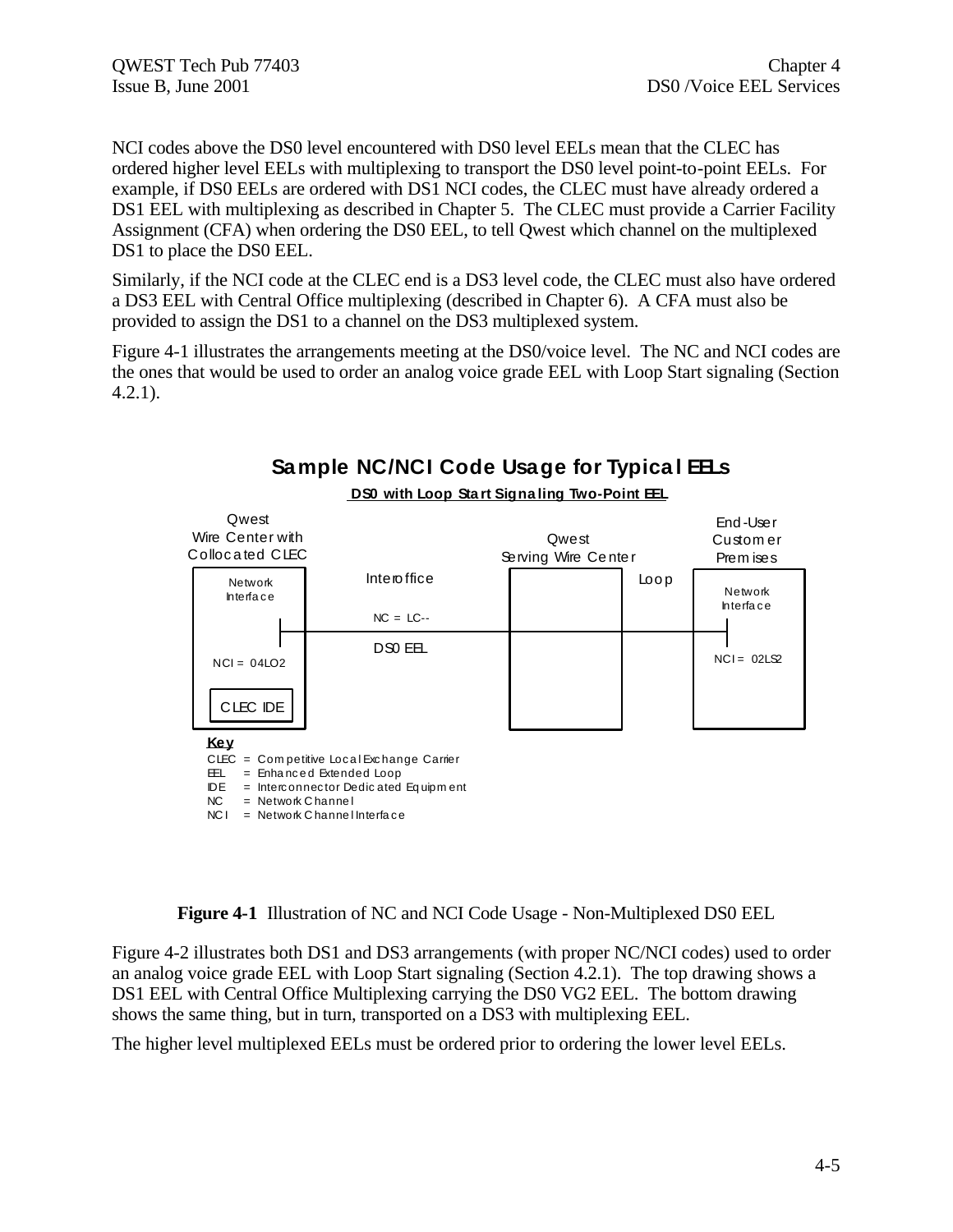# Sample NC/NCI Code Usage for Typical EELs

#### DS1 EEL with Multiplexing and DS0 with Loop Start Signaling Two-Point EEL



#### DS3 & DS1 ELs with Multiplexing and DS0 with Loop Start Signaling Two-Point EL



NCI = Network Channel Interface

Figure 4-2 Illustration of NC and NCI Code Usage - Multiplexed DS0 EEL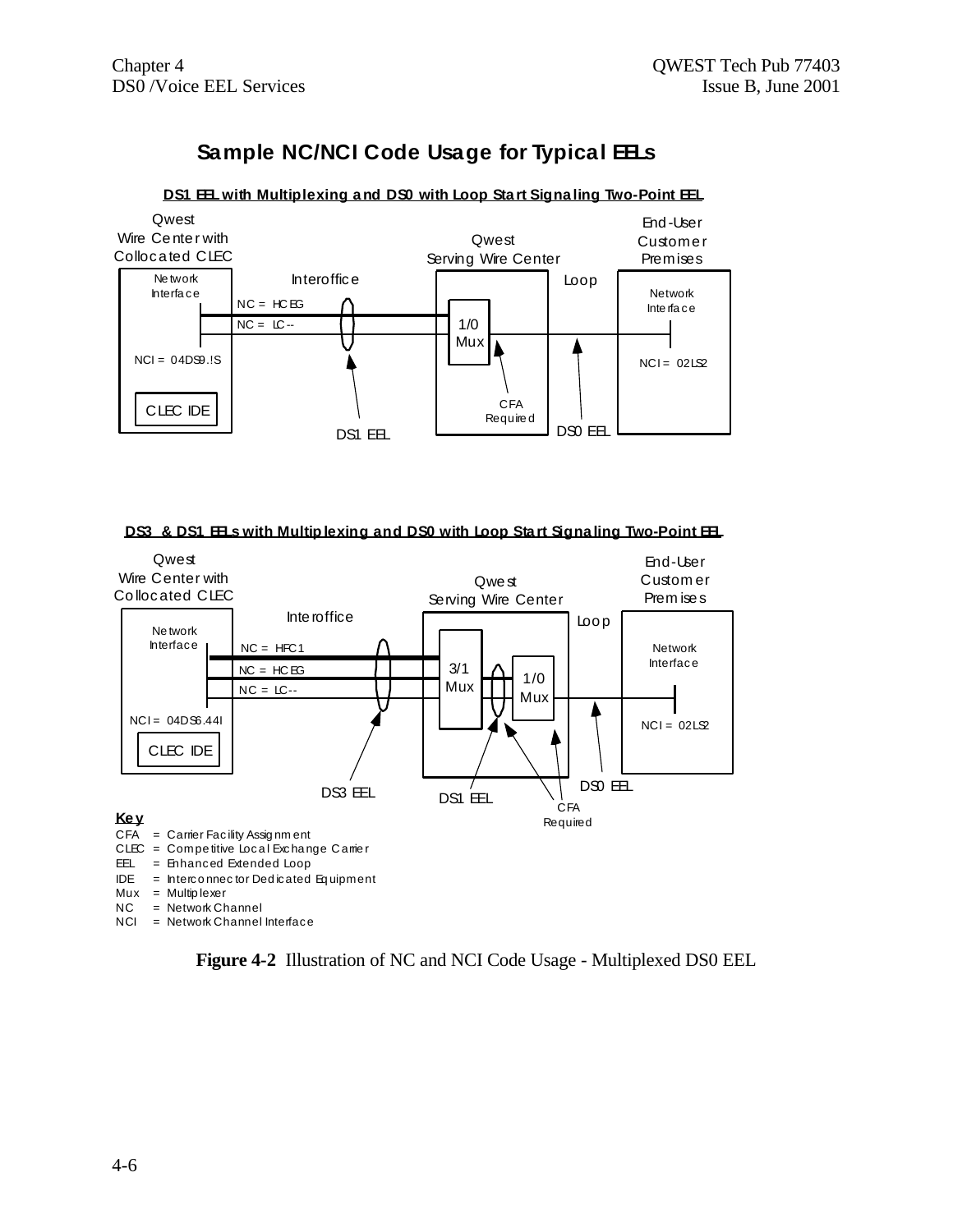# **CONTENTS**

# **Chapter and Section Page**

| 51  |  |
|-----|--|
|     |  |
|     |  |
|     |  |
| 5.3 |  |
|     |  |
|     |  |
| 5.4 |  |
| 5.5 |  |

# **Figures**

|  | 5-2 Illustration of NC and NCI Code Usage - DS1 on Multiplexed DS3 UNE 5-8 |  |
|--|----------------------------------------------------------------------------|--|
|  |                                                                            |  |

# **Tables**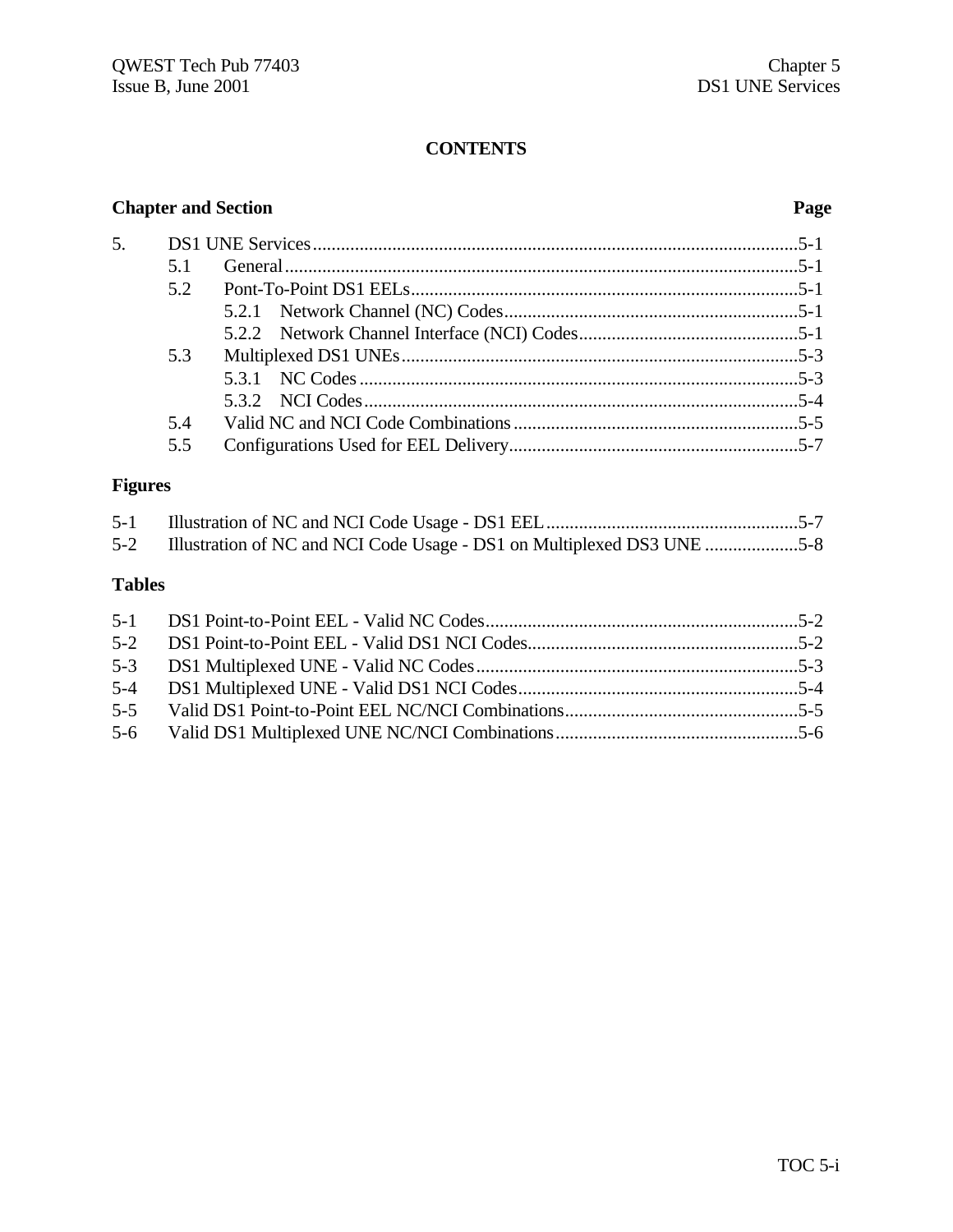#### **5. DS1 UNE Services**

#### **5.1 General**

The Enhanced Extended Loop (EEL) and Loop Mux Combination (LMC) services at the DS1 (1.544 Mbit/s) level include:

- Point-to-point (loop plus interoffice)
- Multiplexed (interoffice with multiplexing)
- A DS1 from a Co-provider's collocation equipment to a multiplexer in the same Qwest Wire Center

Configurations are discussed in Chapter 2. The DS1 Unbundled Network Element (UNE) Combinations of EELs and LMCs may be ordered by a Competitive Local Exchange Carrier (CLEC).

Technical parameters for these DS1 UNEs are described in PUB 77200, *Qwest DS1 Service and Rate Synchronization Service,* and PUB 77375, *1.544 Mbit/s Channel Interfaces.*

DS1 EELs are available with various line codes and frame formats. The NC and NCI code lists in the remainder of this chapter identify available options. The above two publications should be consulted for further information about these codes and formats.

#### **5.2 Pont-To-Point DS1 EELs**

Figure 2-1 illustrates the basic concept of the point-to-point EEL. This section lists the options available with the EEL.

### **5.2.1 Network Channel (NC) Codes**

Table 5-1 lists the valid NC codes for the point-to-point DS1 EEL

#### **5.2.2 Network Channel Interface (NCI) Codes**

Table 5-2 lists the valid NCI codes for the point-to-point DS1 EEL

The "DS" NCI codes in the table provides a standard "Templated" ANSI signal (or as defined in GR-342-CORE). The "QB" NCI code may not provide the same signal. The level is determined by the arrangement in specified wire centers. See PUB 77386, Chapter 16 for further information.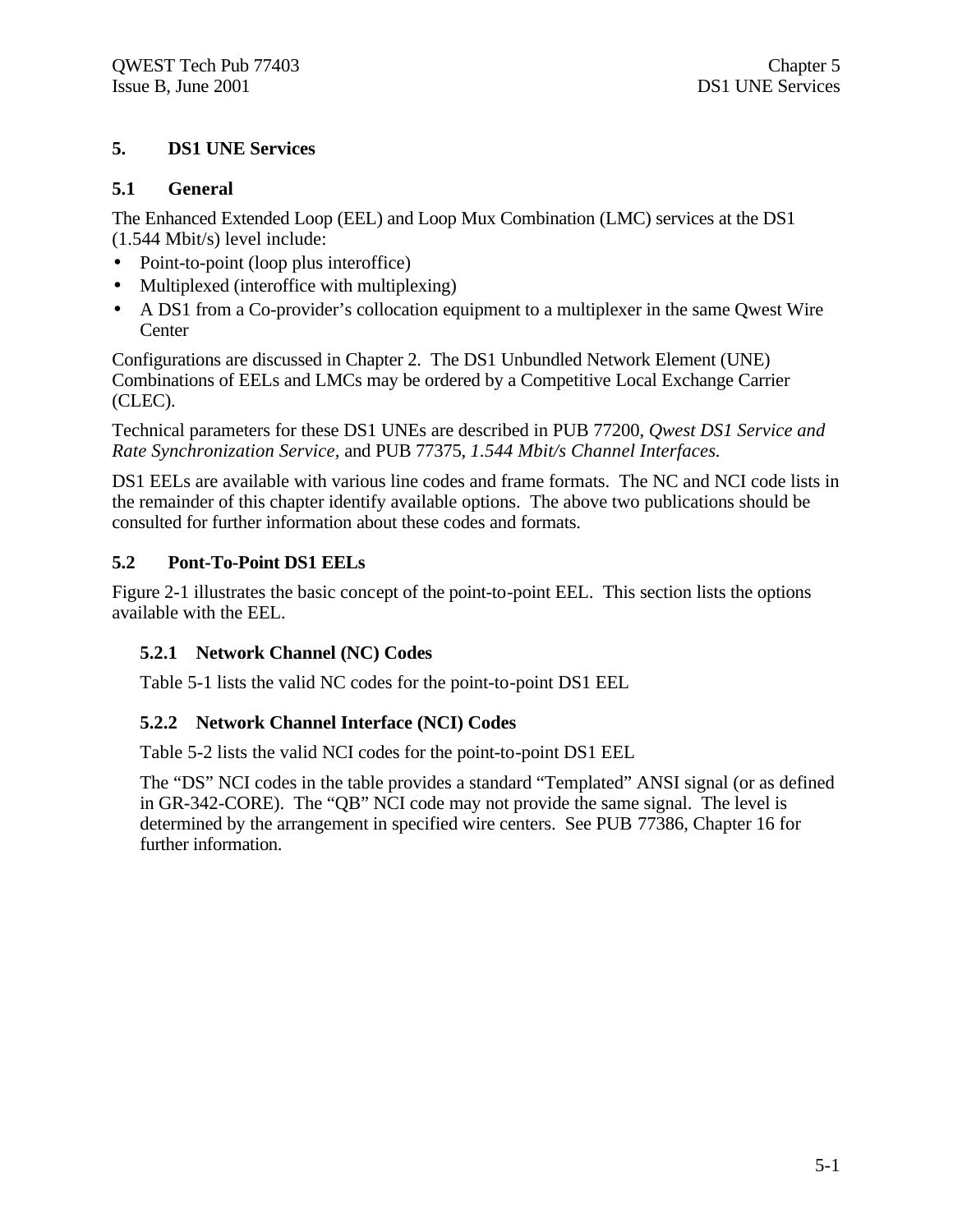|  |  | <b>Table 5-1</b> DS1 Point-to-Point EEL - Valid NC Codes |  |
|--|--|----------------------------------------------------------|--|
|--|--|----------------------------------------------------------|--|

| <b>Network Channel</b> | <b>Channel Description *</b> |                               |  |
|------------------------|------------------------------|-------------------------------|--|
| Code                   | <b>Frame Format</b>          | Line Code                     |  |
| $HC -$                 | SF                           | AMI                           |  |
| HCD-                   | <b>ANSI ESF</b>              | AMI                           |  |
| HCE-                   | <b>ANSI ESF</b>              | B <sub>8</sub> ZS             |  |
| HCF-                   | Non-ANSI ESF                 | AMI                           |  |
| HCG-                   | Non-ANSI ESF                 | B <sub>8</sub> Z <sub>S</sub> |  |
| HCJ-                   | Free Framing                 | B <sub>8</sub> ZS             |  |
| HCZ-                   | SF                           | B8ZS                          |  |

\* HC is described as a High Capacity DS1 (1.544 Mbit/s) Channel

Key: AMI = Alternate Mark Inversion

ANSI =American National Standards Institute

B8ZS = Bipolar 8 Zero Substitution

ESF = Extended Superframe

SF = Superframe

|  |  | <b>Table 5-2</b> DS1 Point-to-Point EEL - Valid DS1 NCI Codes |  |  |
|--|--|---------------------------------------------------------------|--|--|
|--|--|---------------------------------------------------------------|--|--|

| <b>Description</b>  |           | <b>NCI Code</b>       |                        |  |
|---------------------|-----------|-----------------------|------------------------|--|
| <b>Frame Format</b> | Line Code | CLEC End <sup>*</sup> | End-User End**         |  |
| <b>SF</b>           | AMI       | 04DS9.15<br>04QB9.11  | 04DU9.BN<br>04DU9.BX   |  |
| <b>ANSI ESF</b>     | AMI       | 04DS9.1K<br>04QB9.11  | 04DU9.1KN<br>04DU9.1KX |  |
| <b>ANSI ESF</b>     | B8ZS      | 04DS9.1S<br>04QB9.11  | 04DU9.1SN<br>04DU9.1SX |  |
| Non-ANSI<br>ESF     | AMI       | 04DS9.15K<br>04QB9.11 | 04DU9.CN<br>04DU9.CX   |  |
| Non-ANSI<br>ESF     | B8ZS      | 04DS9.15S<br>04QB9.11 | 04DU9.SN<br>04DU9.SX   |  |
| Free<br>Framing     | B8ZS      | 04DS9.15J<br>04QB9.11 | 04DU9.AN<br>04DU9.AX   |  |
| <b>SF</b>           | B8ZS      | 04DS9.15B<br>04QB9.11 | 04DU9.DN<br>04DU9.DX   |  |

\* DS is defined as a Digital Hierarchical Interface. Per GR-54-CORE. 04QB9.11 is defined as Manual Cross-Connect Termination with no Subrating Capability, DS1 to DS1.

\*\* DU is defined as a Digital Access Interface. The N denotes without line Power. Per GR-54-CORE

#### **5.3 Multiplexed DS1 UNEs**

Multiplexed DS1 EEL or LMC (UNEs) are available with the same line code and frame format options as the point-to-point EEL with the exception of the Free Framing line code.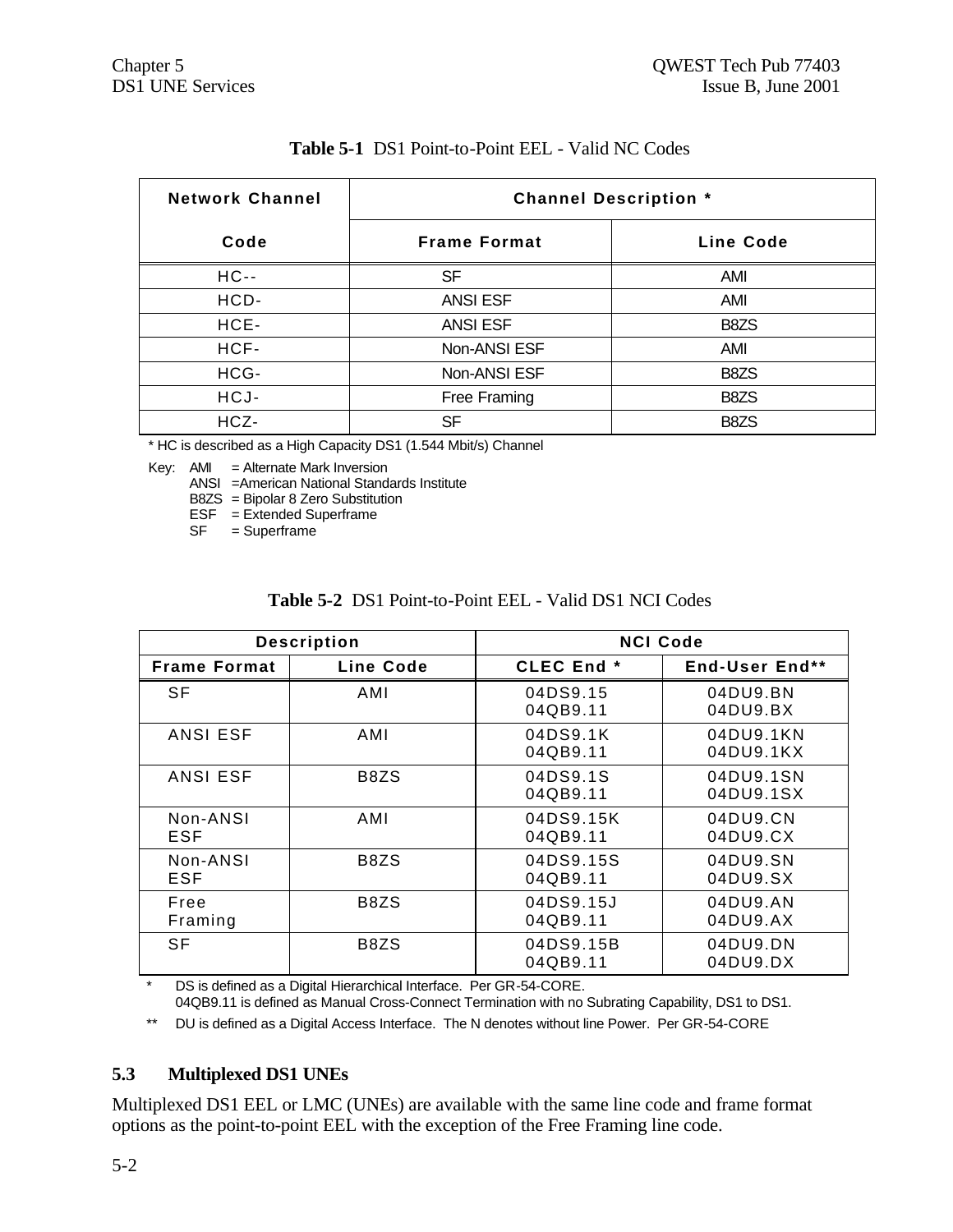The multiplexer located in the Qwest wire center will be a 24 channel D4-type of channel bank commonly used in the industry. The multiplexer will be externally synchronized to a source traceable to a Stratum I clock as discussed in PUB 77386.

#### **5.3.1 NC Codes**

Table 5-3 lists the valid NC codes for the DS1 multiplexed EEL or LMC UNEs.

| <b>Network Channel</b> | <b>Channel Description *</b> |                               |
|------------------------|------------------------------|-------------------------------|
| Code                   | <b>Frame Format</b>          | Line Code                     |
| $HC-G$                 | SF                           | AMI                           |
| <b>HCDG</b>            | <b>ANSI ESF</b>              | AMI                           |
| <b>HCEG</b>            | <b>ANSI ESF</b>              | B8ZS                          |
| <b>HCFG</b>            | Non-ANSI ESF                 | AMI                           |
| <b>HCGG</b>            | Non-ANSI ESF                 | B <sub>8</sub> Z <sub>S</sub> |
| <b>HCZG</b>            | SF                           | B <sub>8</sub> Z <sub>S</sub> |

#### **Table 5-3** DS1 Multiplexed UNE - Valid NC Codes

\* HC is described as a High Capacity DS1 (1.544 Mbit/s) Channel. The G in the fourth position denotes a multiplexer for voice or data.

Key:  $AMI =$  Alternate Mark Inversion

ANSI =American National Standards Institute

B8ZS = Bipolar 8 Zero Substitution

 $ESF = Extended Superframe$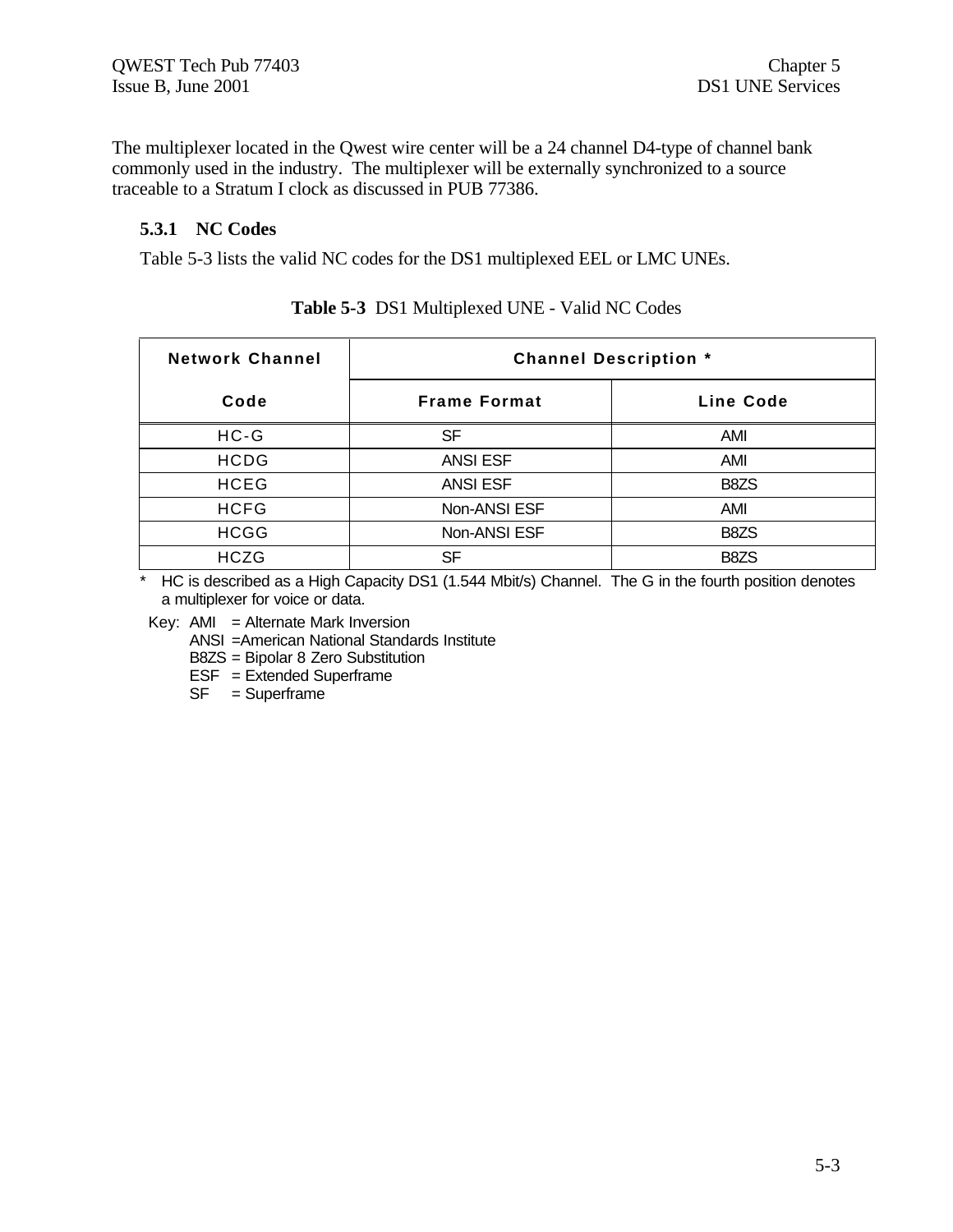# **5.3.2 NCI Codes**

Table 5-4 lists the valid NCI codes for the DS1 multiplexed UNE.

| <b>Description</b>  |                  | <b>NCI Code</b>       |
|---------------------|------------------|-----------------------|
| <b>Frame Format</b> | <b>Line Code</b> | <b>CLEC End *</b>     |
| <b>SF</b>           | AMI              | 04DS9.15<br>04QB9.11  |
| <b>ANSI ESF</b>     | AMI              | 04DS9.1K<br>04QB9.11  |
| <b>ANSI ESF</b>     | B8ZS             | 04DS9.1S<br>04QB9.11  |
| Non-ANSI ESF        | AMI              | 04DS9.15K<br>04QB9.11 |
| Non-ANSI ESF        | B8ZS             | 04DS9.15S<br>04QB9.11 |
| <b>SF</b>           | B8ZS             | 04DS9.15B<br>04QB9.11 |

#### **Table 5-4** DS1 Multiplexed EEL - Valid DS1 UNE Codes

\* DS is defined as a Digital Hierarchical Interface. Per GR-54-CORE QB is defined as Manual Cross-Connect Termination with no Subrating Capability.

Key: AMI = Alternate Mark Inversion

ANSI = American National Standards Institute<br>B8ZS = Bipolar 8 Zero Substitution

 $=$  Bipolar 8 Zero Substitution

ESF = Extended Superframe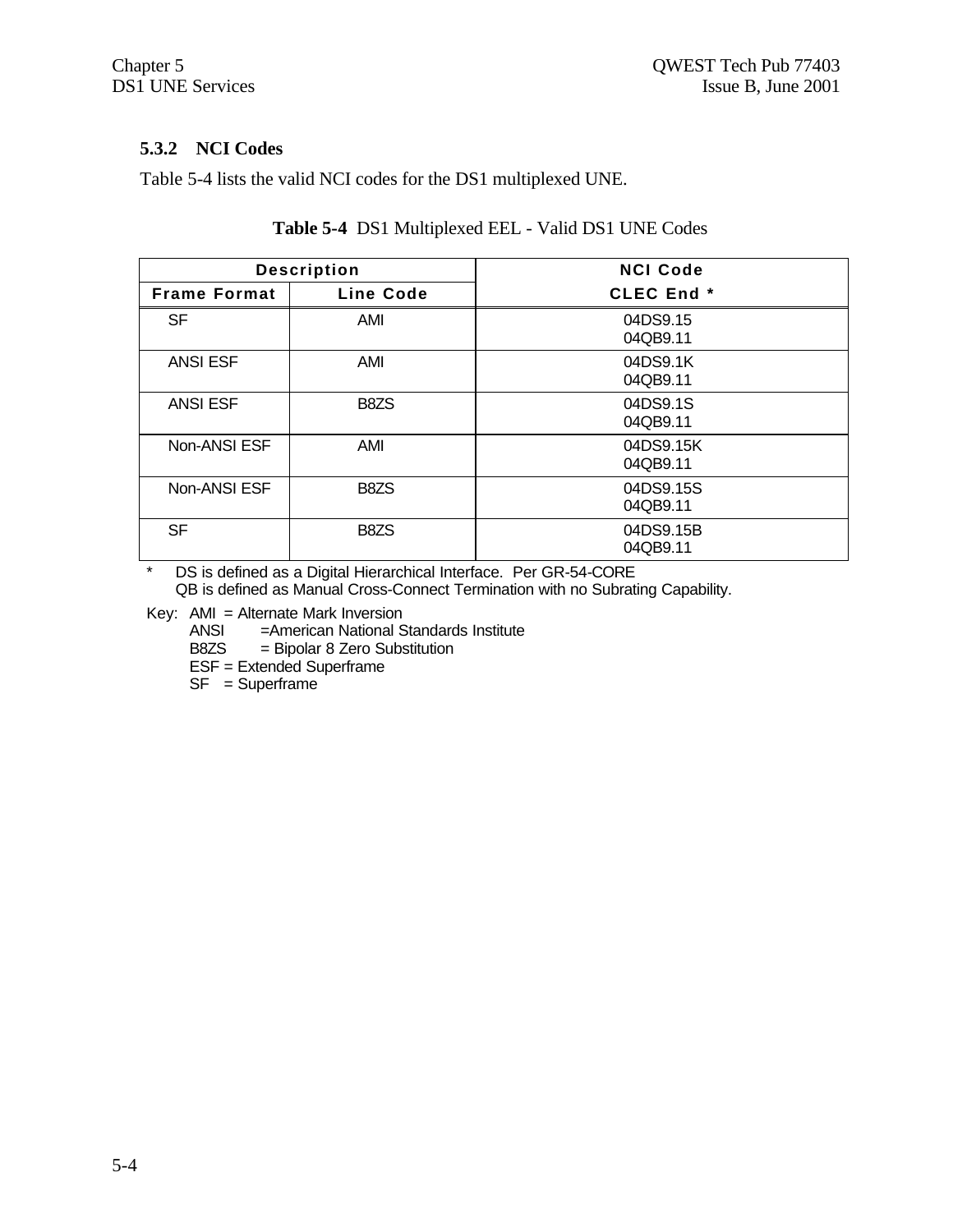### **5.4 Valid NC and NCI Code Combinations**

Tables 5-5 and 5-6 list the valid combinations of NC and NCI codes to be used for the Pointto-Point and Multiplexed DS1 UNEs, respectively.

| <b>NC</b> | <b>Frame Format &amp;</b> | <b>CLEC Network Interface</b> |                       | End-User               |
|-----------|---------------------------|-------------------------------|-----------------------|------------------------|
| Codes     | Line Code                 | Level                         | NCI Code **           | <b>NCI Code</b>        |
| $HC -$    | SF & AMI                  | DS <sub>1</sub>               | 04DS9.15<br>04QB9.11  | 04DU9.BN<br>04DU9.BX   |
|           |                           | DS <sub>3</sub>               | Any DS3               |                        |
| HCD-      | ANSI ESF & AMI            | DS <sub>1</sub>               | 04DS9.1K<br>04QB9.11  | 04DU9.1KN<br>04DU8.1KX |
|           |                           | DS <sub>3</sub>               | Any DS3               |                        |
| HCE-      | ANSI ESF & B8ZS           | DS <sub>1</sub>               | 04DS9.1S<br>04QB9.11  | 04DU9.1SN<br>04DU9.1SX |
|           |                           | DS <sub>3</sub>               | Any DS3 with CCC*     |                        |
| HCF-      | Non-ANSI ESF & AMI        | DS <sub>1</sub>               | 04DS9.15K<br>04QB9.11 | 04DU9.CN<br>04DU9.CX   |
|           |                           | DS <sub>3</sub>               | Any DS3               |                        |
| HCG-      | Non-ANSI ESF & B8ZS       | DS <sub>1</sub>               | 04DS9.15S<br>04QB9.11 | 04DU9.SN<br>04DU9.SX   |
|           |                           | DS <sub>3</sub>               | Any DS3 with CCC*     |                        |
| HCJ-      | Free Framing              | DS <sub>1</sub>               | 04DS9.15J<br>04QB9.11 | 04DU9.AN<br>04DU9.AX   |
|           |                           | DS <sub>3</sub>               | Any DS3 with CCC*     |                        |
| HCZ-      | <b>SF &amp; B8ZS</b>      | DS <sub>1</sub>               | 04DS9.15B<br>04QB9.11 | 04DU9.DN<br>04DU9.DX   |
|           |                           | DS <sub>3</sub>               | Any DS3 with CCC*     |                        |

#### **Table 5-5** Valid DS1 Point-to-Point EEL NC/NCI Combinations

\* CCC means DS1 Clear Channel Capability (i.e., with B8ZS).

\*\* See Chapter 6 for DS3 NCI code definitions.

Key: AMI = Alternate Mark Inversion<br>ANSI = American National Standa

ANSI = American National Standards Institute<br>B8ZS = Bipolar 8 Zero Substitution

B8ZS = Bipolar 8 Zero Substitution<br>ESF = Extended Superframe

 $=$  Extended Superframe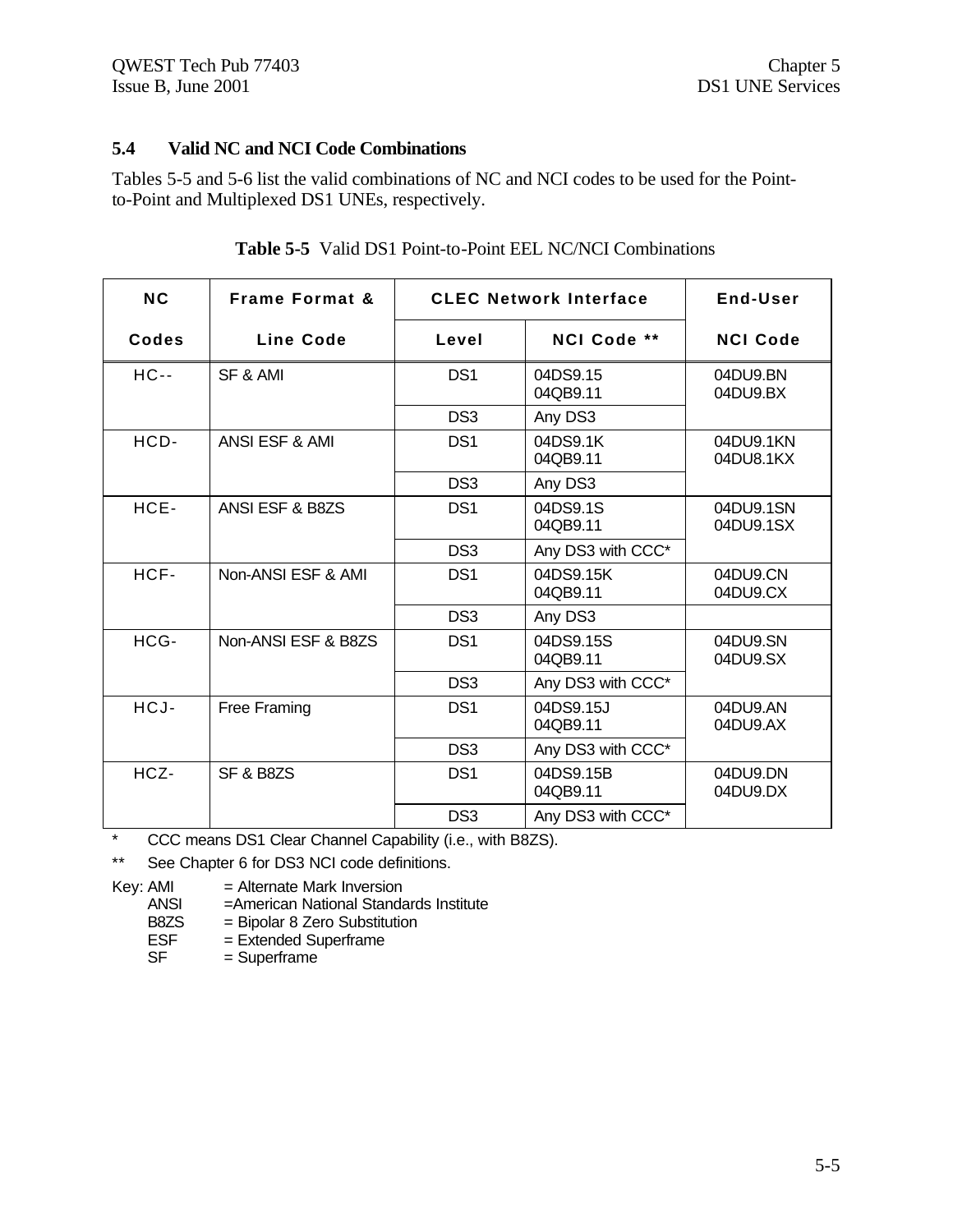| <b>NC</b>   | <b>Frame Format &amp;</b> | <b>CLEC Network Interface</b> |                       | End-User        |
|-------------|---------------------------|-------------------------------|-----------------------|-----------------|
| Codes       | Line Code                 | Level                         | NCI Code **           | <b>NCI Code</b> |
| $HC-G$      | SF & AMI                  | DS <sub>1</sub>               | 04DS9.15<br>04QB9.11  | Not Used        |
|             |                           | DS <sub>3</sub>               | Any DS3               |                 |
| <b>HCDG</b> | ANSI ESF & AMI            | DS <sub>1</sub>               | 04DS9.1K<br>04QB9.11  | Not Used        |
|             |                           | DS <sub>3</sub>               | Any DS3               |                 |
| <b>HCEG</b> | ANSI ESF & B8ZS           | DS <sub>1</sub>               | 04DS9.1S<br>04QB9.11  | Not Used        |
|             |                           | DS <sub>3</sub>               | Any DS3 with CCC*     |                 |
| <b>HCFG</b> | Non-ANSI ESF & AMI        | DS <sub>1</sub>               | 04DS9.15K<br>04QB9.11 | Not Used        |
|             |                           | DS <sub>3</sub>               | Any DS3               |                 |
| <b>HCGG</b> | Non-ANSI ESF & B8ZS       | DS <sub>1</sub>               | 04DS9.15S<br>04QB9.11 | Not Used        |
|             |                           | DS <sub>3</sub>               | Any DS3 with CCC*     |                 |
| <b>HCZG</b> | SF & B8ZS                 | DS <sub>1</sub>               | 04DS9.15B<br>04QB9.11 | Not Used        |
|             |                           | DS <sub>3</sub>               | Any DS3 with CCC*     |                 |

# **Table 5-6** Valid DS1 Multiplexed UNE NC/NCI Combinations

\* CCC means DS1 Clear Channel Capability (i.e., with B8ZS).

\*\* See Chapter 6 for DS3 NCI code definitions.

Key: AMI = Alternate Mark Inversion<br>ANSI = American National Standa

ANSI = American National Standards Institute<br>B8ZS = Bipolar 8 Zero Substitution

- B8ZS = Bipolar 8 Zero Substitution<br>ESF = Extended Superframe
	- $=$  Extended Superframe
- SF = Superframe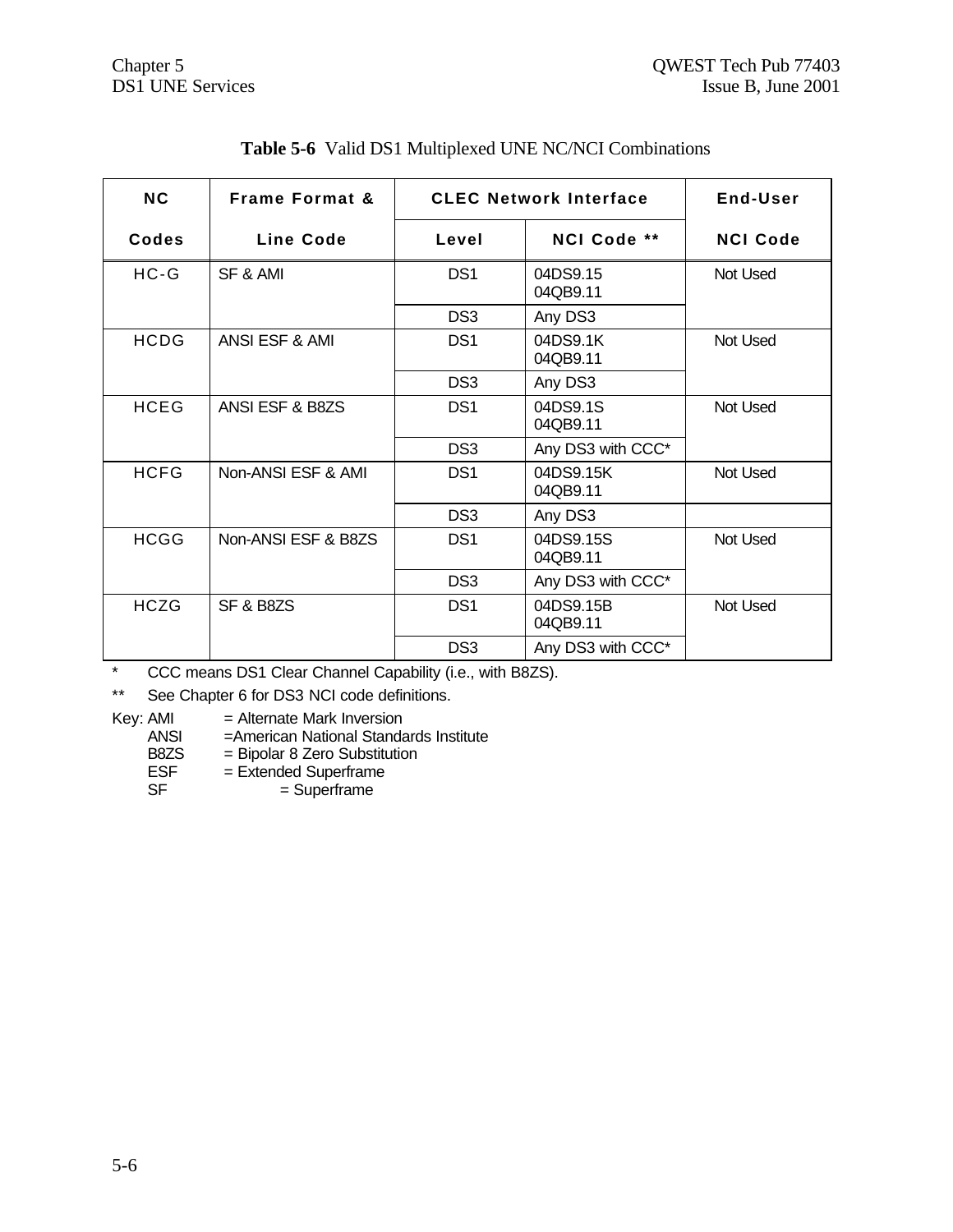#### $5.5$ **Configurations Used for EEL Delivery**

These DS1 EELs are delivered to the CLEC at the DS1 or DS3 level. The level is identified by the NCI code at the CLEC end of the EEL.

Figure 5-1 illustrates a DS1 EEL with ESF and B8ZS.



# Sample NC/NCI Code Usage for Typical EELs DS1 Two-Point EEL

Figure 5-1 Illustration of NC and NCI Code Usage - DS1 EEL

NCI codes above the DS1 level encountered with DS1 level EELs mean that the CLEC has ordered higher level EELs with multiplexing to transport the DS1 level point-to-point or multiplexed EELs. For example, if DS1 EELs are ordered with DS3 NCI codes, the CLEC must have already ordered a DS3 EEL with multiplexing as described in Chapter 6. The CLEC must provide a Carrier Facility Assignment (CFA) when ordering the DS1 EEL, to tell Qwest which channel on the multiplexed DS3 to place the DS1 EEL.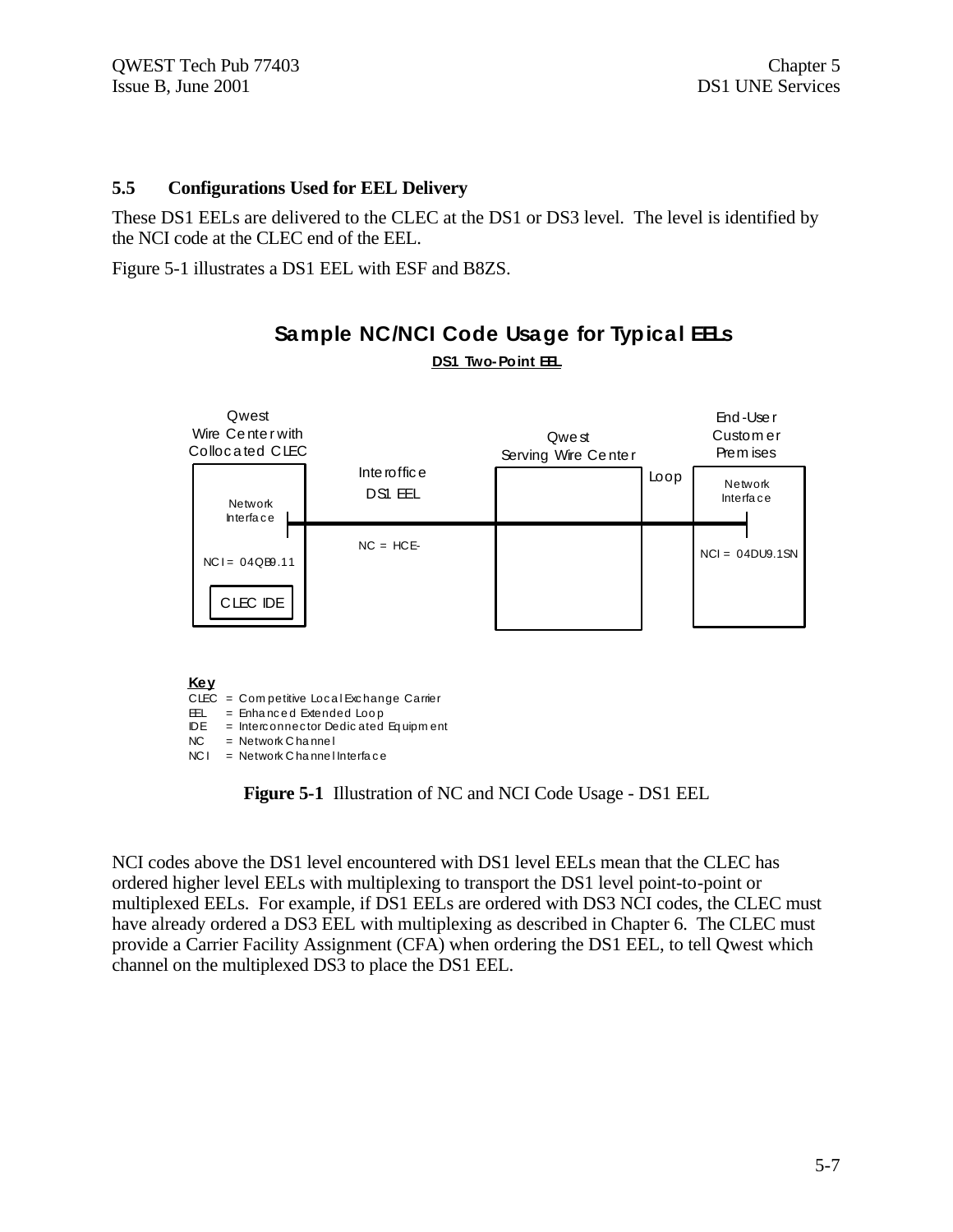Figure 5-2 illustrates a typical DS3 arrangement (with proper NC/NCI codes) used to order a DS1 EEL with ESF and B8ZS. The DS3 EEL has C-Bit parity.

# Sample NC/NCI Code Usage for Typical EELs



DS3 EEL with Multiple xing and DS1 Two-Point EEL

Figure 5-2 Illustration of NC and NCI Code Usage - DS1 on Multiplexed DS3 EEL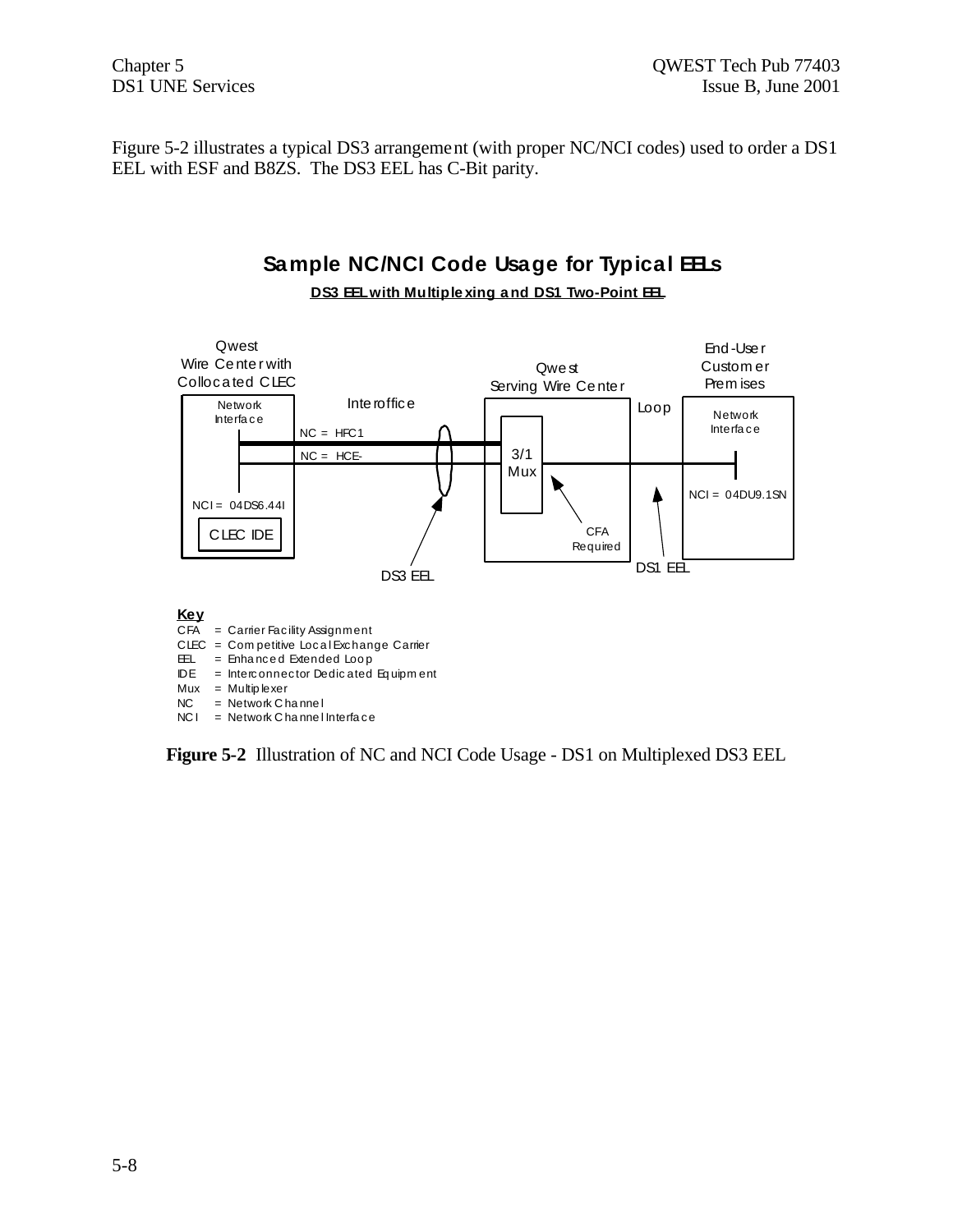# **CONTENTS**

# **Chapter and Section**

#### Page

| 6.             |     |       |  |
|----------------|-----|-------|--|
|                | 6.1 |       |  |
|                | 6.2 |       |  |
|                |     |       |  |
|                |     |       |  |
|                |     |       |  |
|                | 6.3 |       |  |
|                |     | 6.3.1 |  |
|                |     |       |  |
|                |     |       |  |
|                | 6.4 |       |  |
| <b>Figures</b> |     |       |  |
| $6-1$          |     |       |  |

#### **Tables**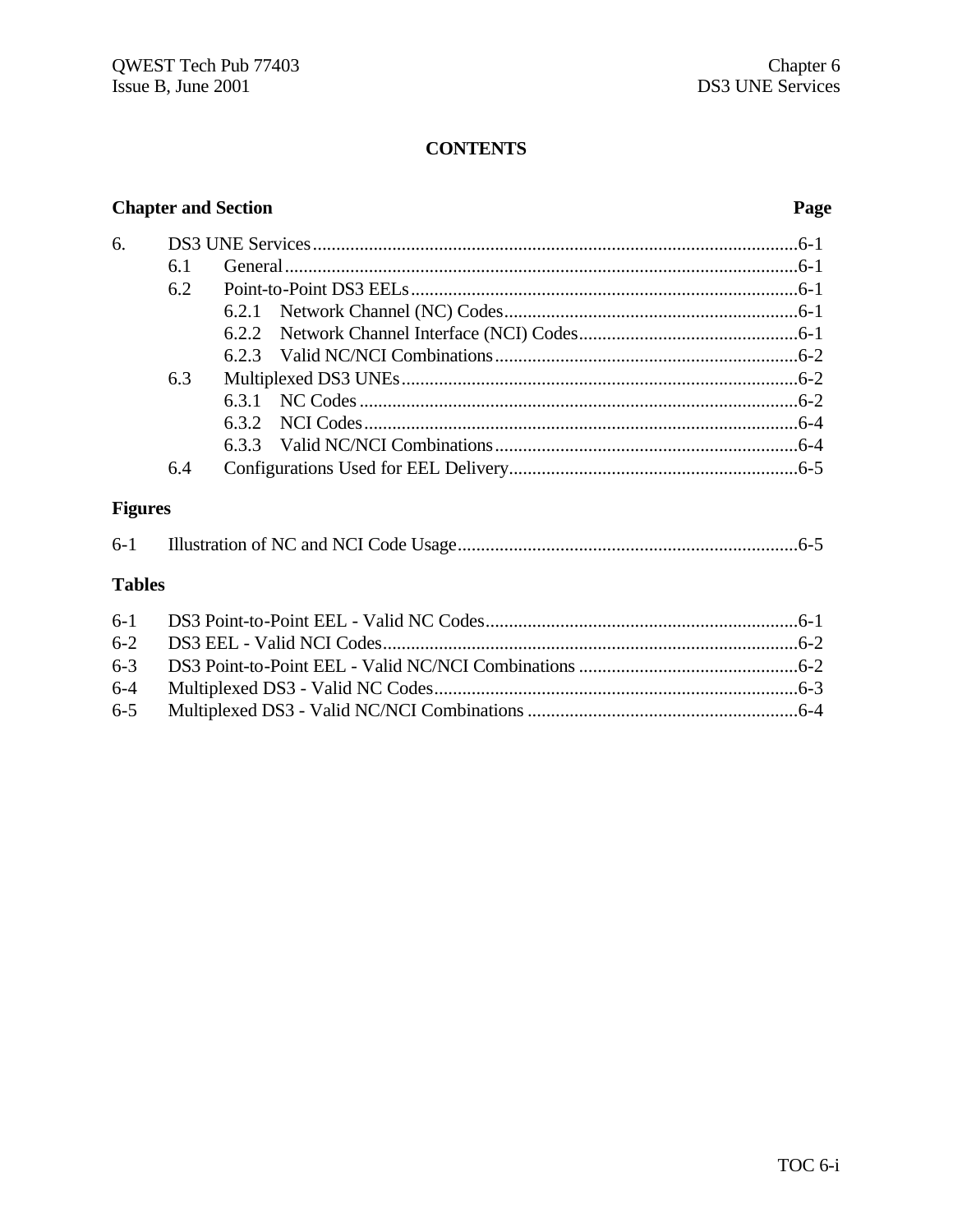#### **6. DS3 UNE Services**

#### **6.1 General**

The Enhanced Extended Loop (EEL) and Loop Mux Combination (LMC) services at the DS3 (44.736 Mbit/s) level include:

- Point-to-point (loop plus interoffice)
- Multiplexed (interoffice with multiplexing)
- A DS3 from a Co-provider's collocation equipment to a multiplexer in the same Qwest Wire **Center**

Configurations are discussed in Chapter 2. The DS3 Unbundled Network Element (UNE) Combinations of EELs and LMCs may be ordered by a Competitive Local Exchange Carrier (CLEC).

Technical parameters for these DS3 UNEs are described in PUB 77324, *Qwest DS3 Service.*

DS3 UNEs are available with various frame formats. The NC and NCI code lists in the remainder of this chapter identify available options. The above publication should be consulted for further information about these codes and formats.

### **6.2 Point-to-Point DS3 EELs**

Figure 2-1 illustrates the basic concept of the point-to-point EEL. This section lists the options available with the EEL.

### **6.2.1 Network Channel (NC) Codes**

Table 6-1 lists the valid NC codes for the point-to-point DS3 UNE

| Network Channel Code | Channel Description *                                                                                               |  |
|----------------------|---------------------------------------------------------------------------------------------------------------------|--|
| HF - -               | DS3 M-Frame structured signal. It may or may not be channelized with the<br>M2/3 Multiplex format.                  |  |
| $HFC-$               | DS3 M-Frame structured signal and C-Bit Parity. It may or may not be<br>channelized with the M2/3 Multiplex format. |  |

|  | <b>Table 6-1</b> DS3 Point-to-Point EEL - Valid NC Codes |
|--|----------------------------------------------------------|
|--|----------------------------------------------------------|

\* HF is described as a High Capacity DS3 (44.736 Mbit/s) Channel

### **6.2.2 Network Channel Interface (NCI) Codes**

Table 6-2 lists the valid NCI codes for the point-to-point DS3 EEL. The "DS" NCI codes in the table provide a standard "Templated" ANSI signal as defined in ANSI T1.404-1994. The "QB" NCI code may not provide the same signal. The level is determined by the arrangement in specified wire centers. See PUB 77386, Chapter 16 for further information.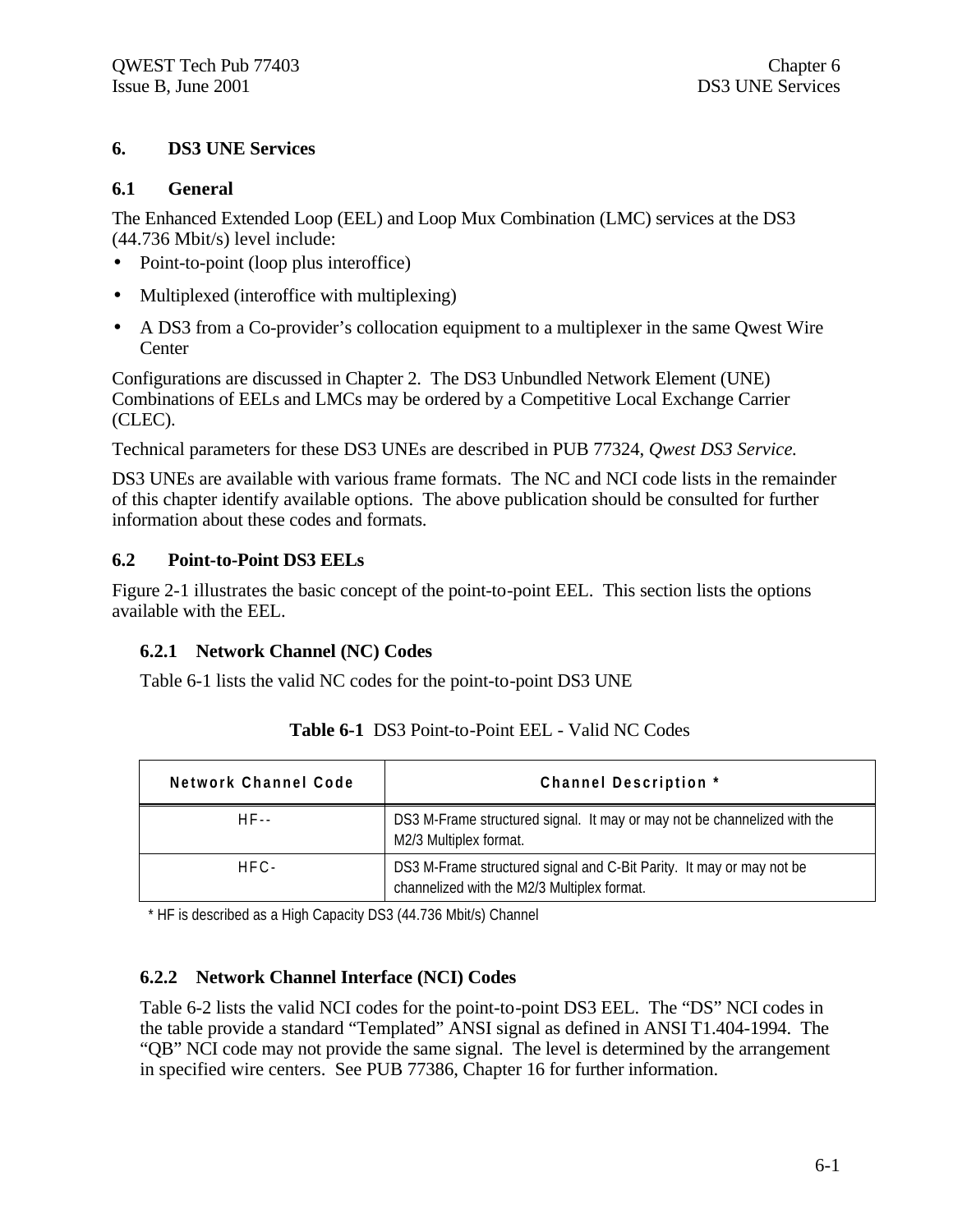|  | <b>Table 6-2 DS3 EEL - Valid NCI Codes</b> |  |
|--|--------------------------------------------|--|
|  |                                            |  |

| <b>NCI Code</b> | Definition*                                                                                                                                                                                                         |
|-----------------|---------------------------------------------------------------------------------------------------------------------------------------------------------------------------------------------------------------------|
| 04DS6.44        | 44.736 Mbit/s (DS3), M2/3 Format.                                                                                                                                                                                   |
| 04DS6.44A       | 44.736 Mbit/s (DS3), Unchannelized Application and C-Bit Parity. Supports a user payload<br>of 44.210 Mbit/s per ANSI T1.107-1995 and GR-342-CORE.                                                                  |
| 04DS6.44L       | 44.736 Mbit/s (DS3) and C-Bit Parity, M2/3 Format - 28 DS1 Channels.                                                                                                                                                |
| 04DS6.44R       | 44.736 Mbit/s (DS3), Unchannelized Application. Supports a user payload of 44.210 Mbit/s<br>per ANSI T1.107-1995 and GR-342-CORE.                                                                                   |
| 040B6.33        | Manual Cross-Connect Termination with no Subrating Capability, DS3 to DS3. This code<br>may or may not meet DS3 signal levels as specified by GR-342-CORE. (See PUB 77386,<br>Chapter 16, for further information.) |

\* Note: This Table reflects recently approved NCI code changes and will not match other documents until those documents are updated.

#### **6.2.3 Valid NC/NCI Combinations**

Table 6-3 lists the valid NC/NCI code combinations for DS3 point-to-point EELs.

| <b>Table 0-5</b> DSS POINT-tO-POINT EEL - Vand NC/NCI COMMITATIONS |                                     |                        |  |
|--------------------------------------------------------------------|-------------------------------------|------------------------|--|
| Network Channel                                                    | Network Channel Interface Code      |                        |  |
| Code                                                               | <b>CLEC End</b>                     | End-User End           |  |
| $HF -$                                                             | 04DS6.44<br>04DS6.44R<br>04QB6.33 * | 04DS6.44<br>04DS6.44R  |  |
| $HFC-$                                                             | 04DS6.44L<br>04DS6.44A              | 04DS6.44L<br>04DS6.44A |  |

**Table 6-3** DS3 Point-to-Point EEL - Valid NC/NCI Combinations

See PUB 77386, Chapter 16 for further information.

### **6.3 Multiplexed DS3 UNEs**

The multiplexed DS3 UNE is available with the same line code and frame format options as the point-to-point EEL.

04QB6.33 \*

The multiplexer located in the Qwest wire center will be a 28 channel multiplexer or equivalent device as commonly used in the industry. The multiplexer will be externally synchronized to a source traceable to a Stratum I clock as discussed in PUB 77386.

#### **6.3.1 NC Codes**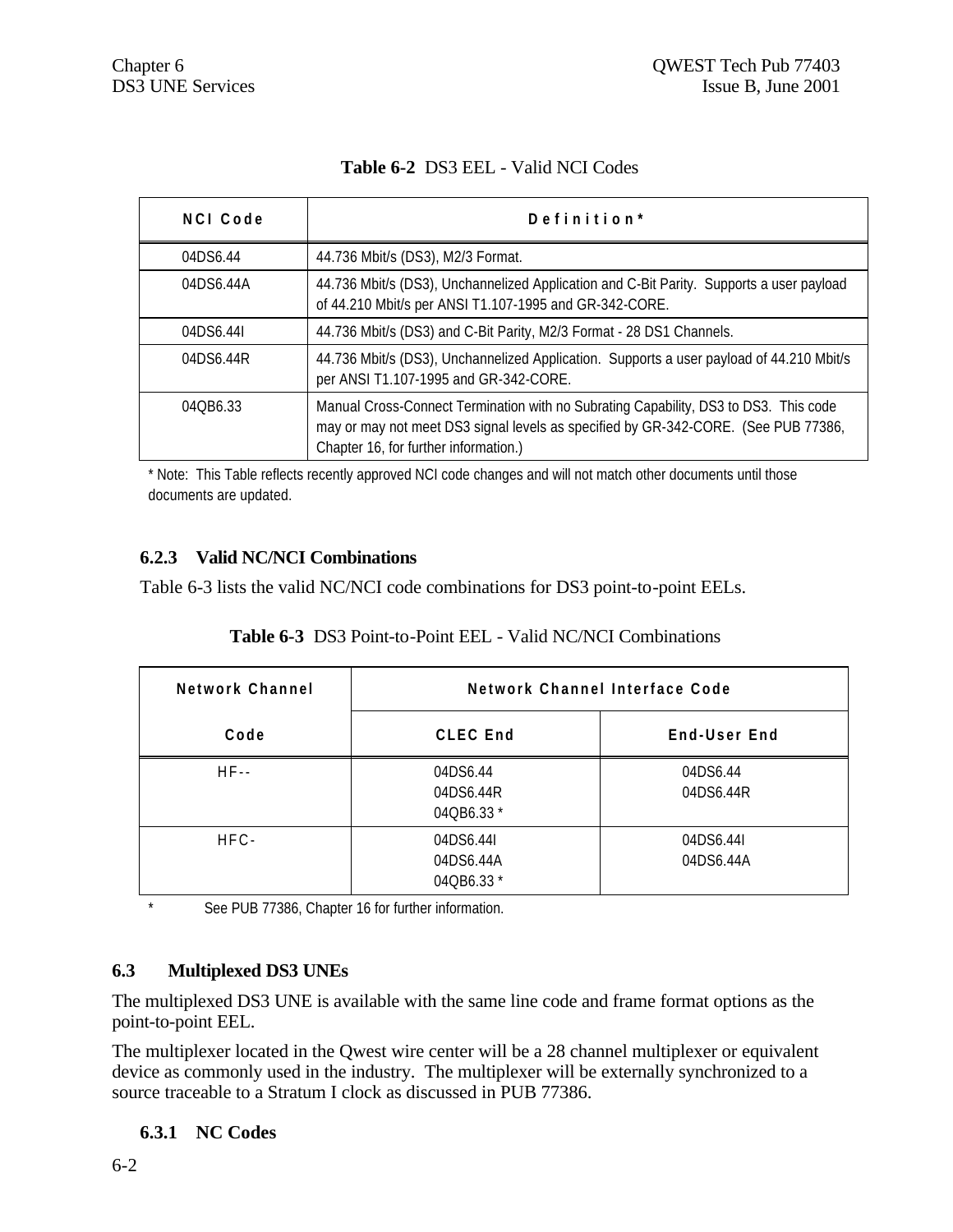Table 6-4 lists the valid NC codes for the DS3 multiplexed UNE.

| <b>Network Channel</b><br>Code | <b>Channel Description</b>                                                                                                          |
|--------------------------------|-------------------------------------------------------------------------------------------------------------------------------------|
| $HF-1$                         | M2/3 Multiplex Format, Multiplexer can be optioned for one (1) DS1 Clear Channel at a time<br>using B8ZS Line Code                  |
| $HF-4$                         | M2/3 Multiplex Format, Multiplexer can be optioned for four (4) DS1 Clear Channels at a time<br>using B8ZS Line Code                |
| $HF-7$                         | M2/3 Multiplex Format, Multiplexer can be optioned for seven (7) DS1 Clear Channels at a<br>time using B8ZS Line Code               |
| HF-M                           | M2/3 Multiplex Format (DS1 Clear Channel Capability optioning capability not specified)                                             |
| HFC1                           | M2/3 Multiplex Format, C-Bit Parity, Multiplexer can be optioned for one (1) DS1 Clear<br>Channel at a time using B8ZS Line Code    |
| HFC4                           | M2/3 Multiplex Format, C-Bit Parity, Multiplexer can be optioned for four (4) DS1 Clear<br>Channels at a time using B8ZS Line Code  |
| HFC7                           | M2/3 Multiplex Format, C-Bit Parity, Multiplexer can be optioned for seven (7) DS1 Clear<br>Channels at a time using B8ZS Line Code |
| <b>HFCM</b>                    | M2/3 Multiplex Format, C-Bit Parity (DS1 Clear Channel Capability optioning capability not<br>specified)                            |

# **Table 6-4** DS3 Multiplexed UNE Valid NC Codes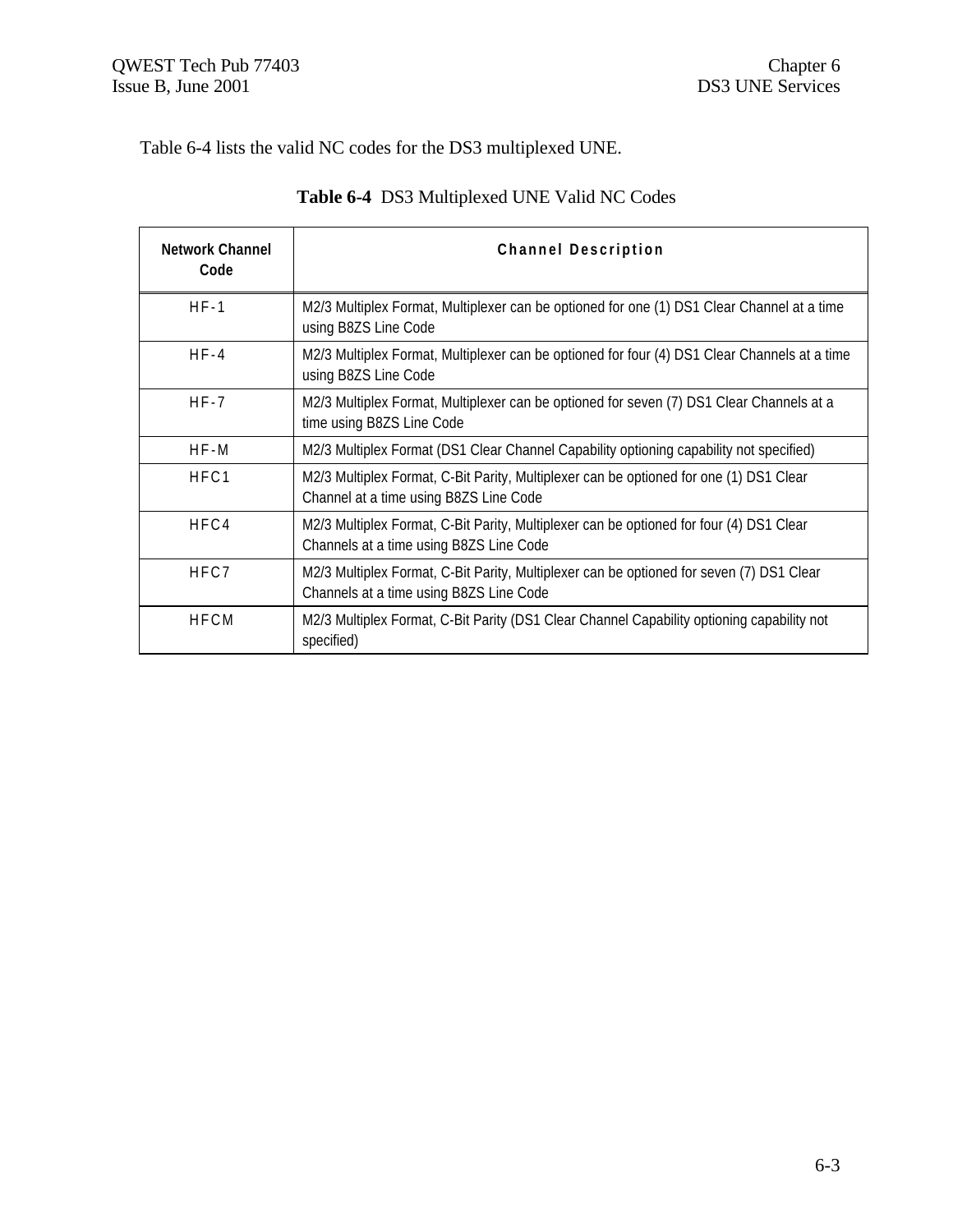### **6.3.2 NCI Codes**

Table 6-2 lists the valid NCI codes for the DS3 multiplexed EEL.

#### **6.3.3 Valid NC/NCI Combinations**

Table 6-5 lists the valid NC and NCI combinations for the DS3 Multiplexed EEL or LMC. The channel will be channelized with M2/3 Multiplex Format.

#### **Table 6-5** DS3 Multiplexed UNE Combination Valid NC/NCI Combinations

| Network Channel | Network Channel Interface Code       |              |
|-----------------|--------------------------------------|--------------|
| Code            | <b>CLEC End</b>                      | End-User End |
| $HF-M$          | 04DS6.44<br>04DS6.44R<br>04QB6.33 *  | Not used     |
| <b>HFCM</b>     | 04DS6.44A<br>04DS6.44I<br>04QB6.33 * | Not used     |

\* See PUB 77386, Chapter 16 for further information.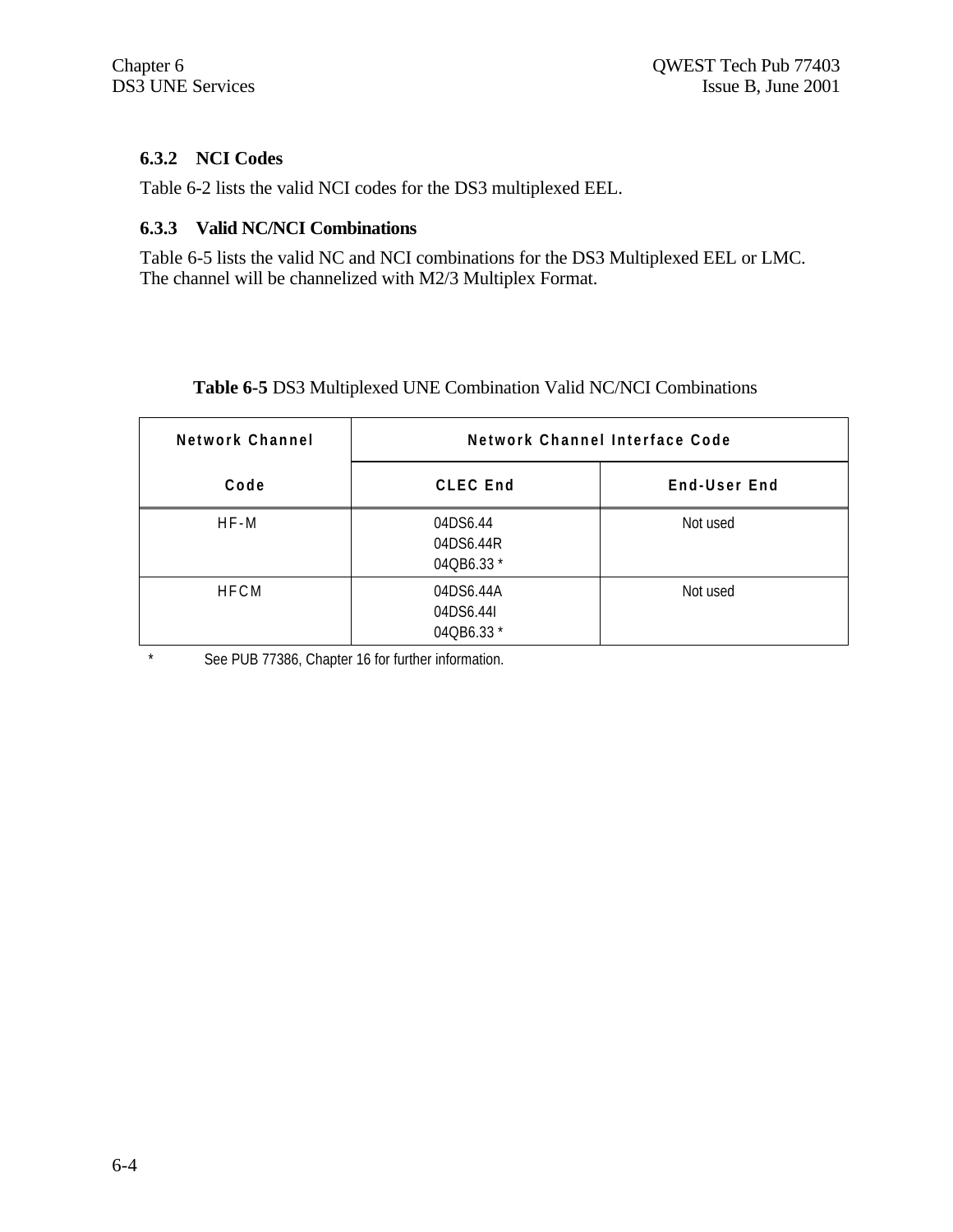#### $6.4$ **Configurations Used for EEL Delivery**

These DS3 EELs are delivered to the CLEC at the DS3 level.

Figure 6-1 illustrates a typical DS3 Point-to-Point arrangement (with proper NC/NCI codes) used to order a DS3 with C-Bit parity.

Previous chapters have illustrated the use of a DS3 Multiplexed EEL.



# Sample NC/NCI Code Usage for Typical EELs DS3 Two-Point EL

**Key** 

CLEC = Certified Local Exchange Camer

EEL = Enhanced Extended Loop<br>IDE = Interconnector Dedicated Equipment

 $NC = Network Channel$ 

 $NCI = Network Channel Inteface$ 

Figure 6-1 Illustration of NC and NCI Code Usage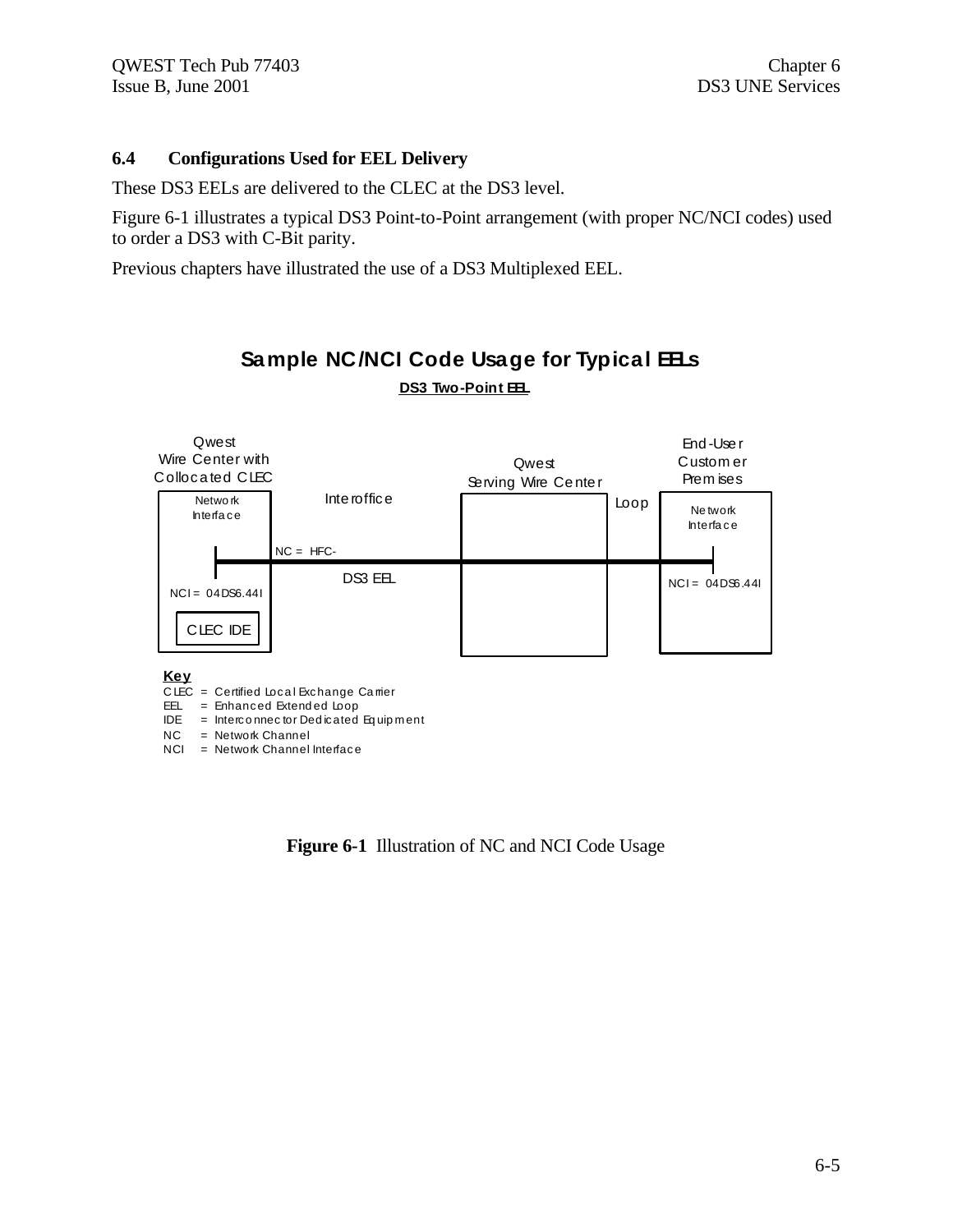# **CONTENTS**

| <b>Chapter and Section</b> |  | Page |  |
|----------------------------|--|------|--|
|                            |  |      |  |
|                            |  |      |  |
|                            |  |      |  |
| <b>Figures</b>             |  |      |  |
|                            |  |      |  |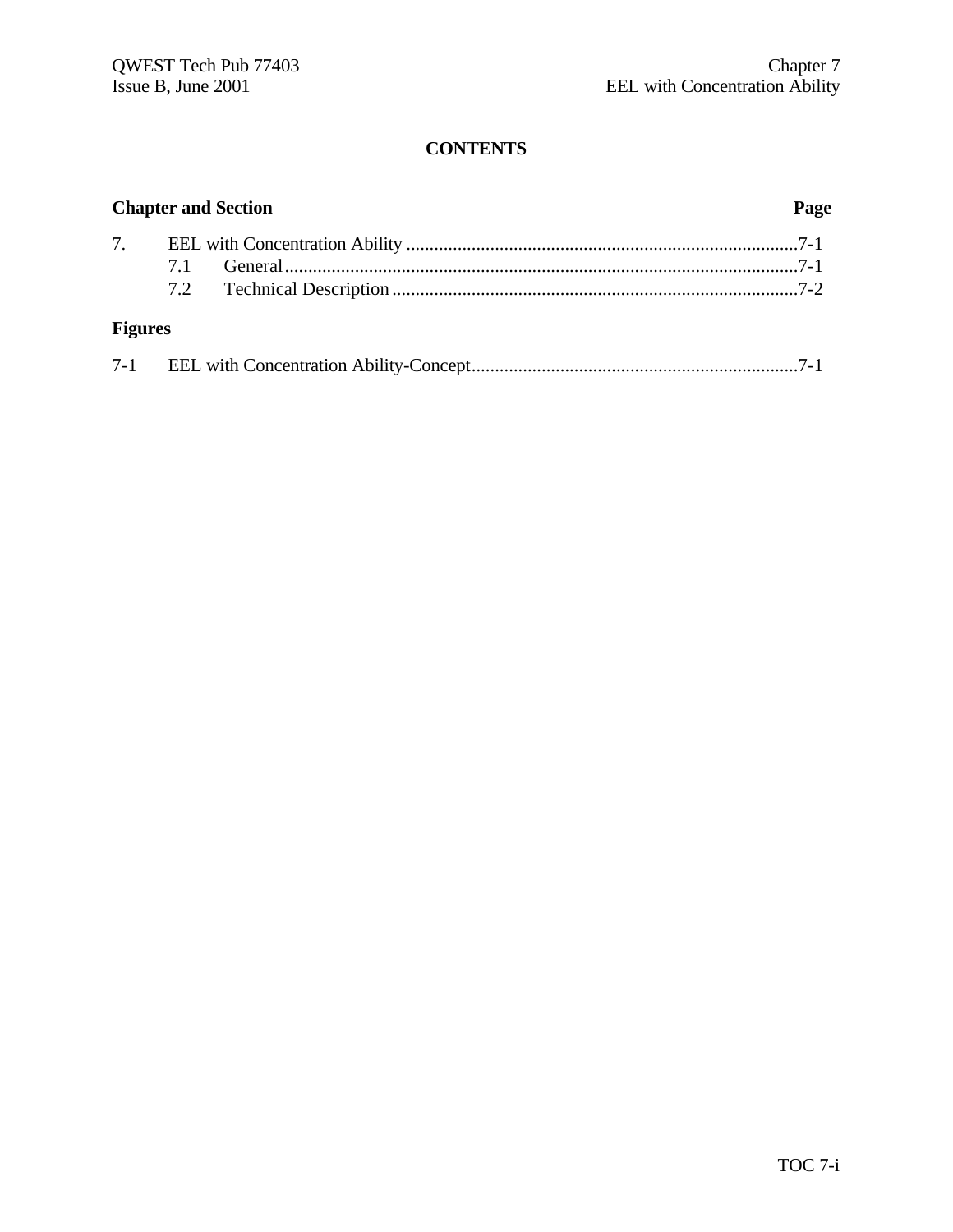### **7. EEL with Concentration Ability**

#### **7.1 General**

There may be situations when a Competitive Local Exchange Carrier (CLEC) is in an Enhanced Extended Loop (EEL) situation, and desires to use a Digital Loop Carrier (DLC) Remote Terminal (RT) instead of the DS1 Multiplexed (D4 compatible) EEL described in Chapter 5. For this application, Qwest offers the product *EEL with Concentration Ability*. This EEL consists of an Interoffice segment and a CLEC specified RT located in a Qwest Central Office building, also called Wire Center. Loop segments would be ordered separately, perhaps as Unbundled Loops from Technical Publication 77384.

The term *Concentration* comes from the ability of some DLC systems to concentrate channels for transport to their DLC, Central Office Terminal (COT) or Integrated DLC (IDLC) attached to their switch.

This chapter describes the EEL with Concentration Ability (EEL/C) application.

Figure 7-1 illustrates the basic arrangement.



# **Concentrated Enhanced Extended Loop (EEL)**

**Figure 7-1** EEL with Concentration Ability-Concept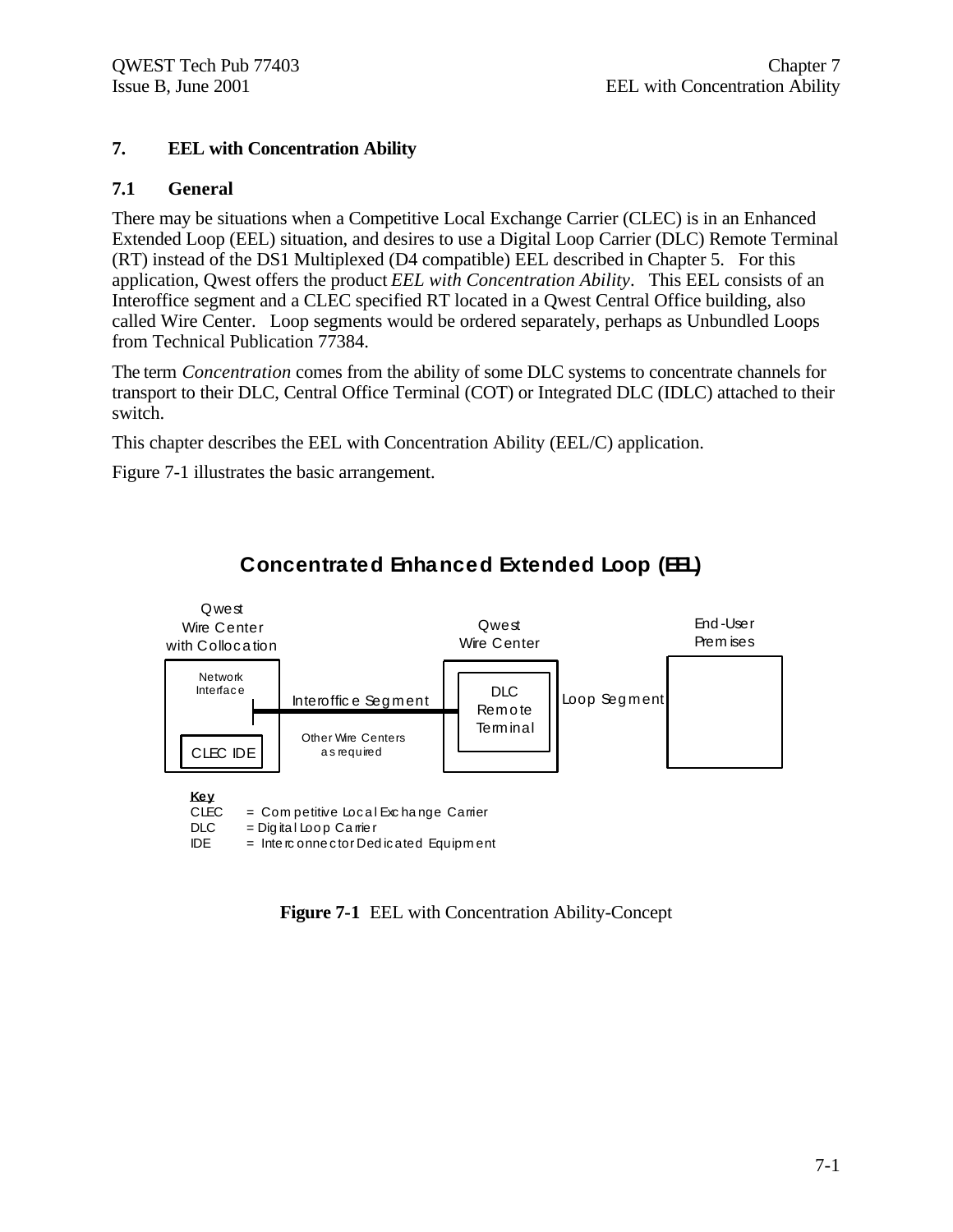#### **7.2 Technical Description**

Technical standards for this arrangement are primarily under CLEC control and influence. Qwest is open to work with any Standard level of transport and any customer requested equipment that is suitable for installation in a Central Office.

These standards along with appropriate Network Channel and Network Channel Interface codes will be provided in future issues of this publication as requests and installation experience provide data. Specific CLEC requests may require new Common Language codes. Any requests requiring new Codes will need additional time, beyond engineering time, to secure the new Codes.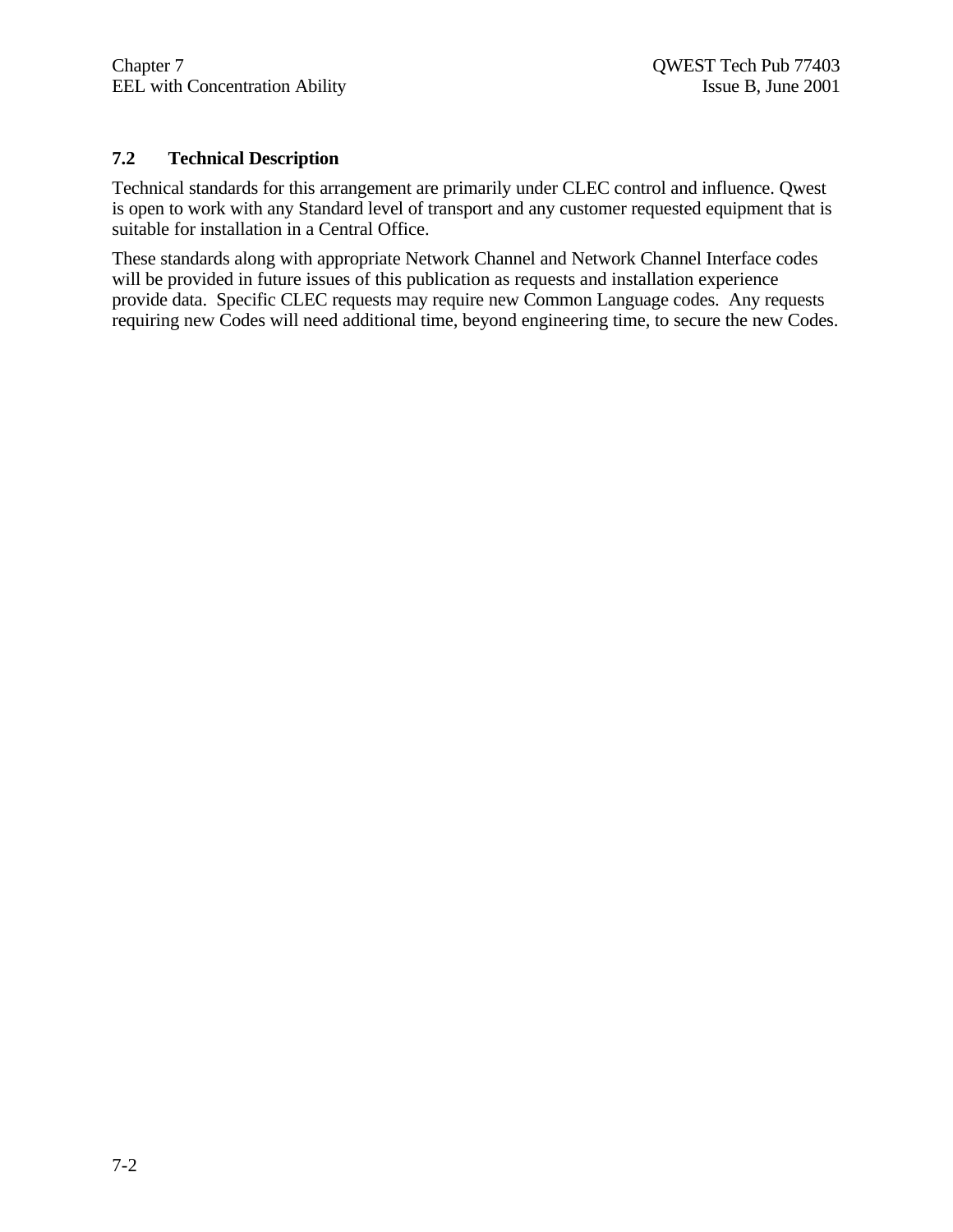# **CONTENTS**

# **Chapter and Section**

# Page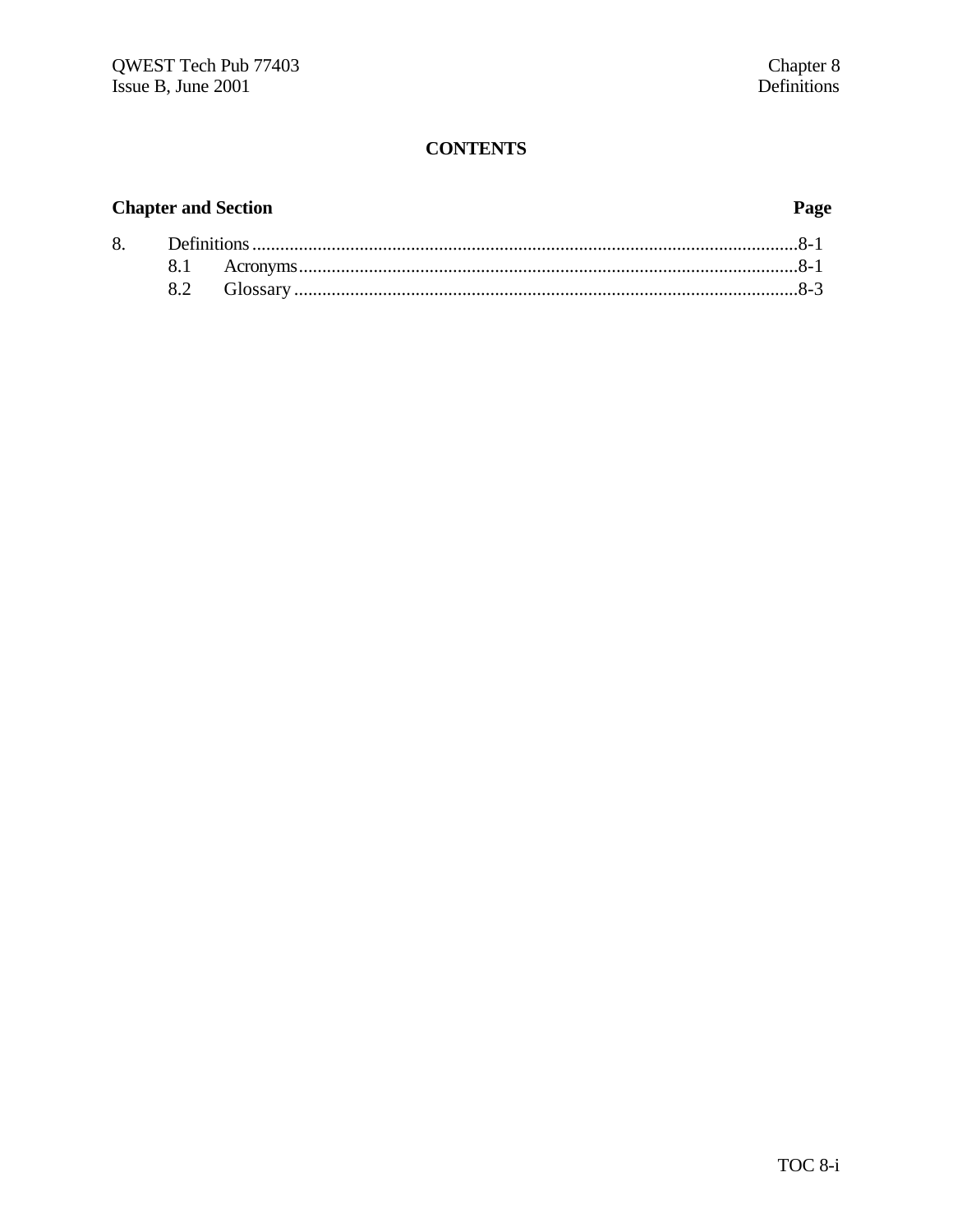# **8. Definitions**

# **8.1 Acronyms**

| AMI              | <b>Alternate Mark Inversion</b>                                             |
|------------------|-----------------------------------------------------------------------------|
| <b>ANSI</b>      | America National Standards Institute                                        |
| <b>APOT</b>      | <b>Actual Point Of Termination</b>                                          |
| B8ZS             | Bipolar with 8 Zero Substitution                                            |
| <b>CFA</b>       | <b>Connecting Facility Assignment</b><br><b>Carrier Facility Assignment</b> |
| <b>CLEC</b>      | Competitive Local Exchange Carrier                                          |
| <b>CLFITM</b>    | Common Language <sup>®</sup> Facility Identification                        |
| CO               | <b>Central Office</b>                                                       |
| dB               | Decibel                                                                     |
| <b>DS</b>        | Digital Signal                                                              |
| DS1              | Digital Signal Level 1 (1.544 Mbit/s)                                       |
| DS3              | Digital Signal Level 3 (44.736 Mbit/s)                                      |
| D <sub>S</sub> 0 | Digital Signal Level 0 (64 kbit/s) (1 voice channel)                        |
| $DSX-1$          | Digital Signal Level 1 Cross-connect                                        |
| $DSX-3$          | Digital Signal Level 3 Cross-connect                                        |
| <b>EICT</b>      | <b>Expanded Interconnection Channel Termination</b>                         |
| <b>ESF</b>       | <b>Extended Super Frame</b>                                                 |
| <b>FDP</b>       | <b>Fiber Distribution Panel</b>                                             |
| <b>E-UDIT</b>    | Extended-Unbundled Dedicated Interoffice Transport                          |
| <b>FOC</b>       | <b>Firm Order Confirmation</b>                                              |
| Gbit/s           | Gigabit per Second                                                          |
| Hz               | 1 Hertz (formerly 1 cycle per second)                                       |
| <b>ICDF</b>      | <b>InterConnection Distribution Frame</b>                                   |
| <b>IDF</b>       | <b>Intermediate Distribution Frame</b>                                      |
| <b>ISDN</b>      | <b>Integrated Services Digital Network</b>                                  |
| kbit/s           | kilobits per second $(1,000 \text{ bit/s})$                                 |
| <b>LASER</b>     | Light Amplification by Stimulated Emission of Radiation                     |
|                  |                                                                             |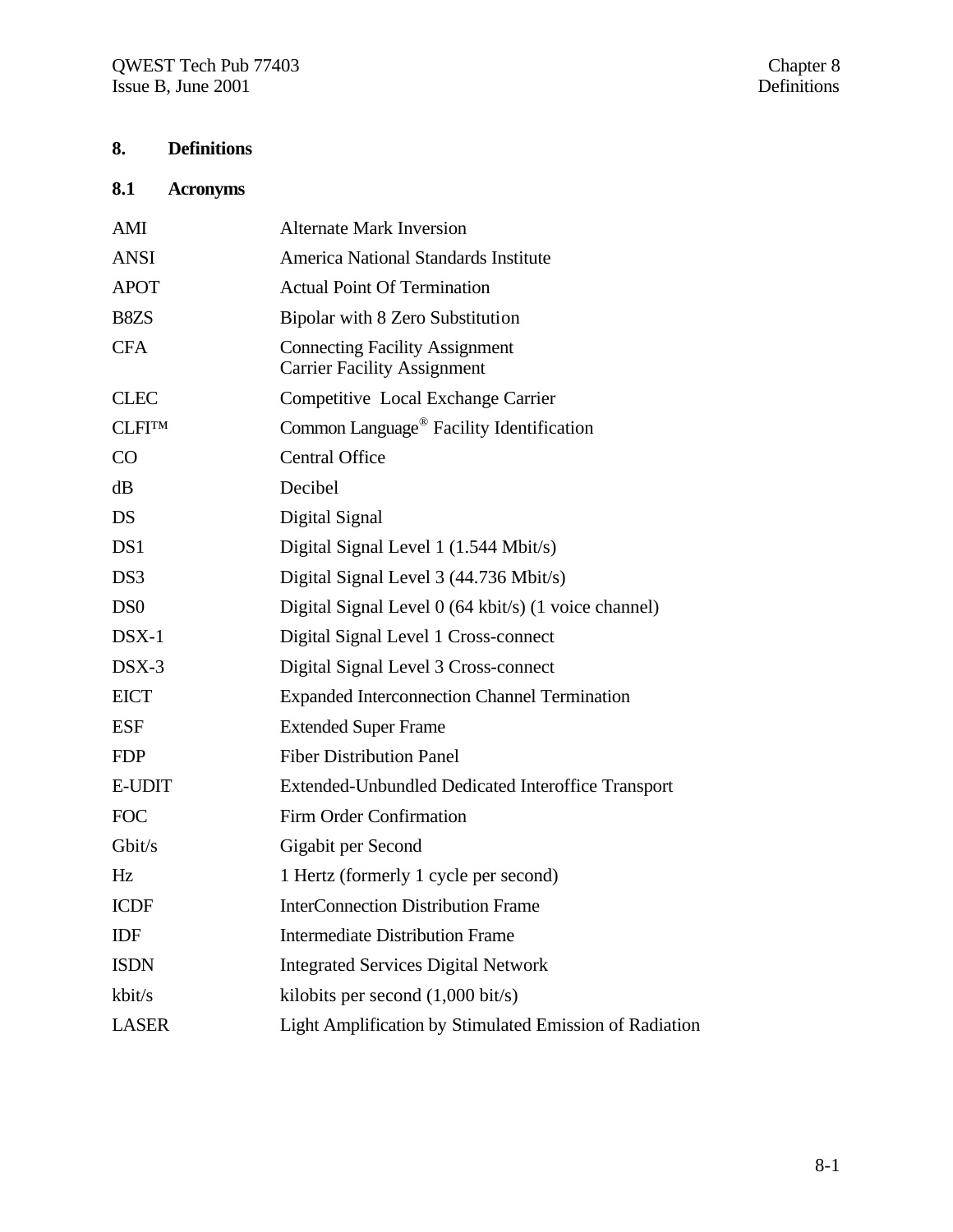#### Chapter 8 QWEST Tech Pub 77403 Definitions Issue B, June 2001

| <b>LEC</b>     | Local Exchange Carrier                              |
|----------------|-----------------------------------------------------|
| Mbit/s         | Megabit per Second                                  |
| N <sub>C</sub> | <b>Network Channel</b>                              |
| <b>NCI</b>     | <b>Network Channel Interface</b>                    |
| N <sub>I</sub> | <b>Network Interface</b>                            |
| OC             | <b>Optical Carrier</b>                              |
| $OC-3$         | <b>Optical Carrier level 1</b>                      |
| $OC-12$        | <b>Optical Carrier level 12</b>                     |
| $OC-48$        | <b>Optical Carrier level 48</b>                     |
| OC-192         | <b>Optical Carrier level 192</b>                    |
| <b>SF</b>      | Superframe Format                                   |
| <b>SONET</b>   | <b>Synchronous Optical Network</b>                  |
| $STS-1$        | Synchronous Transport Signal level 1                |
| <b>SWC</b>     | <b>Serving Wire Center</b>                          |
| <b>TLP</b>     | <b>Transmission Level Point</b>                     |
| <b>UCCRE</b>   | Unbundled Customer Controlled Rearrangement Element |
| <b>UDIT</b>    | <b>Unbundled Dedicated Interoffice Transport</b>    |
| <b>UNE</b>     | <b>Unbundled Network Element</b>                    |
| μf             | Micro Farad                                         |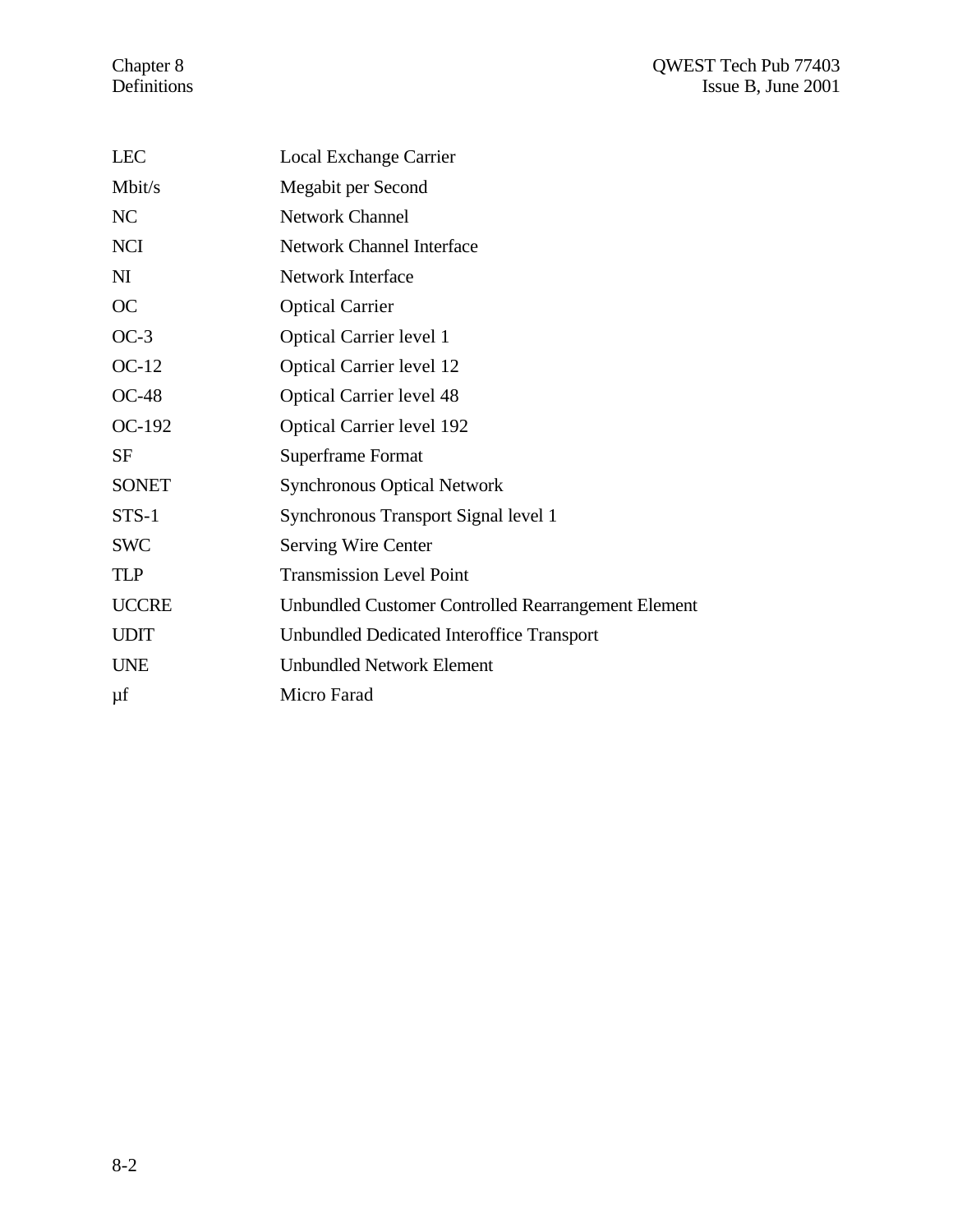#### **8.2 Glossary**

#### **Alternate Mark Inversion (AMI)**

A one (mark) pulse which is the opposite polarity as its predecessor.

#### **American National Standards Institute (ANSI)**

An organization supported by the telecommunications industry to establish performance and interface standards.

#### **Bandwidth**

The range of frequencies that contain most of the energy or power of a signal; also, the range of frequencies over which a circuit of system is designed to operate.

#### **Bipolar With 8 Zero Substitution (B8ZS)**

Bipolar 8 Zero Substitution is an application of BPRZ and is an exception to the Alternate Mark Inversion (AMI) line-code rule. It is one method of providing bit independence for digital transmission by providing a minimum 1s density of 1 in 8 bits.

#### **C-Bit Parity**

An M-framed application in which the C bits are used for network management and maintenance functions instead of denoting the presence or absence of stuff bits.

#### **Carrier**

An organization whose function is to provide telecommunications services. Examples are: Local Exchange Carriers, Interexchange Carriers, Cellular Carriers, etc.

#### **Central Office (CO)**

A local switching system (or a portion thereof) and its associated equipment located at a wire center. It is also commonly used to refer to the building that houses the equipment. See Wire Center.

#### **Competitive Local Exchange Carrier (CLEC)**

A Local Exchange Carrier certified to do business in a state.

#### **Channel**

An electrical or photonic, in the case of fiber optic based transmission systems, communications path between two or more points of termination.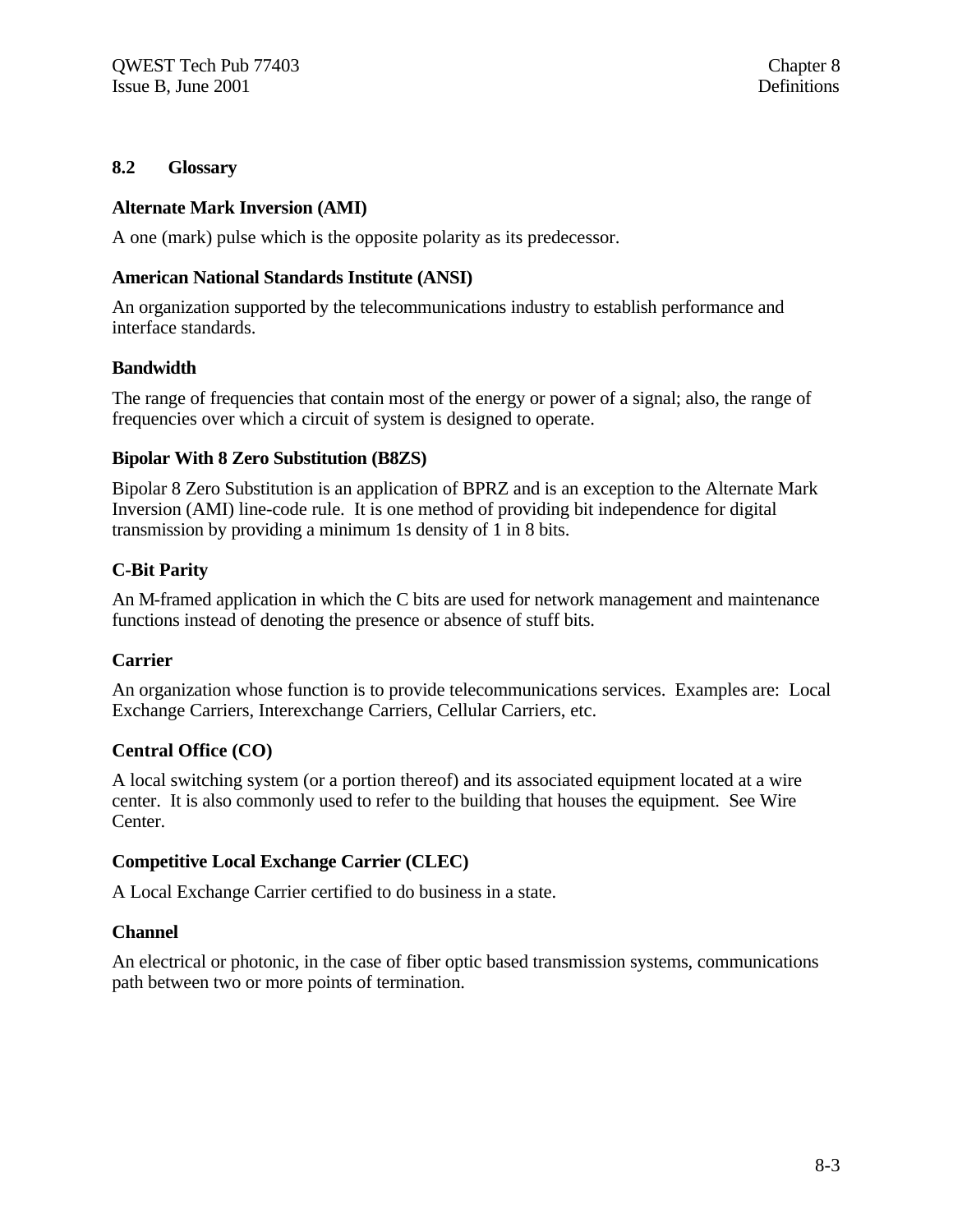#### **Channelize**

The process of multiplexing-demultiplexing channels using analog or digital techniques.

### **Clear Channel Capability (CCC)**

A characteristic of a transmission path in which the bit positions allocated for customer data may represent any combination of zeroes and ones.

#### **Closed-end**

The end of a switched service which transmits address signals.

#### **Customer Premises**

Denotes a building or portion(s) of a building occupied by a single customer or End-User either as a place of business or residence. Adjacent buildings and the buildings on the same continuous property occupied by the customer and not separated by a public thoroughfare, are also considered the same customer's premises.

#### **Decibel (dB)**

A unit measurement of transmission loss, gain, or relative level. It is the logarithmic unit of signal power ratio most commonly used in telephony. It is used to express the relationship between two signal powers, usually between two acoustical, electrical, or optical signals; it is equal to ten times the common logarithm of the ratio of the two signal powers.

#### **Digital Hierarchy Level**

The level in the digital hierarchy. The levels and the respective bit rates are:

| Level            | <b>Bit Rate</b> | Level | <b>Bit Rate</b>  |
|------------------|-----------------|-------|------------------|
| D <sub>S0</sub>  | $64.0$ kbit/s   | DS3   | 44.736 Mbit/s    |
| DS <sub>1</sub>  | $1.544$ Mbit/s  | DS4NA | $139.264$ Mbit/s |
| DS <sub>1C</sub> | $3.152$ Mbit/s  | DS4   | $274.176$ Mbit/s |
| DS <sub>2</sub>  | $6.312$ Mbit/s  |       |                  |

#### **DS1 Clear Channel**

Denotes that 1.536 Mbit/s of a 1.544 Mbit/s DS1 facility are available for customer information. The remaining 8 kilobits, or overhead, are for error correction, framing, and network performance/status/information.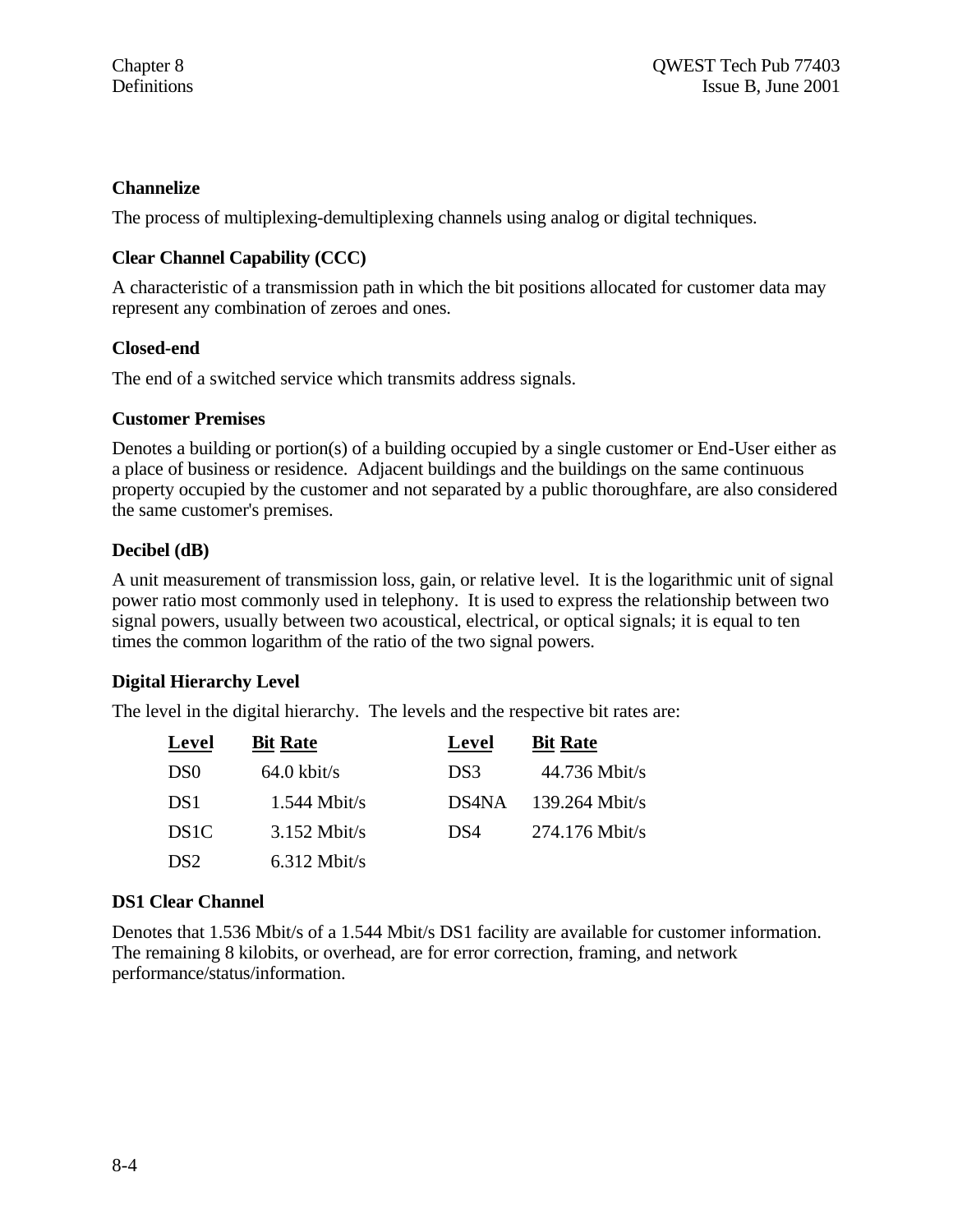#### **End Office**

A designation of a QWEST switching system that occupies the lowest level of the public switched network hierarchy. it is the designation of a switching system that connects lines to lines, and lines to trunks (a local switching system).

#### **End-User (EU)**

The term "End-User" denotes any customer of telecommunications service that is not a carrier, except that a carrier shall be deemed to be an "End-User" to the extent that such carrier uses a telecommunications service for administrative purposes without making such service available to others, directly or indirectly. The term is frequently used to denote the difference between a Carrier interface and an interface subject to unique regulatory requirements at non-Carrier customer premises (FCC Part 68, etc.)

#### **Exchange**

A unit established by QWEST for the administration of communications service in a specified geographic area that usually embraces a city, town, or village and its environs.

#### **Extended Superframe (ESF) Format**

An Extended Superframe consists of twenty-four consecutive DS1 frames. Bit one of each frame (the F-bit) is time shared during the 24 frames to describe a 6 bit frame pattern, a 6 bit Cyclic Redundancy Check (CRC) remainder, and a 12 bit data link. The transfer rate of each is 2 kbit/s, 2 kbit/s, and 4 kbit/s respectively.

#### **Facilities**

Facilities are the transmission paths between the demarcation points serving customer locations, a demarcation point serving a customer location and a QWEST Central Office, or two QWEST offices.

#### **Gigabit per Second (Gbit/s)**

One billion (1,000,000,000) bits per second.

#### **Impedance**

The total opposition offered by an electric circuit to the flow of an alternating current of a single frequency. It is a combination of resistance and reactance and is measured in ohms.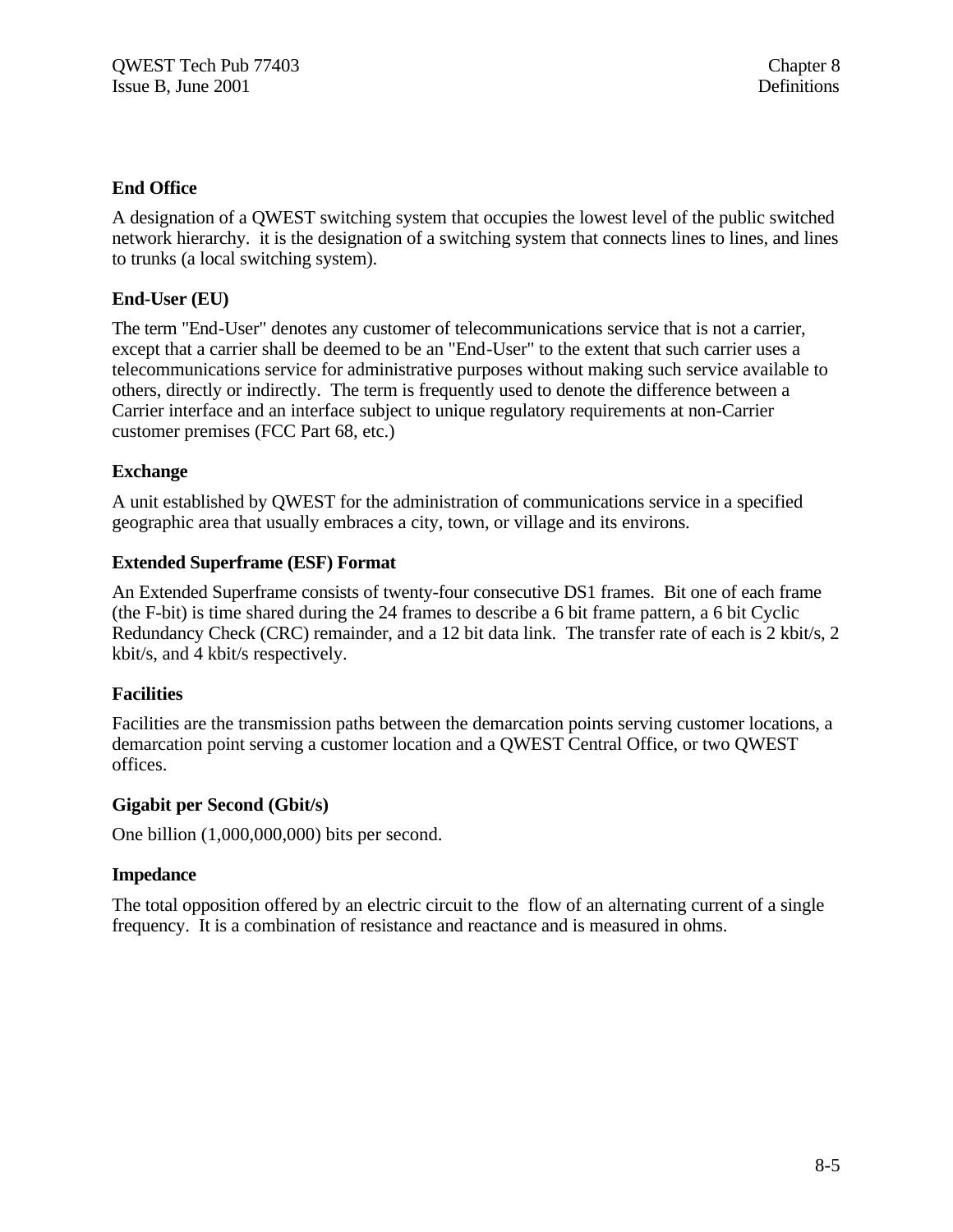#### **InterConnection Distribution Frame (ICDF)**

The generic name for a cross-connect frame(s) designated as the Network Interface between QWEST and a collocated Certified Local Exchange Carrier. ICDFs are generally level-specific (e.g., DS0/voice, DS1, DS3 or optical). These frames typically serve other purposes and normally will have a more specific name depending on usage in a specific location.

#### **Kilobit/Second (kbit/s)**

One thousand (1000) bits/second

#### **Local Exchange Carrier (LEC)**

Any company or corporation engaged for hire in providing Access and intraLATA communications services.

#### **Loop**

The facility which connects the Local Wire Center to the customer's location.

#### **Loop Signaling**

Loop signaling uses a DC path, or loop, to convey address and supervisory signaling information.

#### **Meet Point**

A meet point is a point of interconnection between two networks, designated by two telecommunications carriers, at which one carrier's responsibility for service begins and the other carrier's responsibility ends.

#### **Meet Point Interconnection Arrangement**

A meet point interconnection arrangement is an arrangement by which each local exchange carrier builds and maintains its network to a meet point.

#### **Megabit per Second (Mbit/s)**

One million (1,000,000) bits per second

#### **Multiplexer (Mux)**

An equipment unit to multiplex, or do multiplexing: Multiplexing is a technique of modulating (analog) or interleaving (digital) multiple, relatively narrow bandwidth channels into a single channel having a wider bandwidth (analog) or higher bit-rate (digital). The term Multiplexer implies the demultiplexing function is present to reverse the process so it is not usually stated.

#### **Network Channel (NC) Code**

The Network Channel (NC) code is an encoded representation used to identify both switched and non-switched channel services. Included in this code set are customer options associated with individual channel services, or feature groups and other switched services.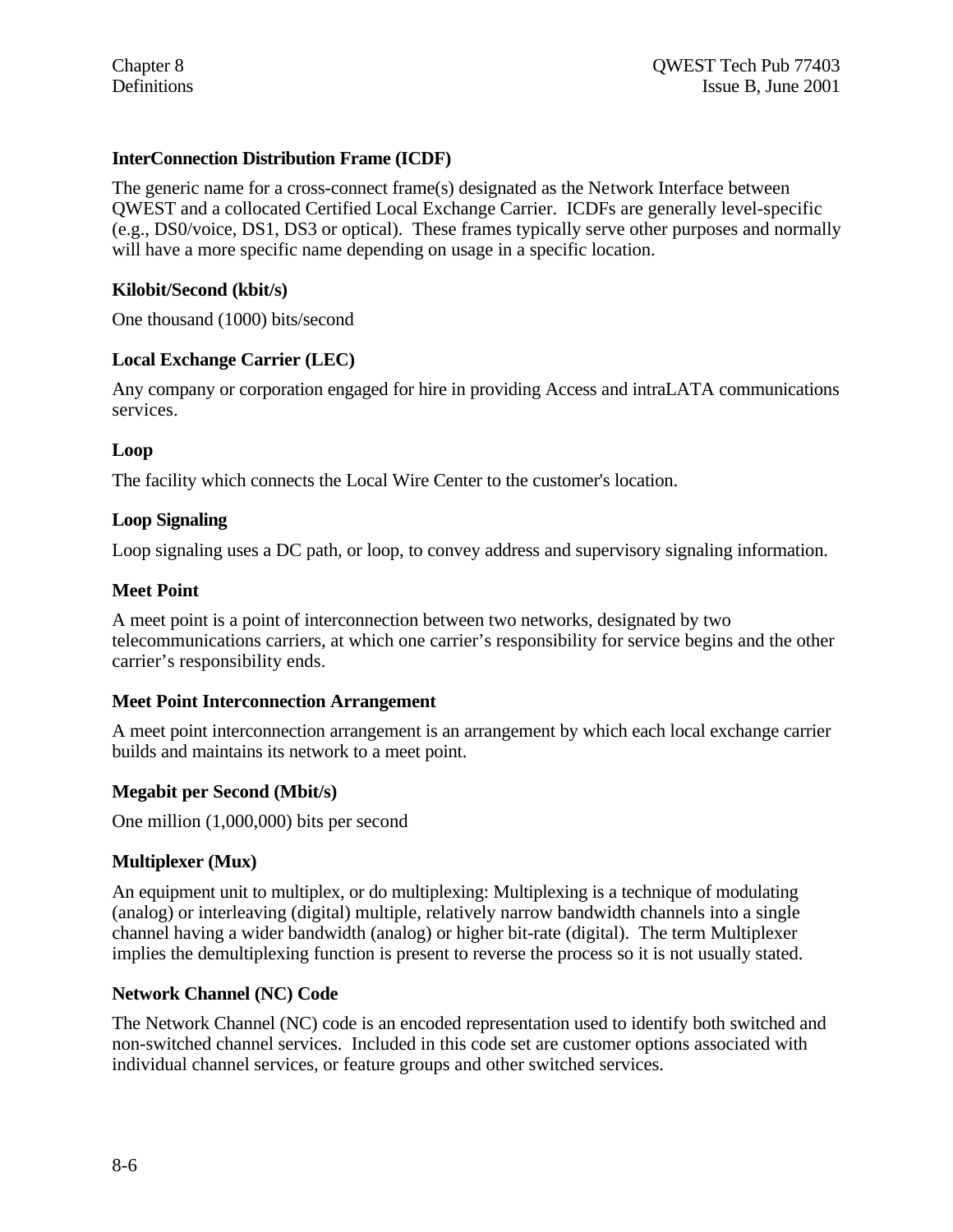#### **Network Channel Interface (NCI) Code**

The Network Channel Interface (NCI) code is an encoded representation used to identify five (5) interface elements located at a Point of Termination (POT) at a central office or at the Network Interface at a customer location. The Interface code elements are: Total Conductors, Protocol, Impedances, Protocol Options, and Transmission Level Points (TLP). (At a digital interface, the TLP element of the NCI code is not used.)

#### **Network Interface (NI)**

The point of demarcation on the customer's premises at which QWEST's responsibility for the provision of service ends.

#### **Ohm**

The unit of electric resistance.

#### **Open-end**

The end of a switched service from which dial tone is drawn.

#### **Optical Carrier (OC)**

Optical carrier; the nomenclature for the line rate of the optical transmission signal described in this document.

#### **Premises**

Denotes a building or portion(s) of a building occupied by a single customer or End-User either as a place of business or residence.

#### **Protocol**

The rules for communication system operation which must be followed if communication is to be effected; the complete interaction of all possible series of messages across an interface. Protocols may govern portions of a network, types of service, or administrative procedures.

#### **Protocol Code**

The Protocol (character positions 3 and 4 or the Network Channel Interface [NCI] Code) is a twocharacter alpha code that defines requirements for the interface regarding signaling and transmission.

#### **Signaling**

The transmission of information to establish, monitor, or release connections and/or provide Network Control.

#### **SONET**

Synchronous Optical Network (SONET): A standard providing electrical and optical specifications for the physical and higher layers, the first stage of which is at 51.84 Mbit/s, the Optical Channel 1 (OC-1) level. Other rates, defined as OC-n where n=3, 12, 24, 48, or 192.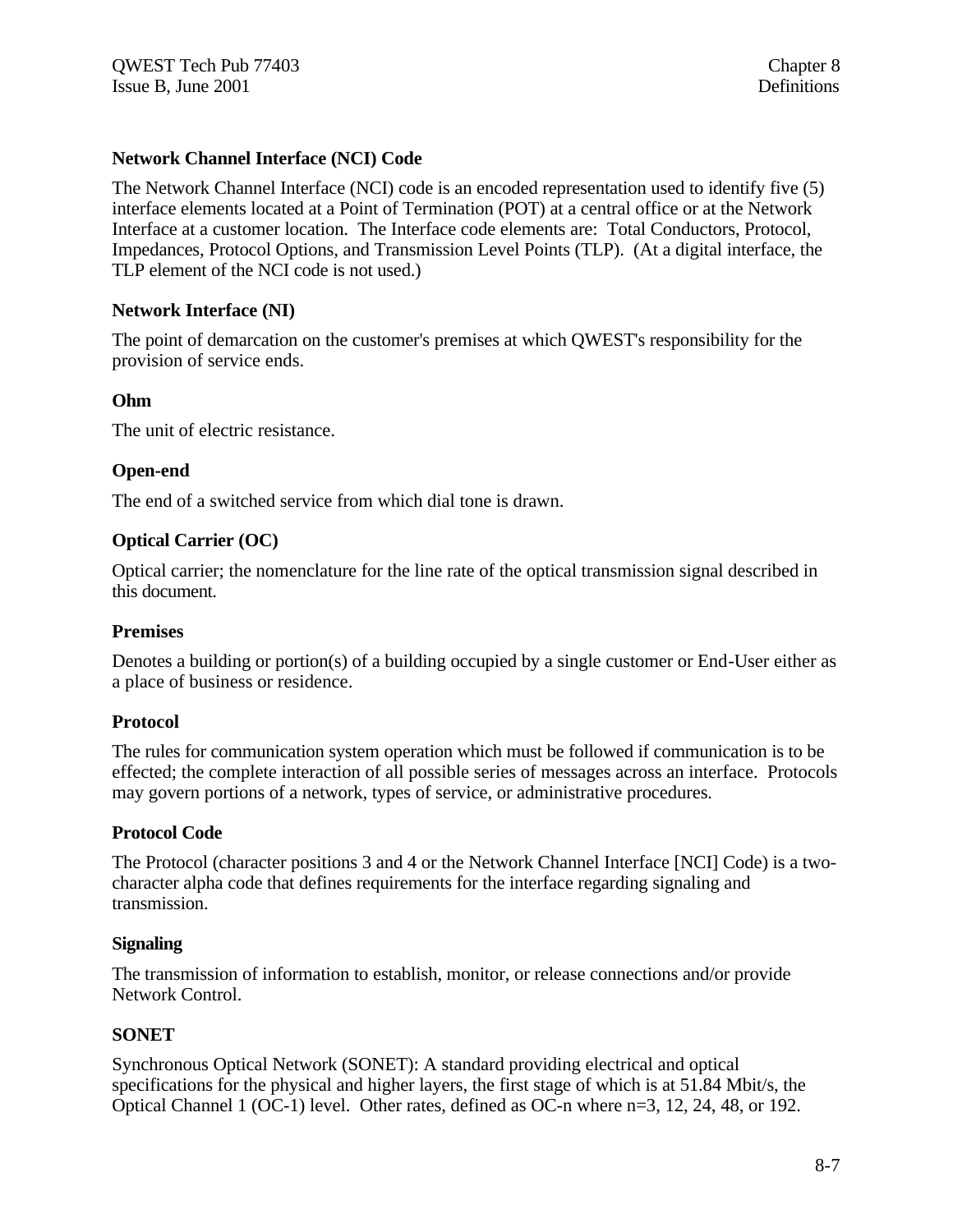#### **SONET Optical Terminal (SOT)**

A terminal which uses SONET multiplexing to interleave the lower rate payloads, thereby creating a high rate synchronous signal.

#### **Superframe Format (SF)**

A superframe consists of 12 consecutive DS1 frames. Bit one of each frame (the F-bit) is used to describe a 12-bit framing pattern during the 12 frames.

#### **Transmission Level Point (TLP)**

A point in a transmission system at which the ratio, usually expressed in decibels, of the power of a test signal at that point to the power of the test signal at a reference point, is specified. For example, a zero transmission level point (0 TLP) is an arbitrarily established point in a communication circuit to which all relative levels at other points in the circuit are referred.

#### **Wire Center**

A building in which one or more central offices, used for the provision of local exchange services, are located. Also, see Central Office.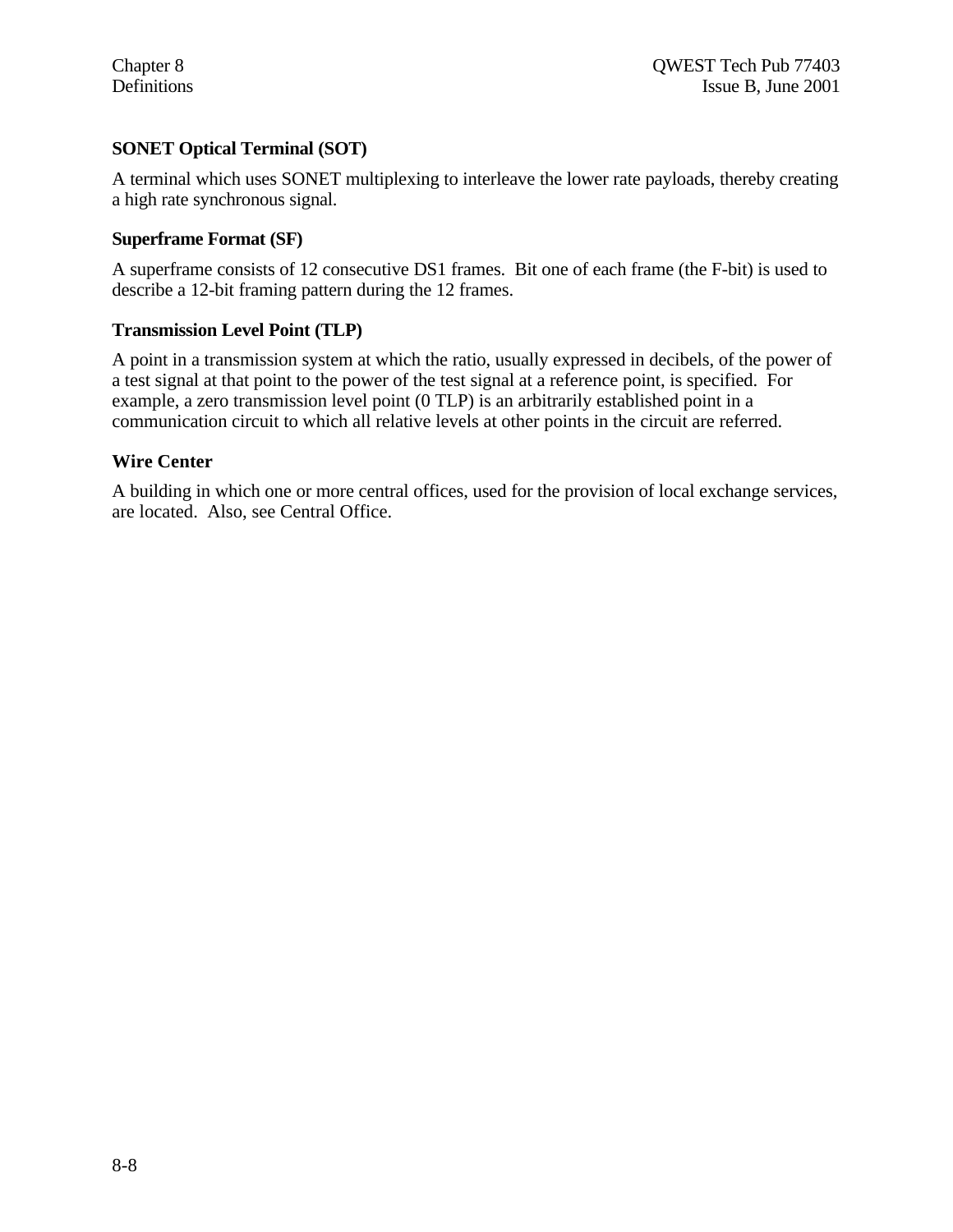# **CONTENTS**

# **Chapter and Section Page**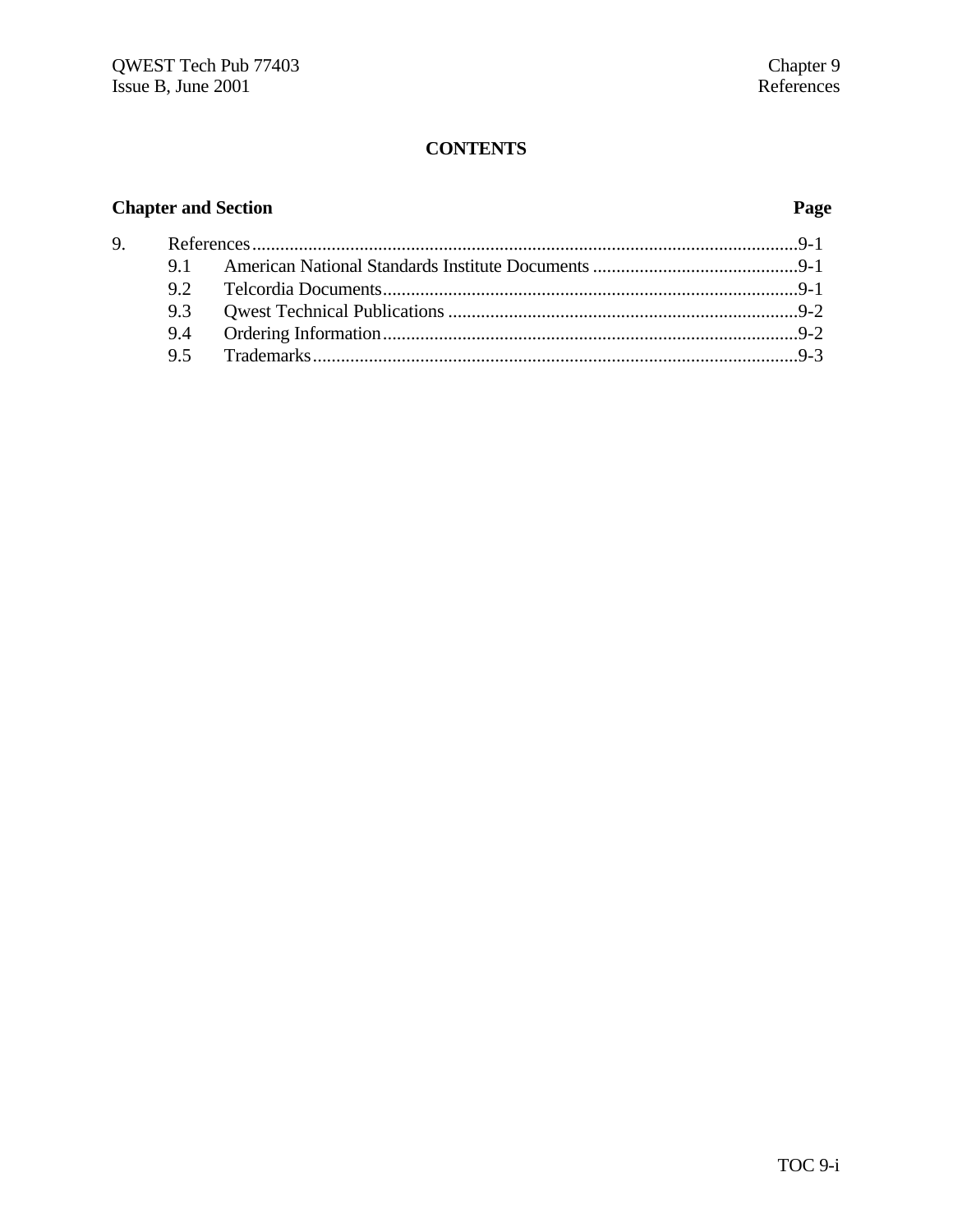# **9. References**

#### **9.1 American National Standards Institute Documents**

| <b>ANSI</b> Technical<br>Report 60 | Unbundled Voicegrade Analog Loops), July 1999 -                                                                                                                                        |
|------------------------------------|----------------------------------------------------------------------------------------------------------------------------------------------------------------------------------------|
| ANSI T1.102-1993<br>(R 1999)       | Telecommunications - Digital Hierarchy - Electrical Interfaces                                                                                                                         |
| ANSI T1.223-1997                   | Information Interchange - Structure and Representation of Network<br>Channel (NC) and Network Channel Interface (NCI) Codes for the North<br>American Telecommunications System.       |
| ANSI T1.401-1993                   | Telecommunications - Interface between Carriers and Customer<br><b>Installations - Analog Voicegrade Switched Access Lines Using</b><br>Loop-Start and Ground-Start Signaling.         |
| ANSI T1.403-1995                   | Telecommunications - Carrier to Customer Installation, DS1 Metallic<br>Interface                                                                                                       |
| ANSI T1.404-1994                   | Telecommunications - Carrier-to-Customer Installation-DS3 Metallic<br><b>Interface Specifications</b>                                                                                  |
| ANSI T1.510-1999                   | Telecommunications - Network Performance Parameters for<br><b>Dedicated Digital Services -- Specifications</b>                                                                         |
| <b>ANSI T1.514-2000</b>            | Telecommunications - Network Performance Parameters for<br>Dedicated Digital Services -- SONET Bit Rates                                                                               |
| ANSI T1.601-1992                   | Telecommunications - Integrated Services Digital Network (ISDN) Basic<br>Interface for Use on metallic Loops for Application on the Network Side<br>of the NT (Layer 2 Specification). |
| <b>ANSI/IEEE 820-1984</b>          | <b>IEEE Standard Telephone Loop Performance Characteristics.</b>                                                                                                                       |

(Reaffirmed 1993)

## **9.2 Telcordia Documents**

| GR-54-CORE         | DS1 High-Capacity Digital Service End User Metallic Interface<br>Specifications. December 1995.                          |
|--------------------|--------------------------------------------------------------------------------------------------------------------------|
| <b>GR-342-CORE</b> | High-Capacity Digital Special Access Service Transmission Parameter<br>Limits And Interface Combinations. December 1995. |
| TR-NWT-000393      | Generic Requirements For Isdn Basic Access Digital Subscriber Lines.<br>January 1991.                                    |
| TR-NWT-000397      | Basic Access Transport System Requirements. Issue 3, December 1993.                                                      |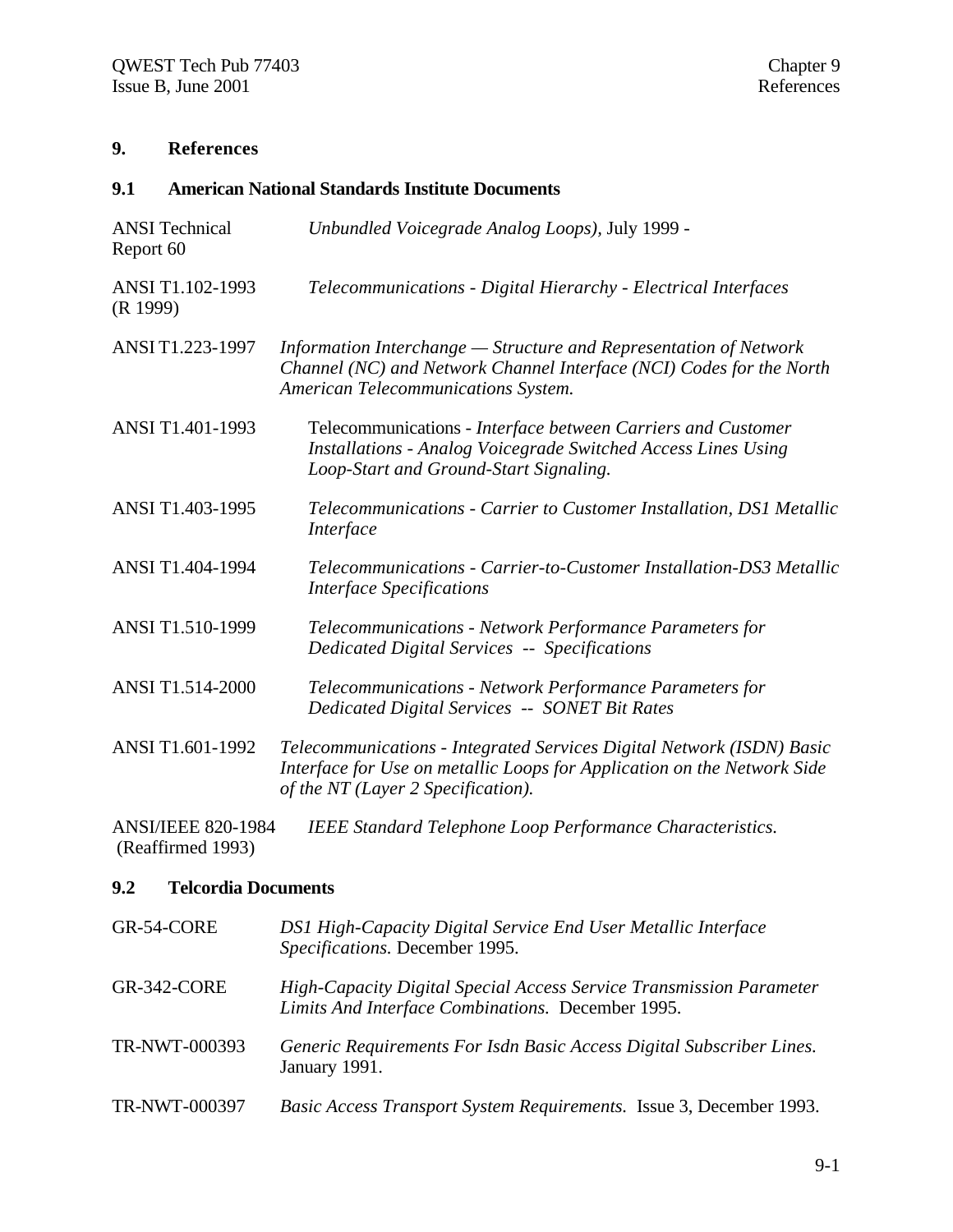#### **9.3 Qwest Technical Publications**

| <b>PUB 77200</b> | Qwest DS1 Service and Qwest DS1 Rate Synchronization Service.<br>Issue E, December 1998.                                  |
|------------------|---------------------------------------------------------------------------------------------------------------------------|
| <b>PUB 77310</b> | Private Line Voice Grade Access Service. Issue B, October 1998.                                                           |
| <b>PUB 77324</b> | Qwest DS3 Service. Issue C, April 1993.                                                                                   |
| <b>PUB 77346</b> | <i>Qwest Synchronous Service Transport.</i> Issue G, January 2001.                                                        |
| <b>PUB 77375</b> | 1.544 Mbit/s Channel Interfaces. Issue D, October 1995.                                                                   |
| <b>PUB 77384</b> | <b>Qwest Local Interconnection Service - Unbundled Loop.</b><br>Issue I, June 2001.                                       |
| <b>PUB 77386</b> | Interconnection and Collocation for Transport and Switched Unbundled<br><i>Elements and Services.</i> Issue F, June 2001. |
| <b>PUB 77389</b> | Unbundled Dedicated Interoffice Transport. Issue E, June 2001.                                                            |

#### **9.4 Ordering Information**

All documents are subject to change and their citation in this document reflects the most current information available at the time of printing. Readers are advised to check status and availability of all documents.

Those who are not Qwest employees may order;

American National Standards Institute (ANSI) documents from:

American National Standards Institute Attn: Customer Service 11 West 42nd Street New York, NY 10036 Phone: (212) 642-4900 Fax: (212) 302-1286 Web: web.ansi.org/public/search.asp

ANSI has a catalog available which describes their publications.

Telcordia documents from:

Telcordia Customer Relations 8 Corporate Place, PYA 3A-184 Piscataway, NJ 08854-4156 Fax: (732) 699-2559 Phone: (800) 521-CORE (2673) (U.S. and Canada) Phone: (908) 699-5800 (Others) Web: www.telcordia.com